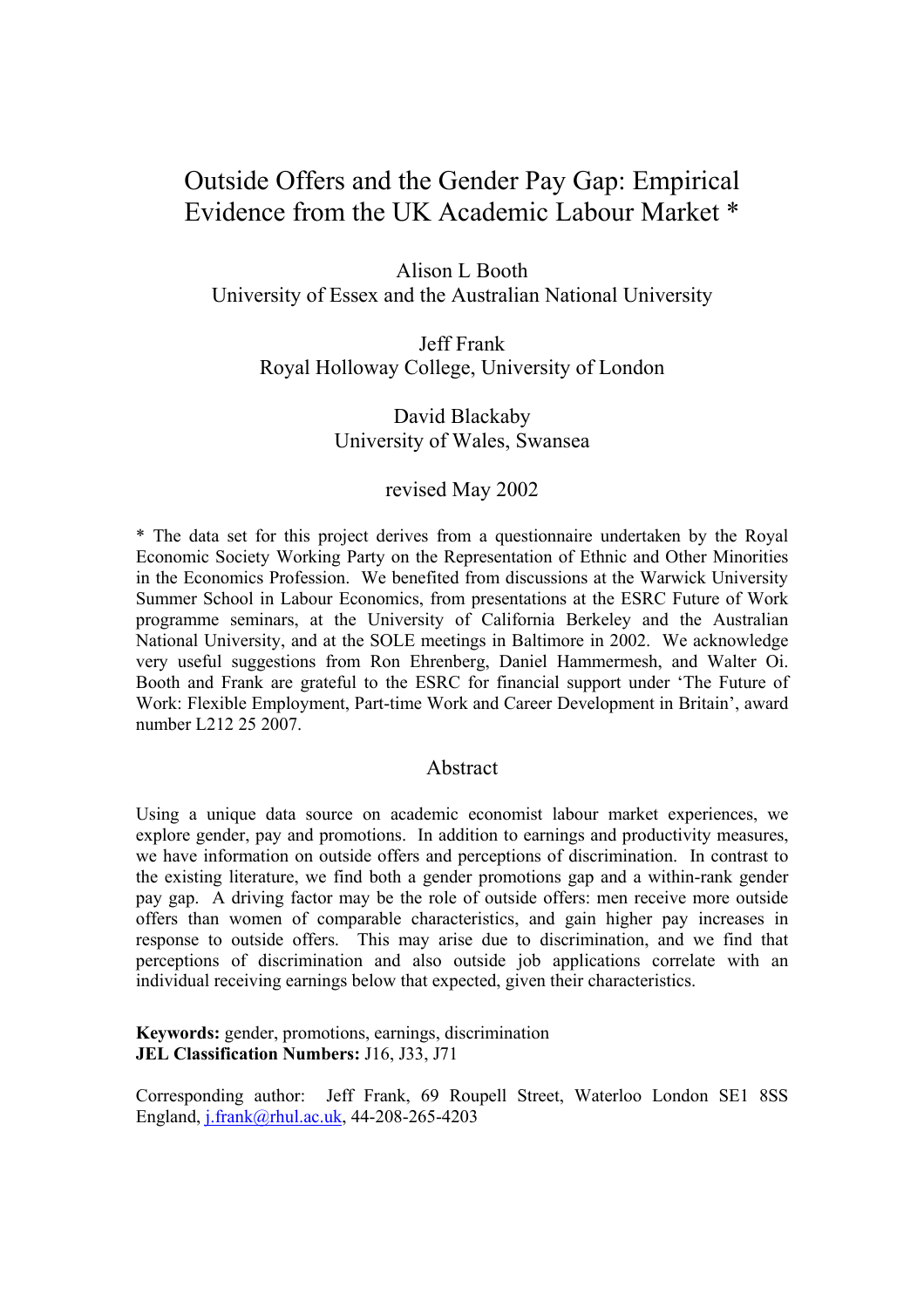#### **Outside Offers and the Gender Pay Gap**

'In contrast to junior women, many tenured women faculty feel marginalized and excluded from a significant role in their departments. Marginalization increases as women progress through their careers at MIT. Examination of data revealed that marginalization was often accompanied by differences in salary, space, awards, resources, and response to outside offers between men and women faculty with women receiving less despite professional accomplishments equal to those of their male colleagues.'

A Study on the Status of Women Faculty in Science at MIT, 1999

 A number of recent studies have investigated gender, promotions and pay in the academic labour market. McDowell, Singell and Ziliak (1999, 2001) look at US academic economists and find that women have been disadvantaged in promotions, although the effect seems to be diminishing over time. Ginther and Hayes (1999, 2000) examine salaries of US humanities academics and find a gender gap, although they conclude that this is explained by rank rather than within-rank differentials. Ward (2000) looks at Scottish academic salaries (across disciplines) and comes to a similar conclusion. In this study, we use data on UK academic economists, collected by the Royal Economic Society in 1999, to examine gender differentials.<sup>1</sup>

 Gender differentials in academic pay and promotions are of interest to us directly as academic economists. However, the academic labour market is an excellent source for more general insights on discrimination. There are well-defined ranks so it is clear when an individual has been promoted. In other organisations, considerable effort has to be made to infer the actual ranking of different jobs [see, for example, Baker, Gibbs and Holmstrom (1994)]. Some aspects of productivity - such as publications - are readily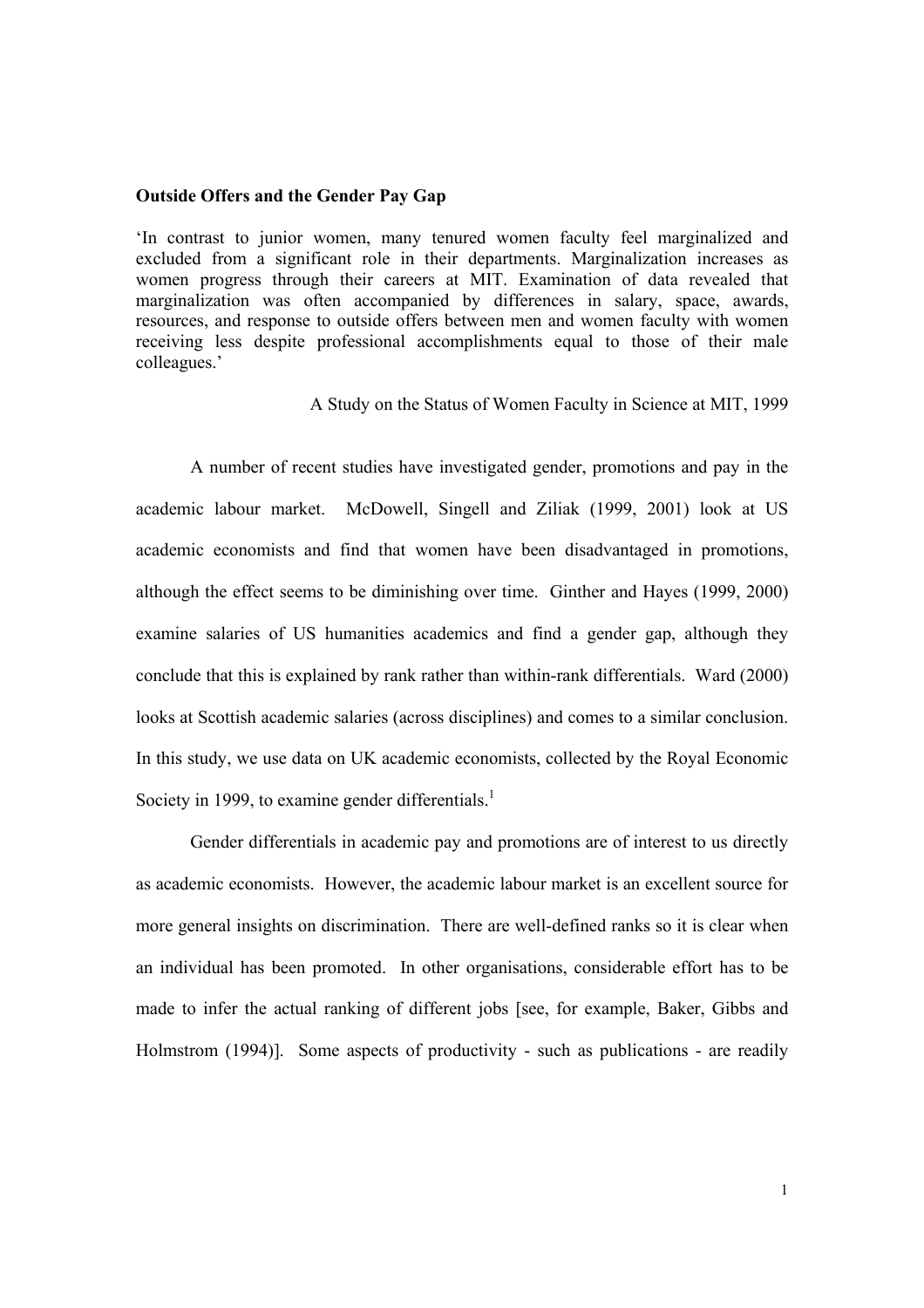measurable. With limited exceptions [such as Lazear's (2000) study of windshield installations], the actual measurement of productivity of individuals in either the commercial or public sectors is extremely difficult, particularly for managerial workers most likely to have significant promotion opportunities. Most importantly, our sample of academic economists was willing to provide information - including information about outside offers and job applications - which is unavailable in the personnel records of a commercial enterprise. This unique information allows us to understand some of the mechanisms that sustain gender gaps in pay and promotions. We also have information on perceptions of discrimination, and can examine whether there are objective factors determining an individual's perceptions of whether she has suffered discrimination, and how these perceptions affect her behaviour in the labour market.

 We confirm the results in the literature that there is a significant gender promotions gap. In contrast to Ginther and Hayes (2000) and Ward (2000), we also find that there is a significant within-rank pay gap. We find important gender differences in outside offers and the earnings effect of outside offers. For given productivity, individual and workplace characteristics, men receive more outside offers than women. For men, but not for women, more outside offers are associated with higher earnings. These results are consistent with the small sample MIT study, from which we quote at the start of this paper, and suggest that the determination of salaries by outside offers plays an important role in sustaining the gender gap. We find that academics who perceive discrimination have an objective basis for their beliefs, and behave in a way consistent with their perceptions. Those who are under-paid relative to their observable characteristics are

 $\frac{1}{1}$ <sup>1</sup> The data was collected by the Working Party on the Representation of Ethnic and Other Minorities in the Economics Profession. The Working Party agreed that the data would be made available for replication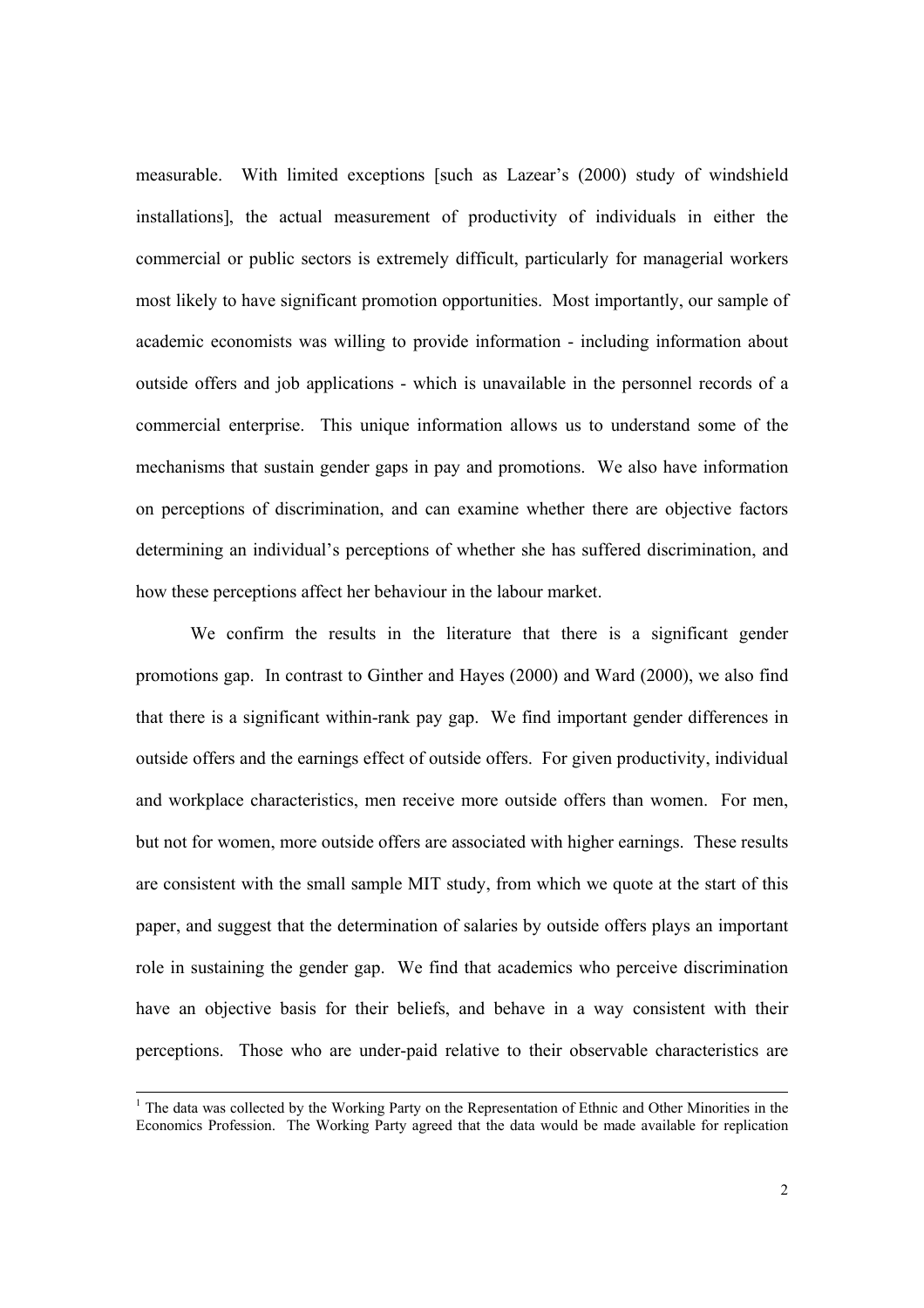more likely to report that they have suffered from discrimination. We also find that these academics are more likely to apply for outside jobs.

 Our results are consistent with the 'loyal servant' hypothesis that women are believed to be less likely to leave their current employment, perhaps due to family commitments. According to this hypothesis, if employer job search is costly, prospective new employers are less likely to make offers to women than to comparably qualified men. If an offer is made, the current employer - believing that the woman is a loyal servant - is less likely to match the offer.

Section 1 of the paper examines the gender pay gap. Section 2 looks at academic rank, and shows the gender pay gap after allowing for rank. Section 3 considers how the response to outside offers may sustain the gender pay gap. Section 4 examines perceptions of discrimination. Section 5 presents our conclusions.

studies, subject to preserving the anonymity of respondents.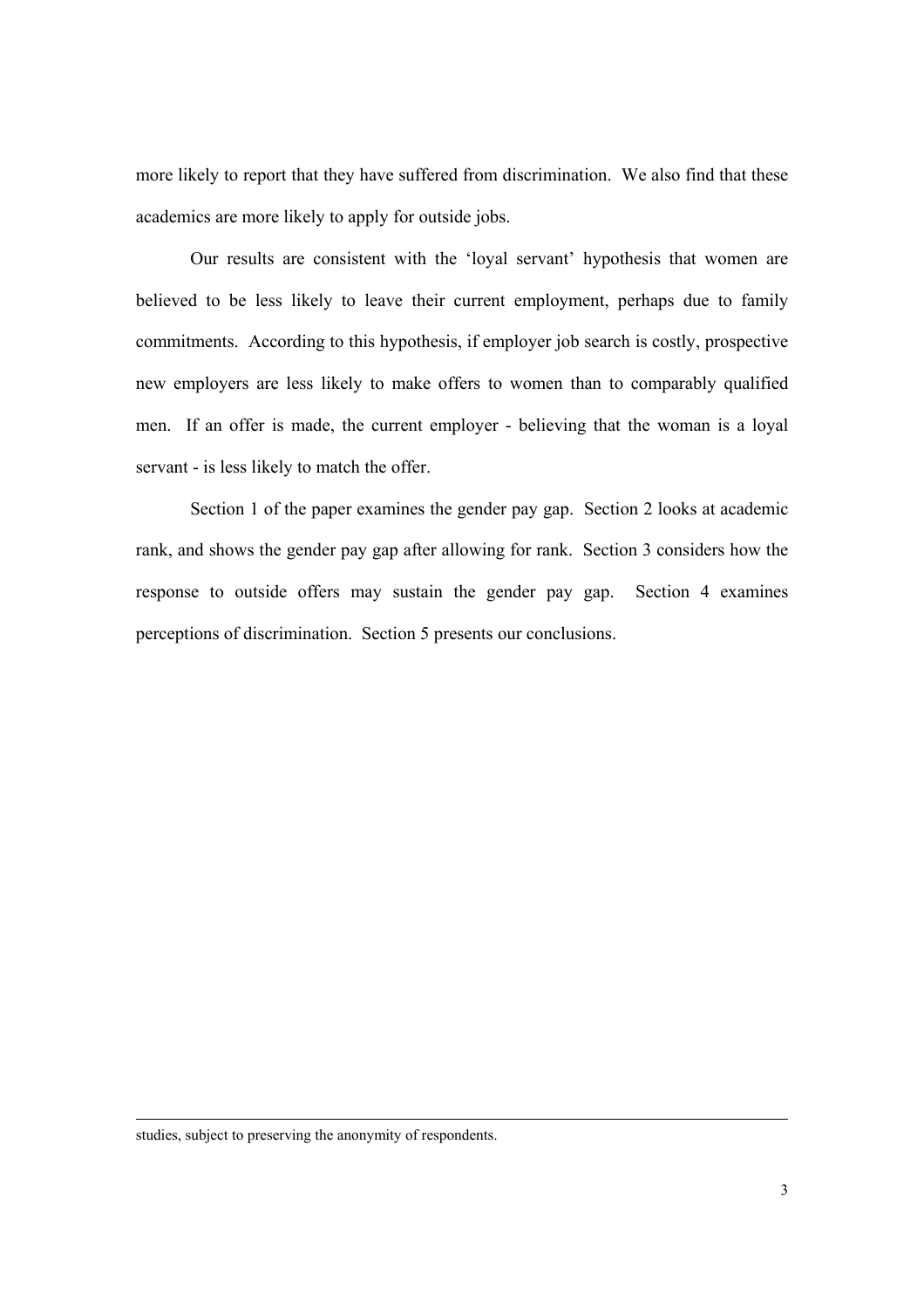#### 1. Pay and Gender

The Royal Economic Society Working Party on the Representation of Ethnic and Other Minorities in the Economic Profession conducted a survey of academic economists in 1999. We use data from this survey in our analysis. The survey was sent to Heads of Economics Departments in the United Kingdom, who were asked to distribute the forms to full-time academic staff. There was no follow-up to determine whether Heads distributed the forms, and whether or not individuals returned the forms. The survey achieved 516 responses, a response rate of approximately 32%. In a postal survey without follow-up, this is viewed as an acceptable response rate.

Of course given the relatively low response rates typically obtained from postal surveys, it is important to know how representative are the data, in particular with regard to our variables of interest. Compared to Higher Education Statistical Agency data from 1996 reported in Booth and Burton with Mumford (2000), the percentage of women in our sample (16.8%) is comparable to that in academic economics as a whole (17.5%). Moreover, since the cover letter accompanying our survey questionnaire mentioned ethnic minorities but not gender discrimination, there is no reason to expect higher participation by women who might identify with the objectives of the survey. However we do have higher participation by full professors (25.8% of our sample compared to 18.8% in the government data) and from the higher-ranked research departments. This suggests that academics with a greater identification with the national economics profession were more likely to respond, as might be expected.

Blackaby and Frank (2000), who used these data to investigate ethnic differences in pay, provide a more detailed description of the data and the questionnaire. The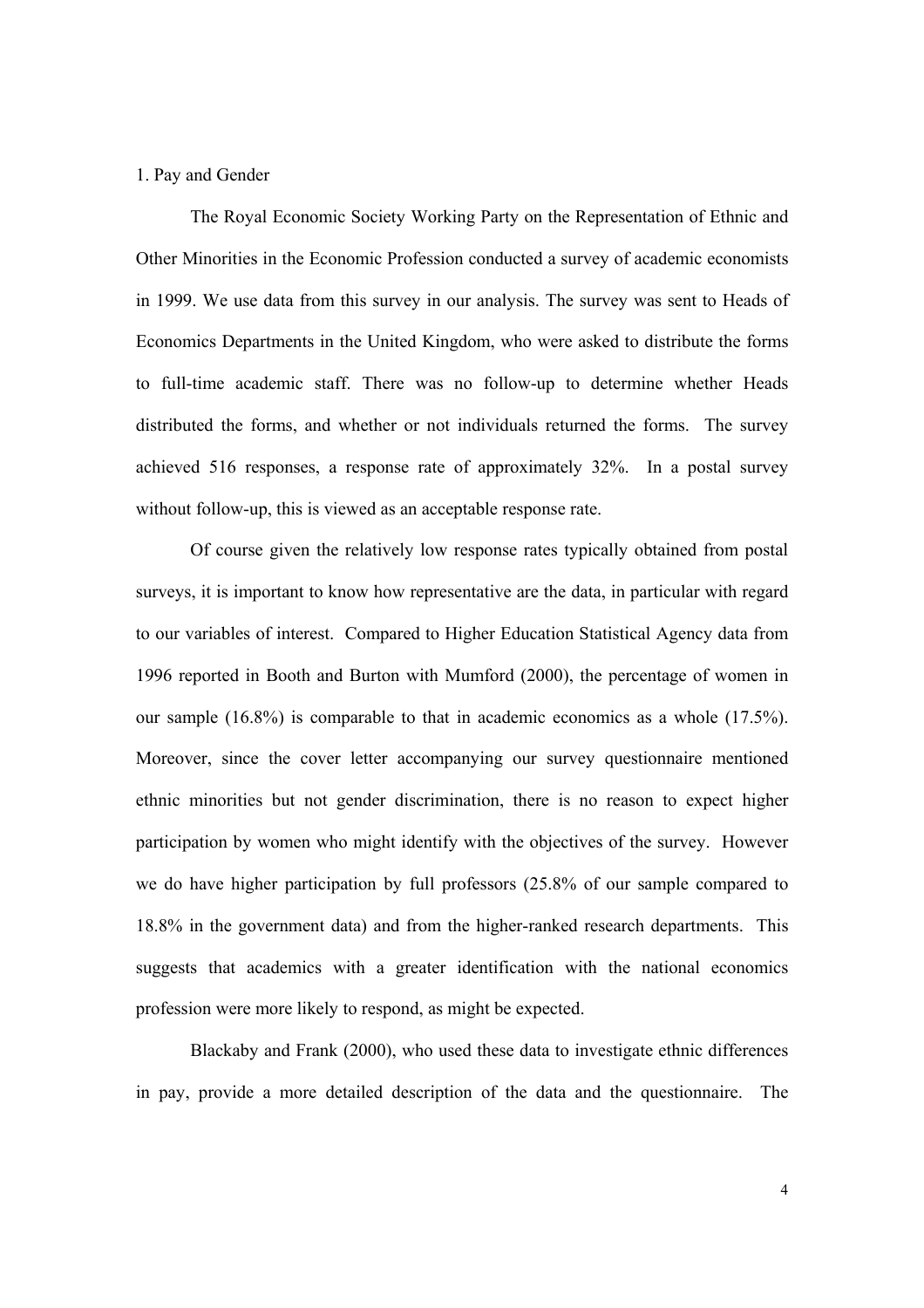questionnaire contains 44 questions on individual and university characteristics. The data have three characteristics that make them uniquely suitable for the current study. First, there are good productivity measures that can be used to explain earnings. As a result, any measured disparity in earnings across ethnic groups, or across gender, arises after controlling for productivity as well as other individual and workplace characteristics. Second, the survey provides information on labour market experience – such as career breaks, whether or not the individual obtained a promotion internally or from outside, and the extent of outside job offers – that can help explain earnings differentials. Finally, we have data on perceptions of discrimination that can be related to actual labour market experiences. Definitions, means and standard errors of variables are presented in Table 2. In general, we use an estimating sample of the 351 academics who provided complete answers to almost all of the relevant variables. Smaller samples arise when we consider outside offers (341), applications for outside jobs (334), job tenure (348), perceived discrimination (347) and academic rank (349).

The academic labour market in the United Kingdom is a hierarchical one. Individuals are initially employed as lecturers (on either temporary or permanent contracts), and then aim to work their way up the hierarchy to senior lecturer, then reader, and finally to professor. There is not a fixed number of professor positions at the various institutions. There is a salary scale negotiated nationally between the Vice-chancellors and the relevant union for salary ladders within each grade (see also footnote 14, pointing out that there are different scales for the 'new' and 'old' universities). For full professors, there is a nationally negotiated minimum salary, but universities usually negotiate individually with each professor on an annual basis and the top professorial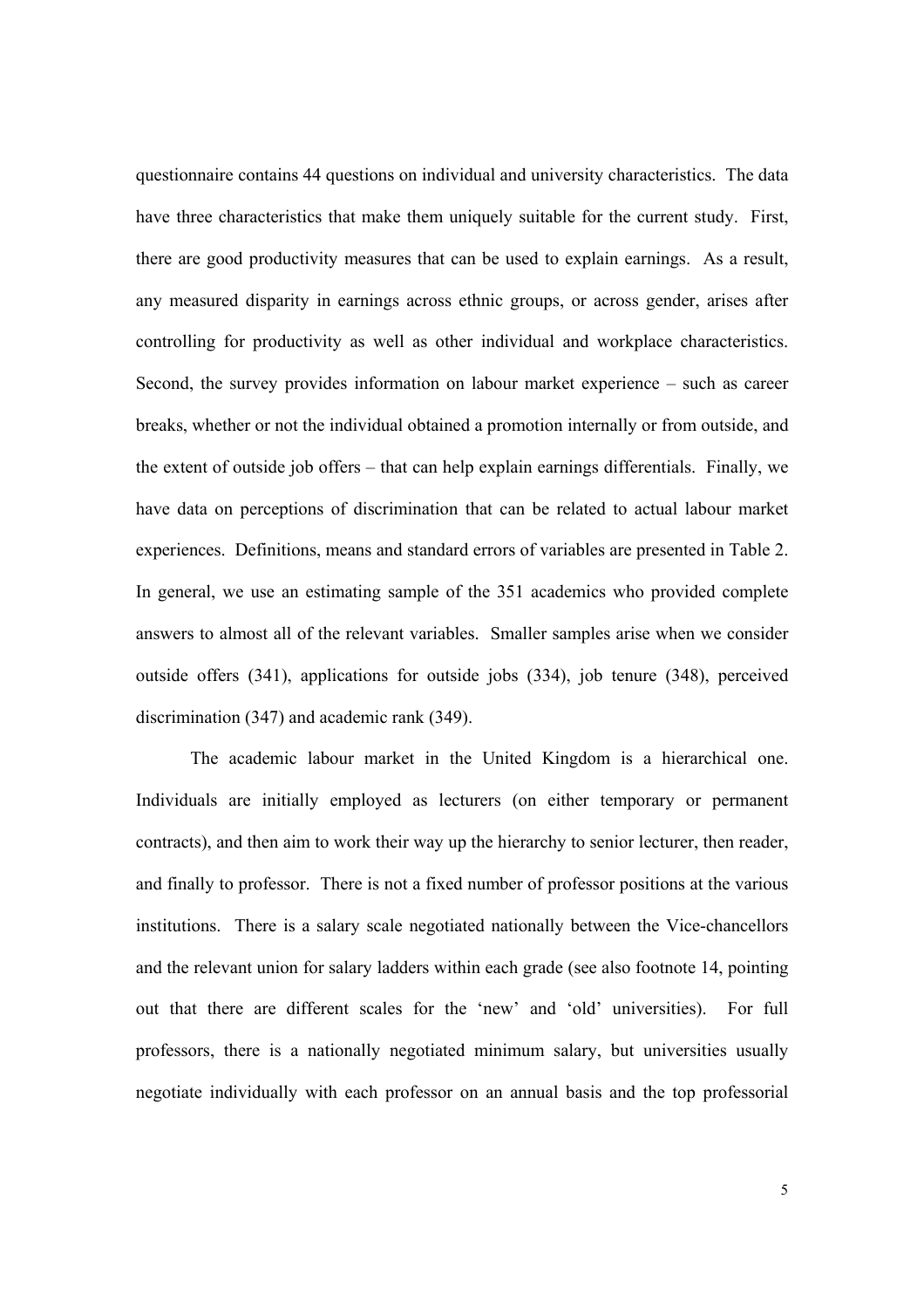salaries can far exceed the top rung of the formal professorial scale. Initial appointees to 'permanent' lectureships are usually not immediately permanent but 'tenure-track', since the incumbent is evaluated for permanency three years after appointment. Tenured lecturers can remain in that rank indefinitely, but can also be promoted at any time in their career.<sup>2</sup> Senior lectureships are usually rewarded on the basis of three criteria: teaching, research and administration, whereas readerships and professorships are typically rewards for research performance.<sup>3</sup> Lecturers may be appointed to temporary rather than permanent positions depending on whether the appointment is a replacement for a permanent member of staff on leave, or if the position may be viewed as short-term for funding or other demand-side reasons.

Promotions in UK universities – both internal and external - are subject to welldefined procedures with sizeable appointments or promotions committees. *Where* in the salary scales for the rank a successful candidate is appointed depends on individual negotiations with the vice-chancellor. Thus, while both promotions and pay are covered by anti-discrimination legislation<sup>4</sup> and equal opportunities policies, there may be greater procedural safeguards in the case of promotions than pay. In practice, internal promotions are usually appointed at the bottom of the next grade, whereas external promotions are not.

<sup>&</sup>lt;sup>2</sup> Government legislation removed the term 'tenure' for academics with permanency, but in practice an academic who is confirmed in post has job security equivalent to tenure.

<sup>&</sup>lt;sup>3</sup> Thus UK professorships or 'chairs' are analogous to North American full professors; UK readers/senior lecturers to North American tenured associate professors; and UK lecturers to North American assistant professors. In the UK only the full professor holds the title 'professor' in contrast to North America.<br><sup>4</sup> Discrimination is prohibited on grounds of gandar, rees (including nationality and eitizenship).

Discrimination is prohibited on grounds of gender, race (including nationality and citizenship) and (in Northern Ireland only) religion. In light of the European Framework Directive, categories covered by antidiscrimination legislation will be extended in 2003 to include religion and sexual orientation, and in 2006 the additional categories of age and disability.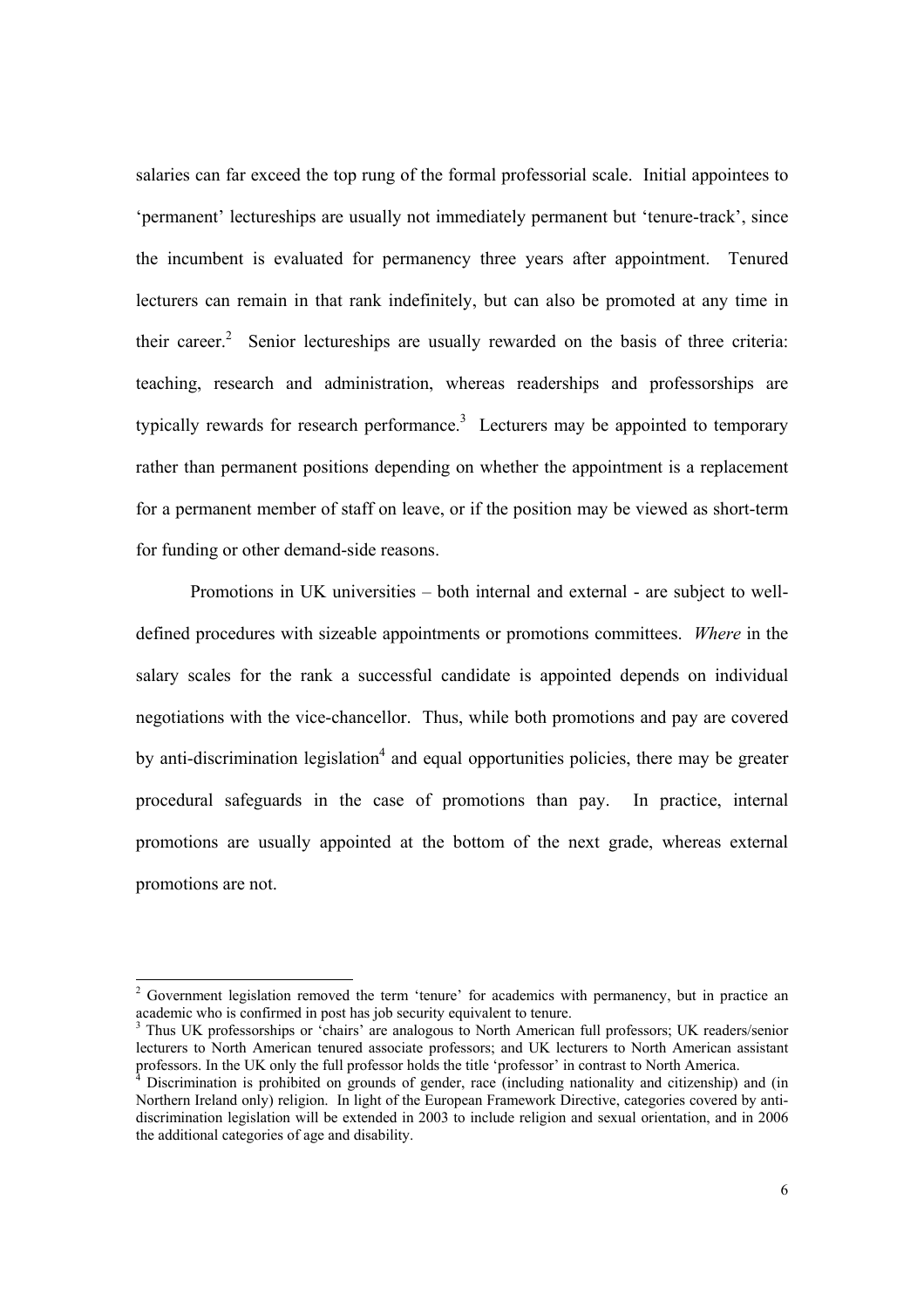We also have in our data information about research funding obtained by individual academics. Research funding for economics research typically comes from national funding bodies that autonomously allocate funds based on peer review of research applications. Thus although the awards are made on the basis of peer review based on research merit, the awarding decisions are made quite independently of promotion and pay decisions at a particular university.<sup>5</sup> The means in Table 2 show that women are substantially more likely than men to have had any research funding over the past five years**.** However, the men who do have external research income are slightly more likely to hold the larger research grants in excess of  $£100,000$  in the last five years.

We now consider the gender pay gap obtained from a simple earnings equation. Table 1, columns i-iii, presents regression results on the log of earnings that correspond to those in Blackaby and Frank  $(2000)$ <sup>6</sup> This provides a benchmark for our study. All the material after those regressions is new to this paper. The gender gap coefficient in column (i) of Table 1 – controlling only for ethnicity – is approximately 18%.<sup>7</sup> As seen in Table 2, the average age for women is 41.05 years, and for men, it is 44.78 years.

<sup>&</sup>lt;sup>5</sup> The main funding bodies are the Economic and Social Research Council (ESRC); charitable trusts (such as the Leverhulme Trust and the Nuffield Foundation); the European Commission; and ad hoc projects from government departments.

<sup>&</sup>lt;sup>6</sup> There are several differences in specification throughout our regressions compared to Blackaby and Frank (2000). We have cleaned the earnings data by removing observations that were not on the nationallynegotiated pay scale for universities. This primarily involved very low reported earnings that were likely to have arisen from part-time staff (although the questionnaire was directed only at full-time staff). This cleaning also removed a small number of staff other than professors who reported large earnings not on the relevant scale for their rank, and may therefore have been including outside (e.g., consultancy) income. There is no maximum pay for full professors, so high professorial earnings were retained. We added an additional explanatory variable, London 5\*, to represent those staff in the two top-rated University of London colleges since it became clear that these departments were paying significantly more than other UK economics departments. This was important in understanding professorial salaries, but had little effect on the gender coefficients. Since we wish to focus upon the overall gender gap, we do not have separate variables for marital status of men and women at this point, although we allow for this in Section 3.

<sup>&</sup>lt;sup>7</sup> We report the gender gap coefficient in the text here and below to allow for ease of location in the Tables. This is not the percentage difference in earnings between men and women, given that the gender variable is a dummy variable in a semi-logarithmic equation – the actual gender gap percentage is found as  $[exp(x)-1]$ , with additional adjustments for variance of the samples.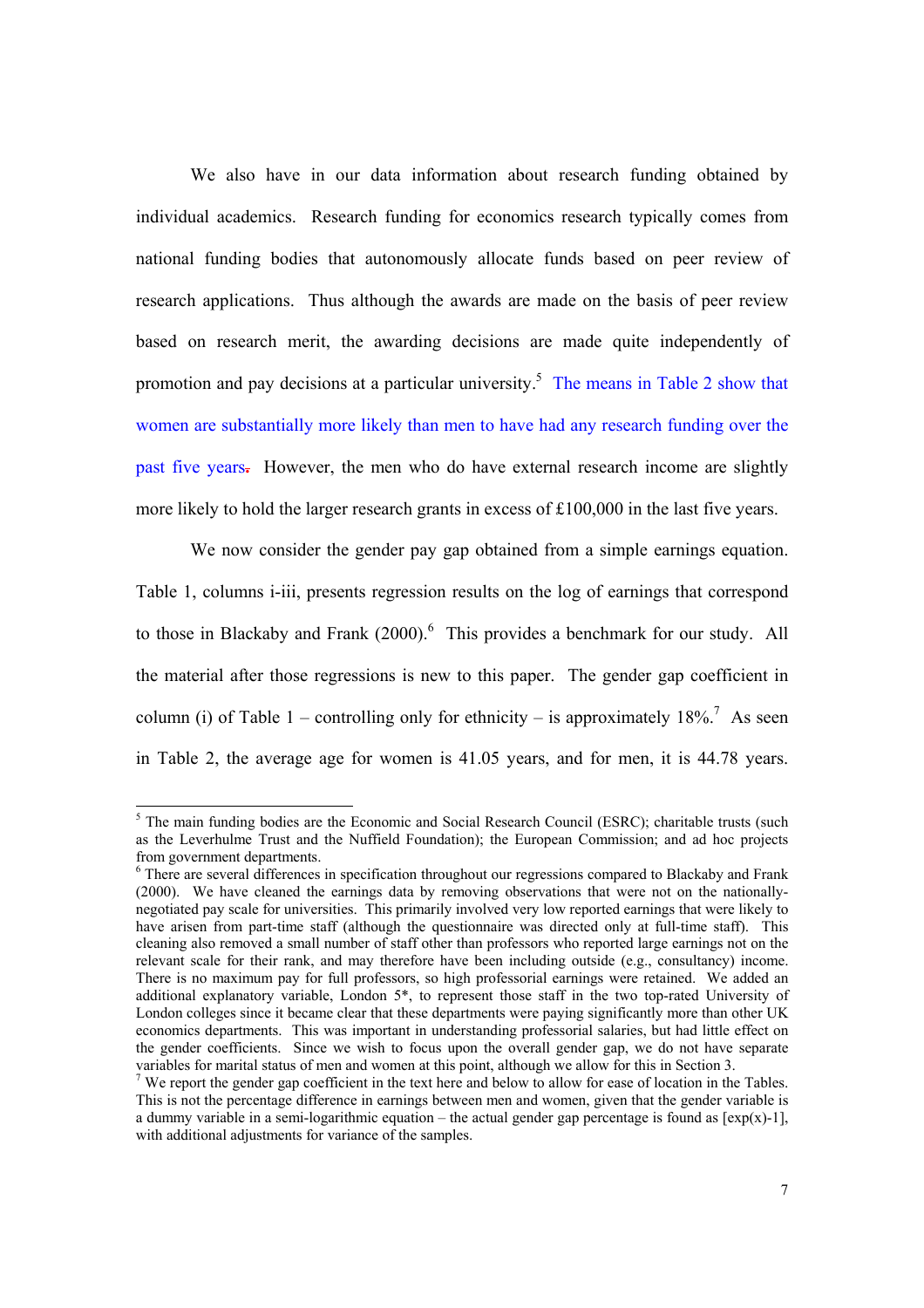Column (ii) in Table 1 controls for the personal characteristics of age and marital status, and the gender gap coefficient falls to 11%. In column (iii), we add controls for productivity and for workplace characteristics, lowering the gender gap coefficient to 9.8%. Undergraduate degree classification is a measure of ability, and a first class degree has the expected positive coefficient. Holding a PhD has no significant effect.<sup>8</sup> High research grant income – in excess of £100,000 in the last five years – also has a significant positive effect on pay.<sup>9</sup> Teaching score is a self-reported assessment of teaching performance. Our final productivity measure is the publications score. Following Blackaby and Frank (2000), the score is constructed from the individual's three best (self-selected) lifetime publications, where individuals were asked to choose those that would be most helpful for a Research Assessment Exercise (RAE) submission.<sup>10</sup> Each publication is given a score using the weightings produced by Laband and Piette (1994). Laband and Piette rank 130 journals based upon citations in 1990 using articles published in 1985-89.<sup>11</sup> We construct the overall score for an individual as the simple sum of the individual article scores, where the minimum in our

<sup>&</sup>lt;sup>8</sup> Traditionally, a PhD has not been a required entry qualification to university posts in the UK, unlike the US. However, only about 5% of our sample under the age of 40 fail to have a PhD, compared to 31% of the sample over 40.

<sup>&</sup>lt;sup>9</sup> Research grant income is typically external funding to the individual's employing institution to finance teaching buyouts, research assistance, travel, conference attendance, computers and sometimes a percentage for university overheads. It does not get added to an individual's salary and, in particular, does not provide 'summer salary' for an academic since the UK academic appointment covers the full 12 months of a year.

<sup>&</sup>lt;sup>10</sup> The RAE has been conducted every four or five years for every department in the UK. For economics, departments list up to four publications for each individual. The Economics panel evaluating these submissions has emphasised traditional international standards, so an individual following the question is likely to list publications in a similar ranking as a US academic. RAE scores go from the highest, 5\*, down to the lowest, 1, as described in Table 2.

 $11$  The reported scores for journals lie between 0 and 100 and 'represent citations per article received by each journal in the reference year as a percentage of the citations per article received by the leading journal'.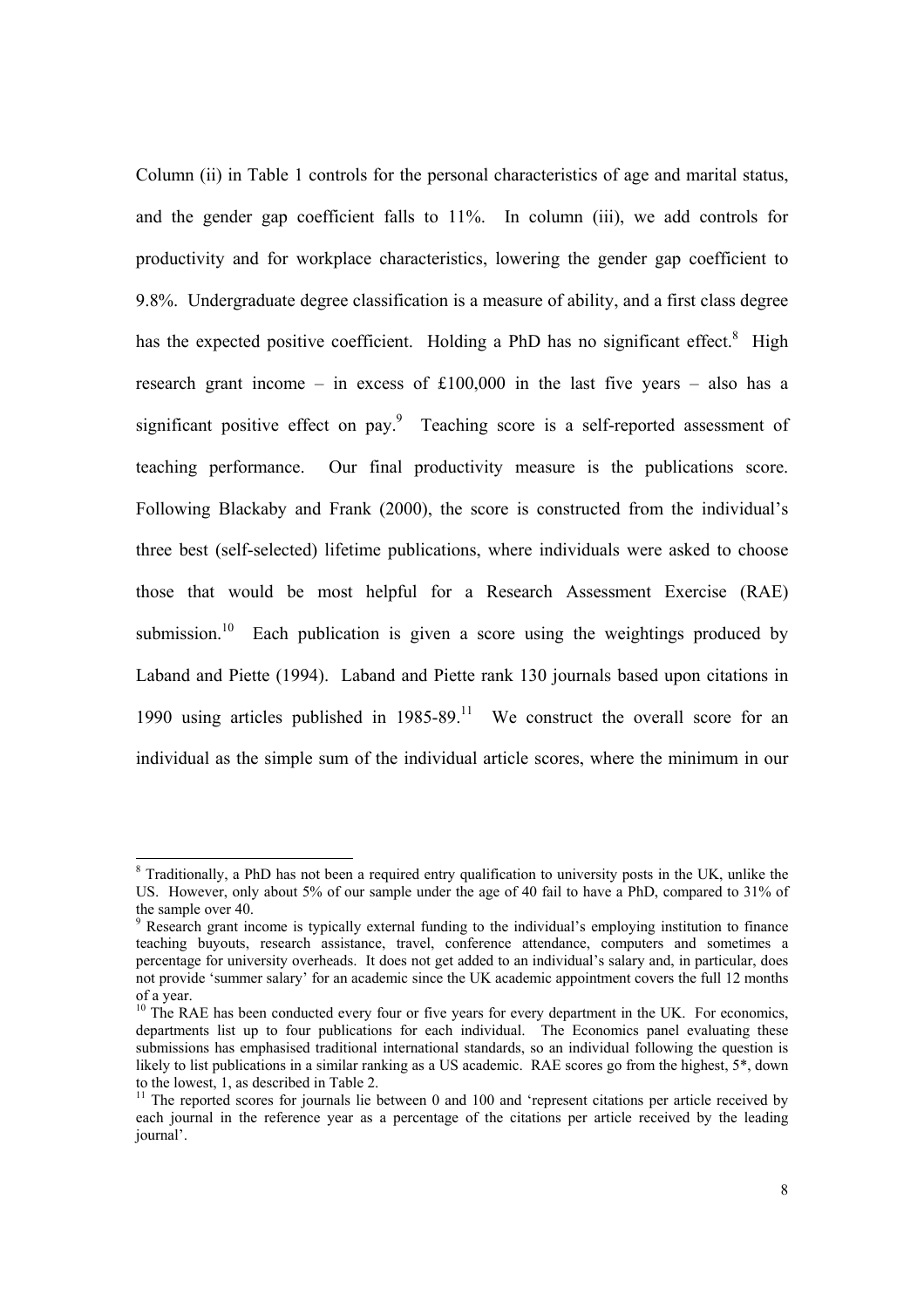sample is 0 and the maximum is  $168<sup>12</sup>$  The publications score has a highly significant positive impact on earnings.<sup>13</sup> Workplace characteristics – other than London location effects – have no significant impact upon earnings. The quality of department (as measured by the 1996 RAE score) has no significant effect. This is not surprising since there are two competing effects – a department seeking to increase its standing will typically pay a wage premium to attract better staff, but – other things being equal – an academic will typically accept a lower wage to be in a higher-ranked department. Given that the national wage scales have an explicit London weighting element, it is not surprising that the London location coefficient is positive. The two top University of London economics departments – the LSE and University College – pay over 20% more than other universities. Along with Oxford, these are the two departments with the highest score  $(5^*)$  in the 1996 RAE.<sup>14</sup> Oxford, however, as shown by the insignificant coefficient on 5\* in the estimation, does not pay a wage premium, but arguably provides considerable non-pecuniary benefits.

 In examining gender issues, it is important to consider labour market experience variables. Overall experience in the university sector might be associated with higher

 $12$  Since the Laband/Piette weights are from 0 to 100, the maximum feasible score is 300. Of the estimating sample, 34% have 0 publication scores. This may arise either because the individual actually has no countable publications (for example, they may only have published books or articles in books), or because of measurement error. Zero scores do correlate with lower-ranked departments: 53% of academics in RAE 2 and RAE 1 departments have 0 scores. As a further test that this possible measurement error is not providing our significant gender coefficient, we restrict our sample to those 235 academics in our estimation who have positive publication scores. The gender (male) coefficient in the specification (iii) rises to .104 (t-statistic 2.61).

<sup>&</sup>lt;sup>13</sup> Blackaby and Frank (2000) experimented with alternative measures of publication productivity, and found little change in the results. Since we only have data on an individual's top three publications, we do not have a quantity measure of output (other than insofar as individuals have fewer than three publications). However, if we only use the individual's top publication rather than top three, there is virtually no change to the results. The preferred publications specification in McDowell et al. (2001) is similar in using articles weighted by journal quality. A potentially better measure of research productivity is to use a citation index for individuals. However, our data set is anonymous, so we have no way of calculating individual citations.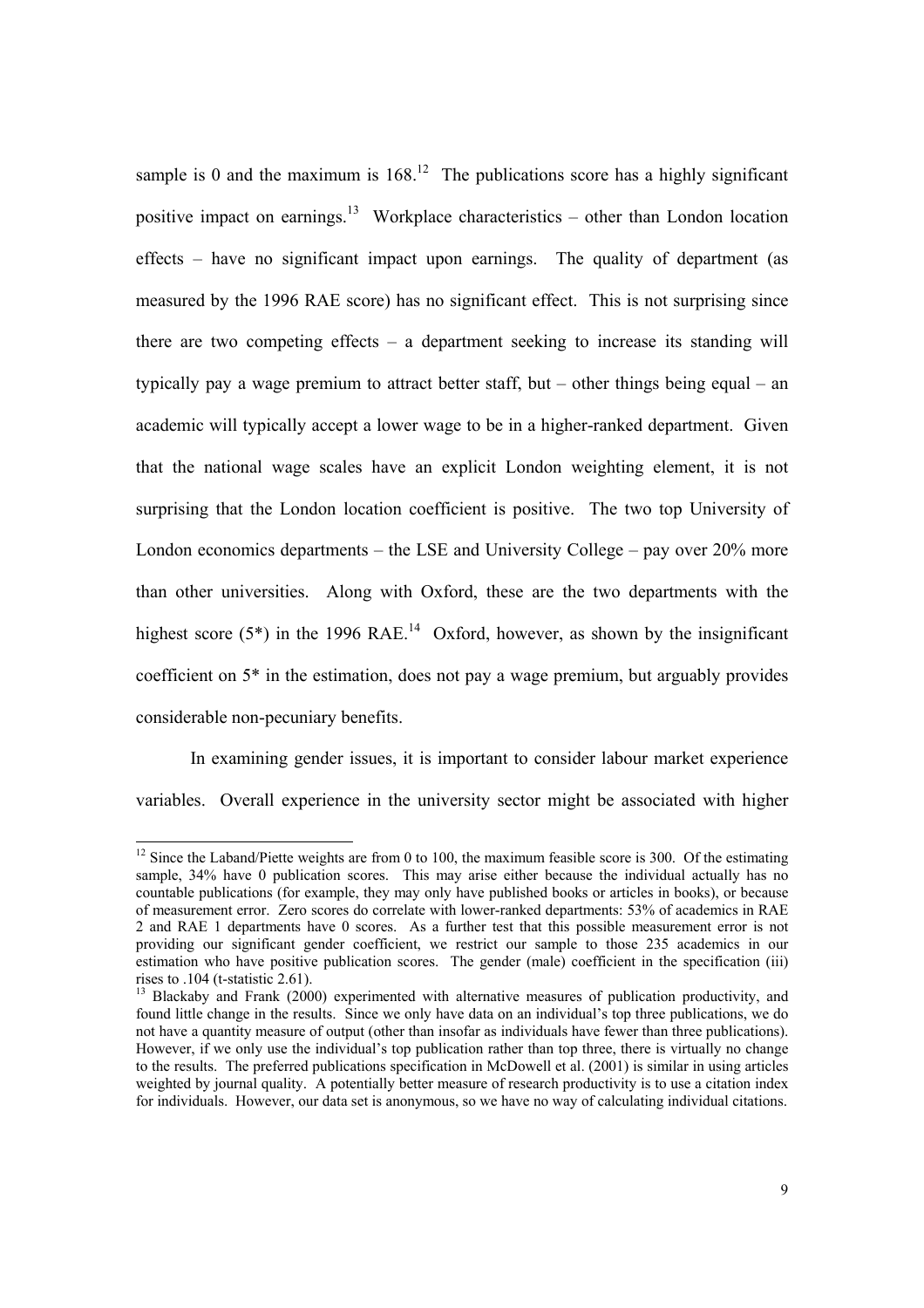human capital and consequently higher incomes.<sup>15</sup> Women in our sample spend more years on average on career breaks although they have on average fewer years in nonuniversity employment than men. However, as reported in Table 1(iv), neither experience variable is significant in explaining earnings. The insignificance of career breaks differs from the results for the UK labour market as a whole reported in Swaffield (2000), who finds that 'constraints on labour market activity caused by household or family responsibilities have a negative and significant effect on the wage.' However, the academic labour market is relatively advantageous for individuals taking a career break in that they can continue their research activity while away from a university post. In addition, our results already allow for any fall in measured productivity (such as fewer publications) due to family or other responsibilities.

<sup>&</sup>lt;sup>14</sup> In the most recent RAE, undertaken in 2001, the top-ranking economics departments were the London School of Economics, Essex, Warwick and University College London.

<sup>&</sup>lt;sup>15</sup> Length of service at a particular university (employer tenure) or in a particular rank (job tenure) is unlikely to be important since there is little reason to expect a high specific human capital component in the academic job market. Indeed, when we introduce variables for length of service into the specification in Table 1(iv) we find insignificant coefficients (t-statistics): employer tenure, -.0019123 (-0.361); employer tenure squared,  $-.0001253$  ( $-.0.848$ ); job tenure,  $-.007207$  ( $-.1.395$ ); and job tenure squared, .0001677  $(0.974)$ .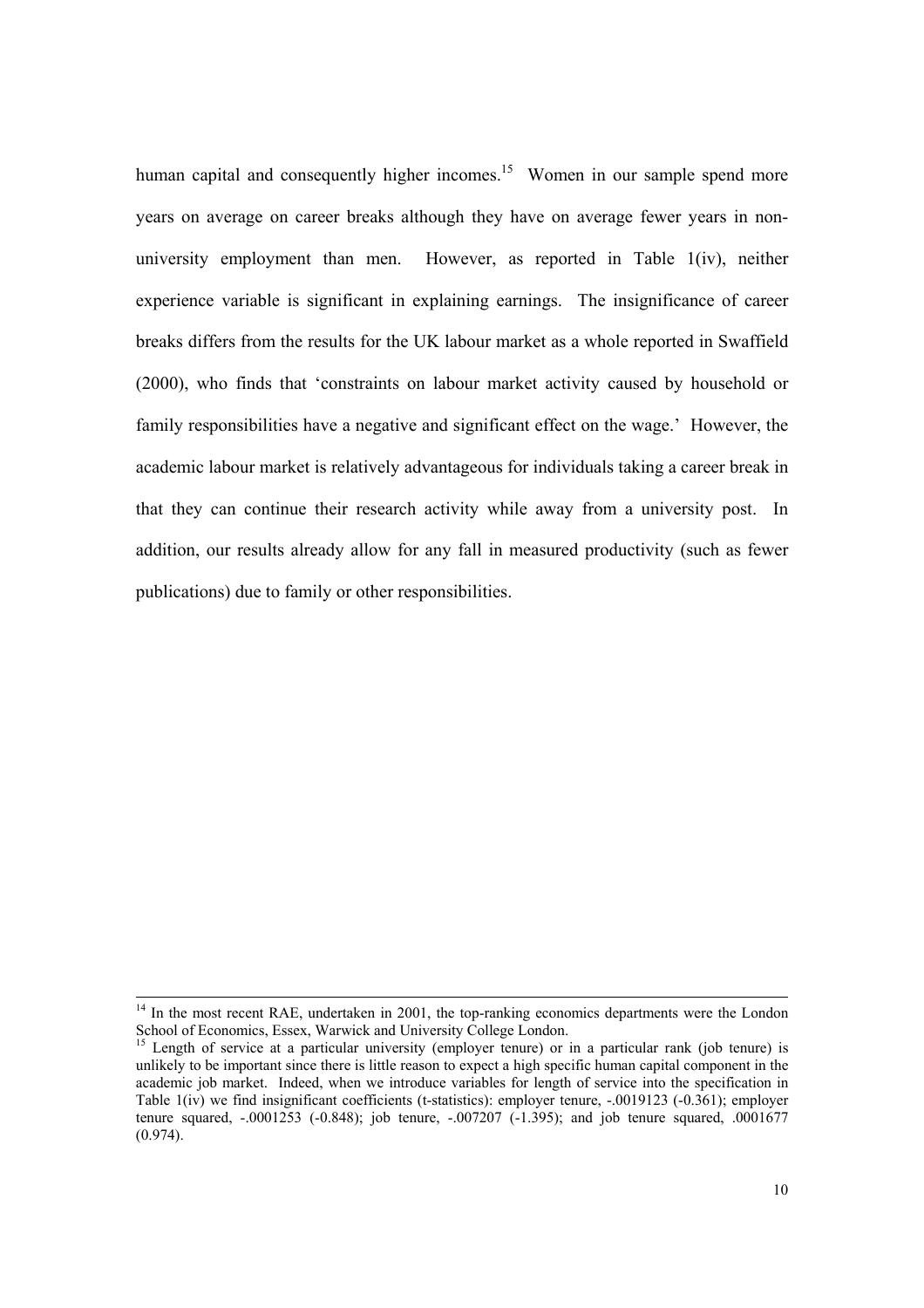#### 2. Rank and Gender

 $\overline{a}$ 

 Previous studies across academic disciplines [Ginther and Hayes (2000) for the US and Ward (2000) for Scotland] find that the gender pay gap is explicable on the basis of gender differences in promotions. In this section, we show that there is a significant within-rank gender pay gap, as well as a significant promotions gap. There are a number of reasons why our results may differ from earlier studies. Our sample covers a different country. We consider only one discipline and have quality rather than quantity measures of productivity. These factors may lessen heterogeneity and allow more precise estimates of the gender gaps. Finally, economics is a discipline where there has been a shortage of good applicants, so universities may have engaged in greater salary competition for candidates than in other subjects.

In the UK, there are wage scales for each rank (Lecturer, Senior Lecturer, and Reader) other than Professor (which has a minimum salary level and is then subject to negotiation).<sup>16</sup> For the non-professorial ranks, individuals will typically move up one increment each year until the top of the scale is reached. However, a female lecturer (for example) could be paid less than a comparable male for three reasons: she might be appointed at a lower point on the scale; she might be less likely to receive accelerated increments awarded at the discretion of the university; or she might be less likely to receive a discretionary merit point when she reaches the top of the scale. There are discretionary merit points at the top of the Lecturer and Senior Lecturer/Reader scales, and our salary data suggests that these are widely used, with approximately 20% of

<sup>&</sup>lt;sup>16</sup> There are different pay scales for the pre-1992 and post-1992 universities. We ran separate regressions for the two samples, and found no significant differences in the gender coefficient. The relevant 1998/9 pay scales in the traditional (pre-1992) universities run from £16,366 to £31,894 for Lecturers, from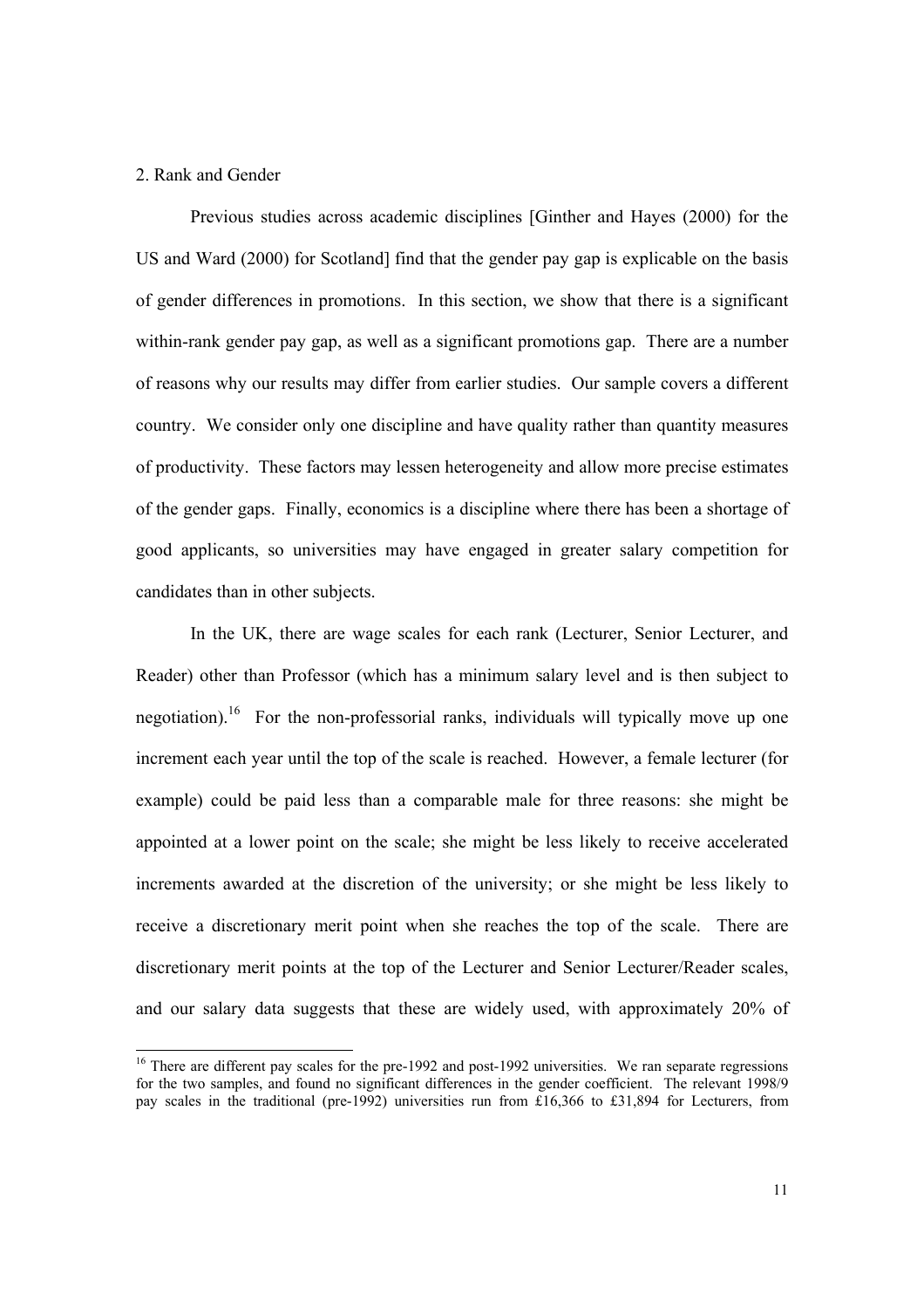Lecturers receiving merit points. Since salaries for Professors are determined by negotiation, there is considerable opportunity for gender differences to arise.

 In Table 3(i), we present an ordered probit regression for rank using the same explanatory variables as in our earlier earnings regressions. We find that there is a significant gender effect favouring males. The equation seems well-specified, with ability (as measured by a first class undergraduate degree), publications, and high research income all affecting rank.

We then examine whether  $-$  after controlling for rank  $-$  there is still a significant gender effect on pay. This regression is shown in Table 3(ii) and shows a large statistically significant within-rank gender gap coefficient of approximately  $6\%$ <sup>17</sup> A further test is to see if there is a gender effect for specific ranks. We have two ranks (professor and lecturer) with potentially large enough samples to do this examination, and these results are presented in Table  $4<sup>18</sup>$  Due to small numbers in the relevant cells, we amalgamate the dummy variables for grant income up to £50,000 and for grant income from £50,000 to £100,000, and also for RAE ranks below 3. Of the 89 professors in the sample, only 7 are women, and it is perhaps not surprising that the gender gap coefficient is insignificant, although similar in magnitude to the overall within-rank coefficient of

<sup>£29,968</sup> to £33,866 for Senior Lecturers/Readers, and from £34,560 upwards for Professors. Senior Lecturers and Readers are on the same salary scale.

<sup>&</sup>lt;sup>17</sup> Given that there are incremental scales for ranks other than Professor, it might be thought that tenure in rank could explain the within-rank difference since the mean tenure value for men is 7.41 years, while for women it is 6.07 years. When we added job tenure and job tenure-squared, the coefficients for both variables were insignificant at .0032654 (t-statistic 0.888) and -.0000879 (-0.727). The inclusion of these variables lowers the male gender coefficient to 5.4%, with a t-statistic of 2.66. Another issue concerns the exogeneity of rank. For example, if women fare poorly in promotions, then a woman holding the rank of lecturer is likely to be more able than the comparable male, and the estimated coefficient on male understates the gender gap. We tried – using the Heckman sample selection technique – to control for this endogeneity, but found that we were unable to identify the sample selection equation since the same variables explain rank and earnings within rank.

<sup>&</sup>lt;sup>18</sup> An intermediate step is to include terms interacting the male dummy with rank. None of these interactive terms are significant, suggesting that the gender pay gap is not concentrated in specific ranks.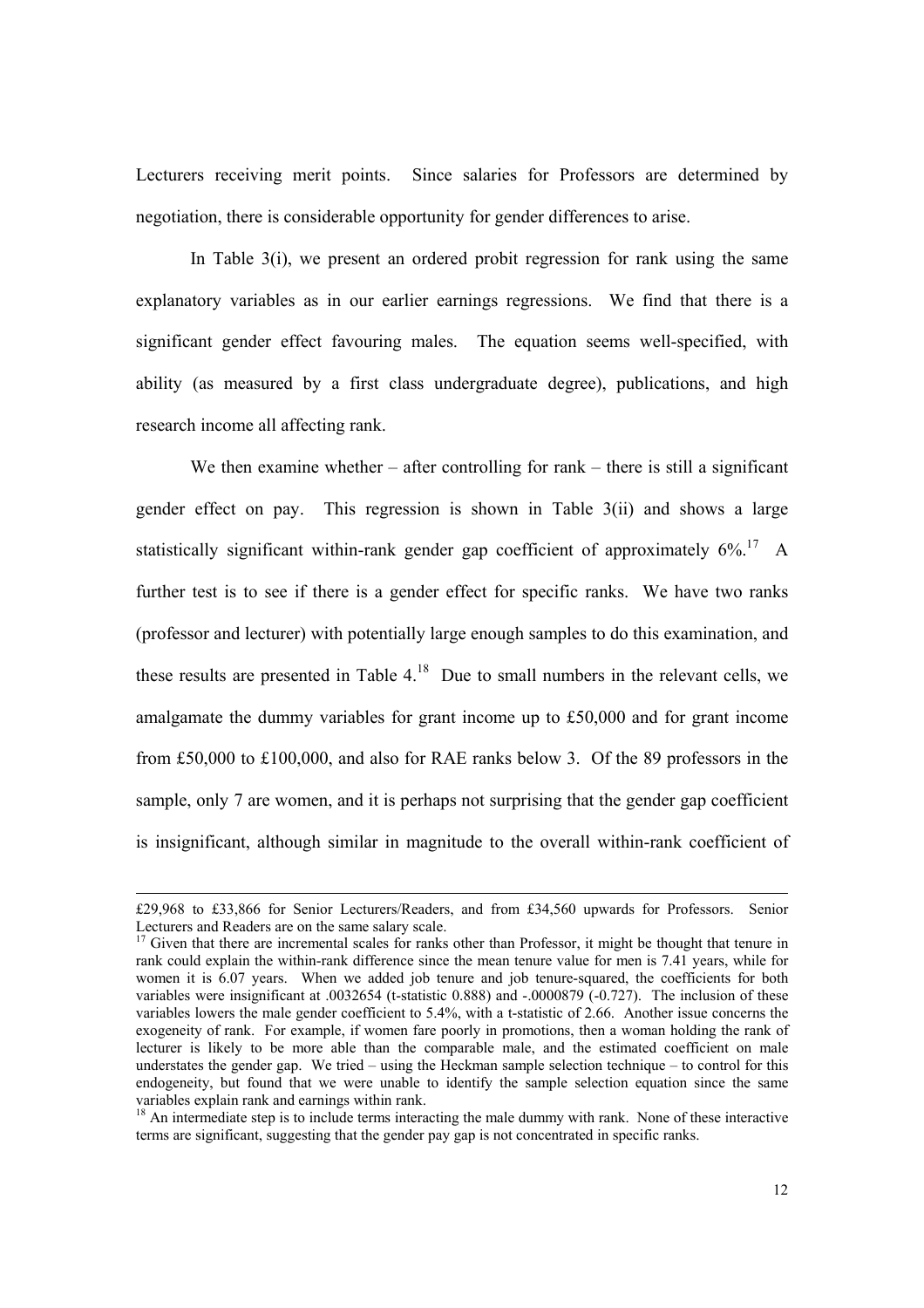Table 3(ii). In examining the rank of lecturer, we distinguish between fixed-term lecturers and lecturers holding either permanent or probationary ('tenure-track') contracts. Restricting attention to permanent/probationary lecturers in Table 4(ii), 28 of the 133 academics are female. The gender gap coefficient is 5.1%, and is statistically significant at the  $6\%$  level.<sup>19</sup> Including fixed-term lecturers in Table 4(iii), the gender gap coefficient rises to 6.3% (t-statistic 2.63).

 Outside of the gender gap coefficient, there is not that much to say about the professorial earnings regressions. There is evidence that professorial pay depends upon productivity (grants, publications and teaching). There is also a significantly higher salary paid to appointments from outside over internal promotions. The negative age effect is likely to be due to the changing market for economics professors, with the increased tightness of the market primarily benefiting new (younger) appointments. Not reported in the Table are our experiments in adding administrative responsibilities. Having been Head of Department raised earnings by 7.6% (t-statistic 1.71), while other responsibilities – such as Postgraduate Director – had no effect.

There is no evidence of productivity-related pay for lecturers – all the coefficients on publications, research income and teaching are insignificant [with the exception of high research grant income for the full lecturer sample in  $4(iii)$ ]. In contrast, low ability – as measured by a lower second or below UK degree – has a clearly negative effect on pay. The larger gender gap coefficient for the sample including temporary lecturers arises since women are more likely to hold temporary contracts [Table 5(i)] and those on temporary contracts are paid less than comparable academics on permanent/probationary

 $19$  The regressions here include job tenure variables. There is no real change to the results if the job tenure and job tenure-squared variables are left out. For example, the gender coefficient in the lecturer equation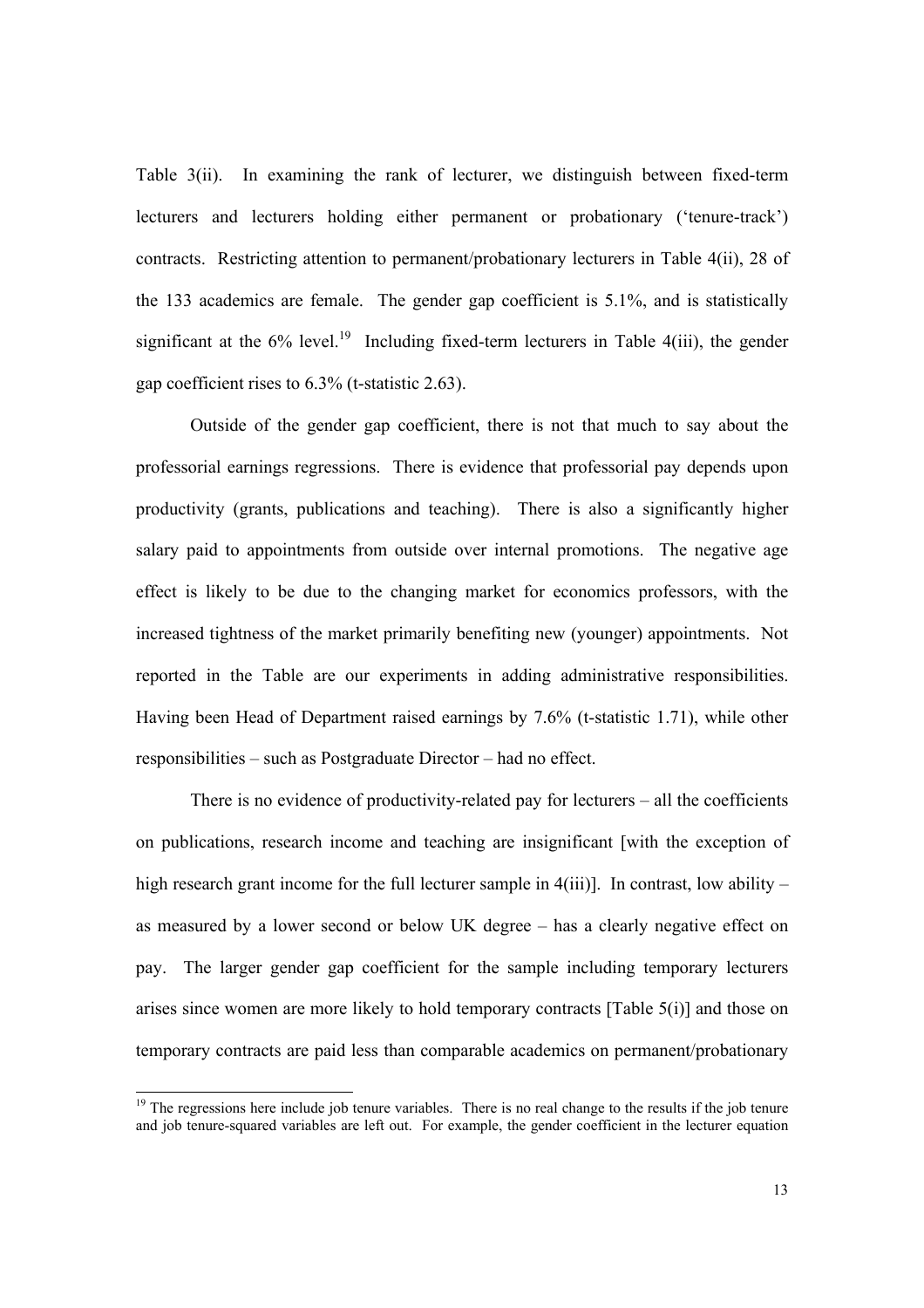contracts [Table 5(ii)].<sup>20</sup> Booth and Burton, with Mumford (2000) found – based upon a survey filled out by Heads of Departments rather than individuals – that female economics academics were disproportionately in temporary posts, and that this represented much of the growth in female participation over the period  $1996-1998$ <sup>21</sup> Our study confirms the disproportionate number of fixed-term contracts held by females. Out of our estimating sample of 351 academics, 26.67% of women but only 9.28% of men hold fixed-term rather than permanent appointments, including junior research posts as well as temporary lectureships. Among younger academics (up to age 40), 44% of women hold fixed-term appointments compared to 28.17% of men.

 As a further test of our earnings regressions for permanent lecturers, we estimate the pound sterling value of earnings for lecturers in our preferred specification to see if the numerical values are consistent with the nationally negotiated pay scales. The specification of the independent variables in Table 4(iii) differs from that in Table 4(ii) only in the age variables. We take account of our knowledge of the lecturer pay scale – which rises on a year-to-year basis for 14 spinal points<sup>22</sup> – to adopt a spline functional form for the age effect. After experimentation, it became clear that by far the best specification allowed earnings to rise linearly with age to the age of 40. The equation in (iii) fits well with the actual pay scales in universities. In particular, the actual average annual increment for age is £936 vs the £688 shown in the regression. The London

l

goes from .051 to .050, with the t-statistic changing from 1.88 to 1.86.

 $^{20}$  Controlling for rank, the coefficient on temporary contracts is -.157 (t-statistic -5.48).

<sup>&</sup>lt;sup>21</sup> For the UK workforce as a whole, Booth, Francesconi and Frank (2002b) have found evidence that women are more likely than men to be on fixed-term contracts, and that fixed-term contracts have lower salaries than permanent posts.

 $^{22}$  We use the 1998/99 pay scales to correspond to the sample period. In addition to the 14 standard points, there are three discretionary points to the scale. Spinal point  $\vec{6}$  (now the second point on Lecturer scale) is associated in research grades with the appointment of an academic of age 27. This is consistent with the spline function to age 40 that we adopt.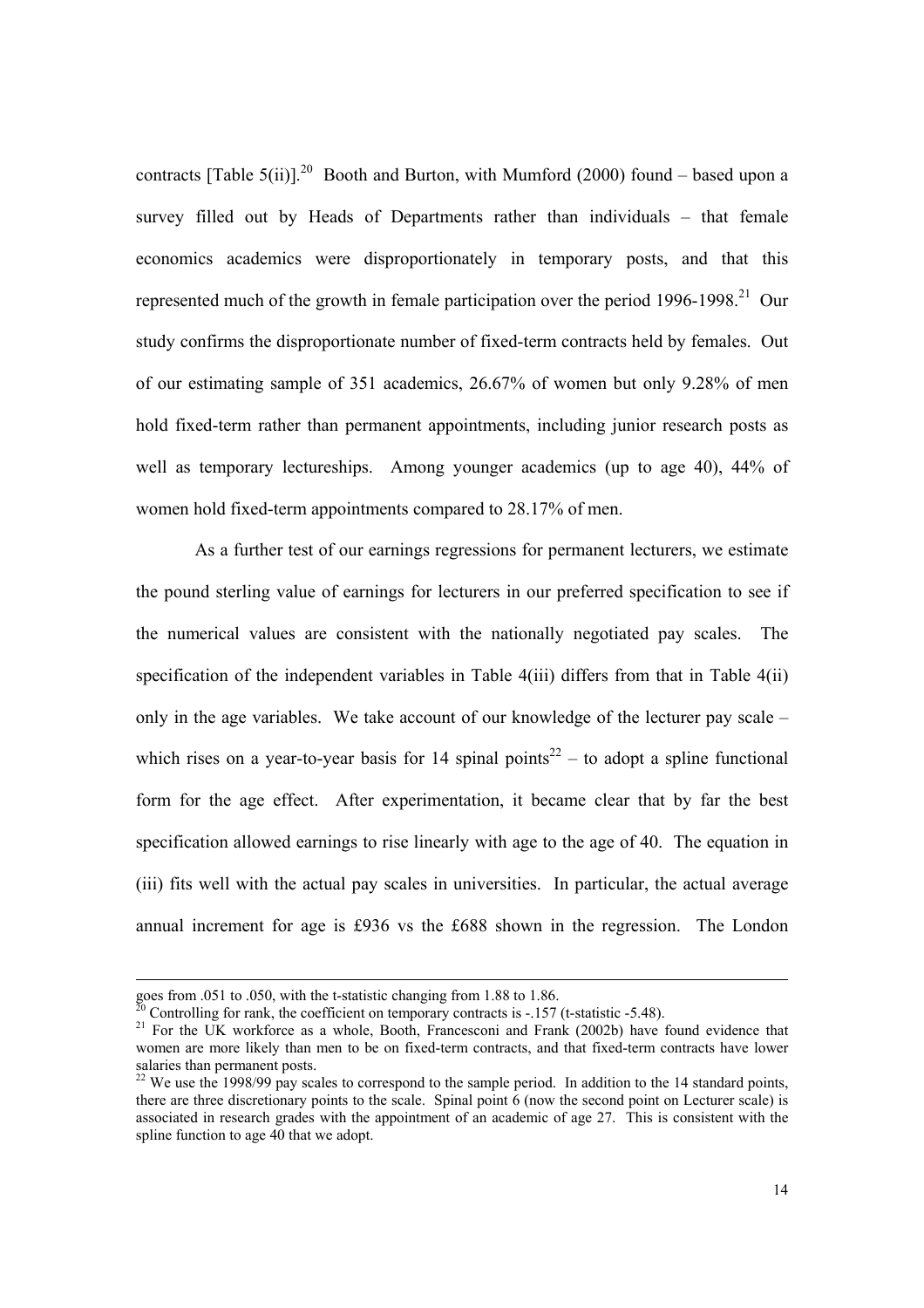allowance is £2134 vs the £2219 shown in the regression. Women in the regression lose out by about £1554 relative to men – or about 1.5 increments.

 Is there any clear evidence as to whether the gender gap increases or decreases with length of service, or has been increasing or decreasing over time? The research by McDowell, Singell and Ziliak (1999, 2001) suggests that - for US academic economists the promotions gap has been lessening over time. They do not have salary data to examine whether the pay gap has decreased. One way of examining career progression or cohort effects is to introduce an interactive term in gender and age. In the specification of Table  $1(iv)$ , this has a coefficient  $-.0018527$  (t-statistic  $-.0.650$ ). Another way is to consider whether the gender gap is increasing or decreasing with income quartiles. Comparing the lowest paid 25% of men to women, the raw gender gap is 21%; the next quartile, 21%; the second highest, 17%; and for the highest paid men and women, 17%. There is thus little evidence that - in the UK - the gender gap is decreasing with new cohorts.

The lack of evidence for a diminishing gender gap in the UK is perhaps not surprising in that the Bett (1999) report has only recently placed gender differentials in academics on the government agenda. There has, for example, been no affirmative action programme comparable to those in the US. The committee chaired by Sir Michael Bett and containing members from university administrations and the trade unions was established in 1998 by the government to examine pay and conditions in higher education. The committee made a large number of recommendations, including the need for a substantial increase in the entry pay for lecturers. It also discovered that there was a significant shortfall in pay for women compared to men, and made recommendations for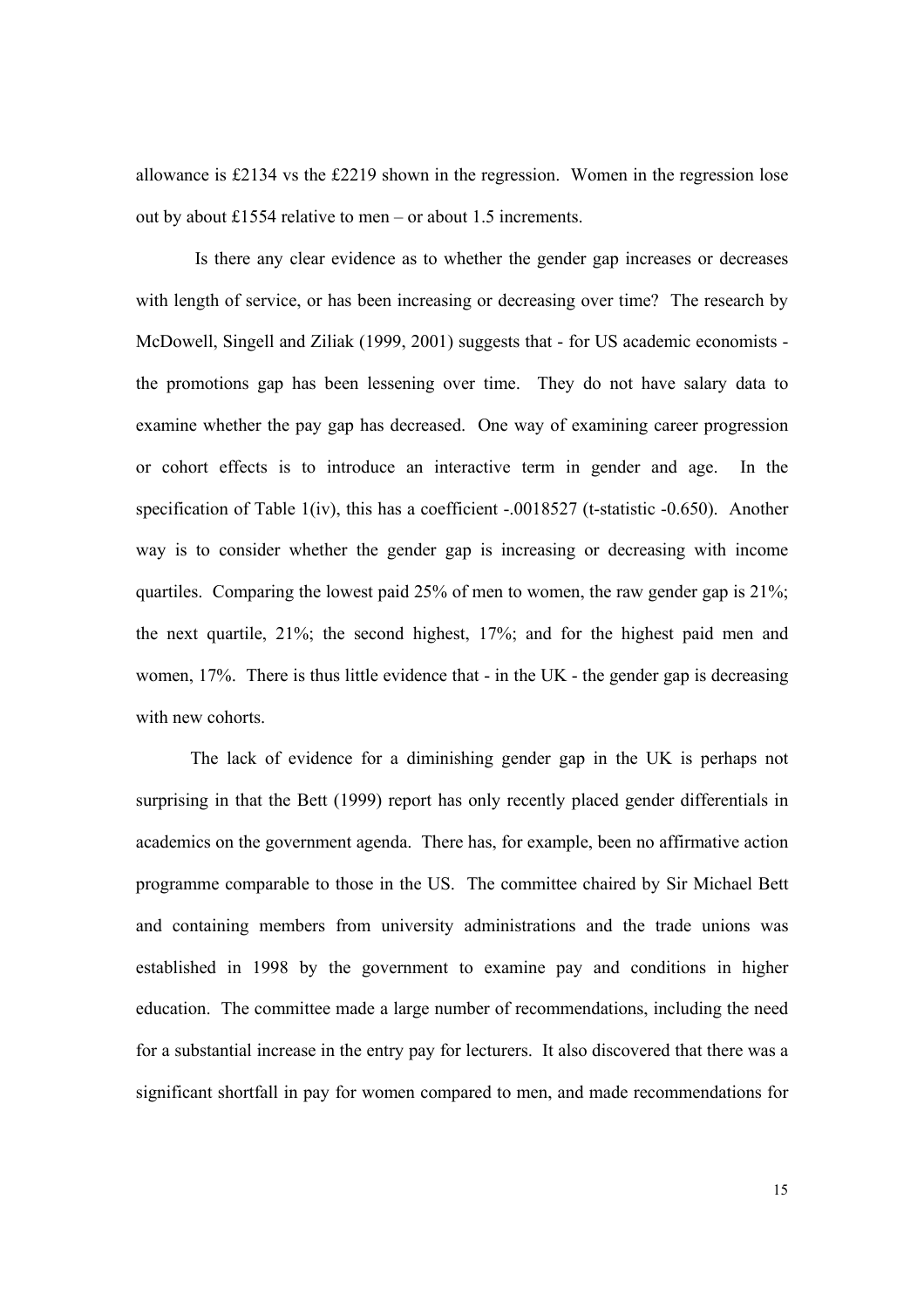enhanced equal opportunities measures in universities including the possibility of published targets. The bulk of the recommendations of the committee have not yet been enacted.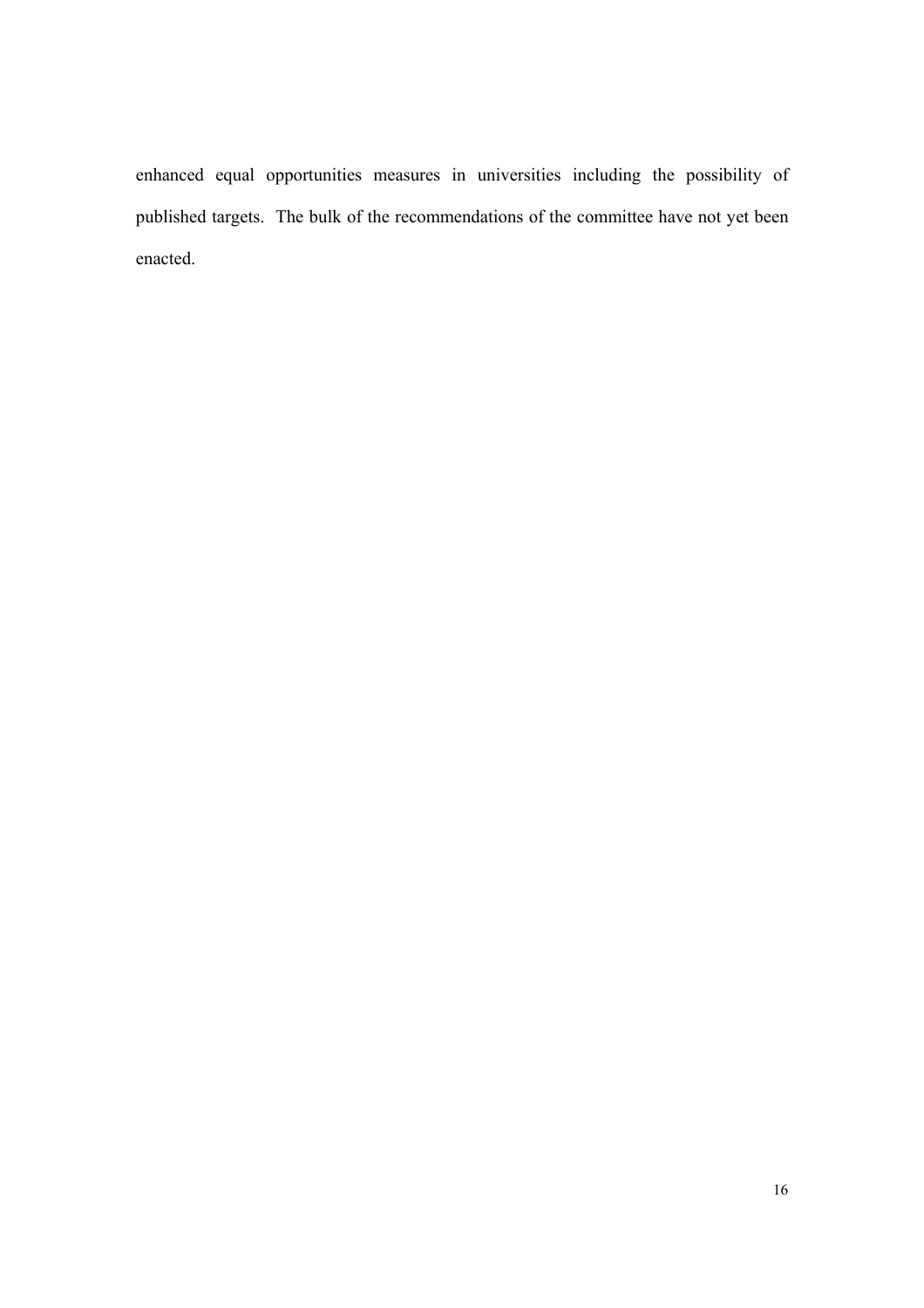#### 3. Why Are Women Paid Less?

l

Why doesn't the market eliminate the earnings differential between men and women? One hypothesis comes from the Report of the Committees on the Status of Women Faculty at MIT (2002). From the Report of the School of Humanities, Arts, and Social Sciences (page 18): "the acquisition of salary increases … partly depends on obtaining outside offers from other universities, and such outside offers have become increasingly important drivers at MIT over the last decade. To the extent that women are less willing to entertain outside offers, or are less mobile than their male counterparts for personal or family reasons, this trend must inevitably lead to gender discrimination in salaries and working conditions." A 'loyal servants' model of outside offers and gender pay differentials is developed in Booth, Francesconi and Frank (2002a). Although they do not have information on outside offers, they find indirect support in the UK labour market as a whole for the loyal servants hypothesis. In the current data set, we have unique information about outside job offers and we consider whether there is a differential process operating for men and for women.

There is considerable mobility for UK academic economists, so outside offers can play a significant role in determining pay. Overall, 47% of our sample obtained their current job from outside their university (46% of men and 55% of women). This differs by rank, with 88% of temporary lecturers obtaining their post from outside, 53% of permanent/probationary lecturers, 11% of senior lecturers/readers, and 39% of full professors.<sup>23</sup> In addition to offers from within the UK, academics receive offers from

 $^{23}$  Interestingly, women are more likely than men to obtain the rank of senior lecturer/reader from outside (25% to 12%) and less likely than men to obtain the rank of professor from outside (27% to 43%). However, the size of the sample does not allow further analysis of these differentials. Overall, women are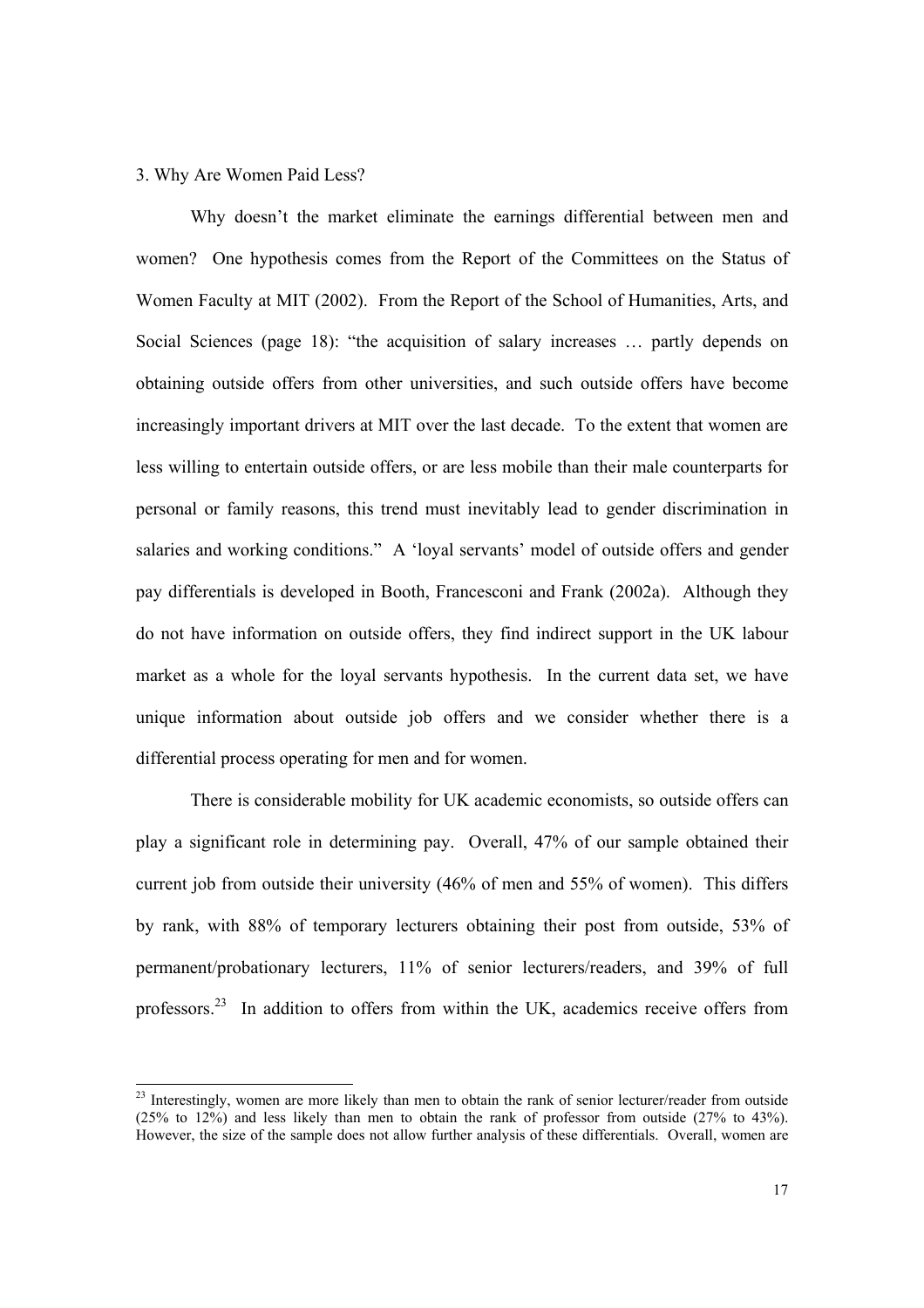North America, Europe, Australia, and elsewhere in the world. There has been increased competition for strong researchers due to the institution of the Research Assessment Exercise 20 years ago. This formal national ranking of departments ties government funding to the results, and has provided a strong incentive for universities to recruit the best researchers.

In Table 6(i), we examine whether there is a differential effect for outside offers and other variables - for men and women.<sup>24</sup> Our sample size (particularly for women) is not large enough to permit the estimation of separate regressions for women and men. We therefore allow (in a single regression) for different male and female coefficients on key variables. In addition to outside offers, we focus upon productivity measures of research grants, publications and teaching ability, as well as marriage. We do not have information on whether the individual has children or child-care responsibilities, and use marriage as a proxy. The column headed F-test compares the male and female coefficients, with the bracketed figure showing the level of significance. In these regressions, we restrict our sample to academics age 35 and older who therefore have a track record in productivity and labour market experiences.<sup>25</sup> In Table 6.i, the only significant difference between the coefficients for men and women arises with respect to outside offers – men's current salaries are positively correlated with receiving outside

more likely to have obtained their appointment from outside since they are concentrated in posts (temporary and permanent lecturer) where candidates typically are external.

 $^{24}$  The variables used in the specification are the same as in Table 1(iv) except for the introduction of outside offers. A regression as in Table 1(iv), with the same coefficients for men and women, but introducing outside offers raises the gender coefficient from 9.4 to 9.6, and it remains significant.

<sup>&</sup>lt;sup>25</sup> The significant variable in our analysis below is outside offers. For younger members of staff, outside offers may arise due to the temporary or probationary nature of their employment, or as they seek to move from an initial post to one that is more consistent with their non-pecuniary preferences – for example, to a different location or to a higher-ranked department. In these cases, outside offers may be less likely to be associated with a higher salary response. In fact, including the full sample of academics, the return to offers to men is  $.036$  (t-statistic 2.77) and to women  $.004$  (0.16). However, the high standard error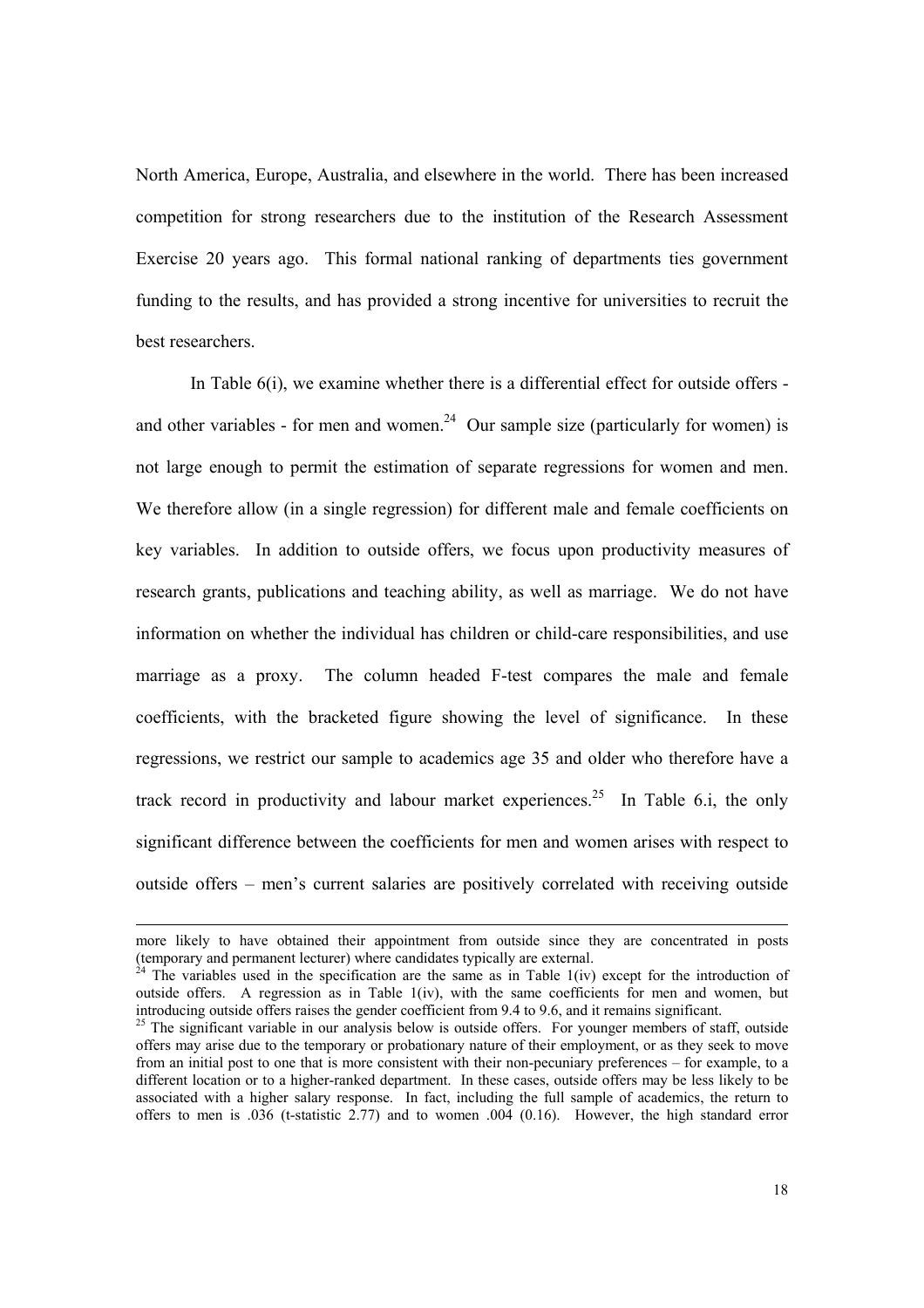offers over the past five years, whereas women's salaries are negatively correlated. In Table 6(ii) we allow for academic ranks in our earnings estimation. The outside offers effect by gender remains the only significant difference in coefficients. The outside offers variable in Table 6 imposes a structure on the return to multiple offers. An alternative approach is to use a dummy variable for each of the possible values of the outside offer variable - no offers, one offer, 2-5 offers, more than 5 offers. In fact, since only 2 women (and only 1 woman 35 or older) reports more than 5 offers, we constructed dummy variables for one offer and for more than one offer. The coefficients in the earnings regression specification corresponding to Table 6(i) are as follows: men with one offer, .069 (t-statistic 2.18); men with more than one offer, .117 (3.40); women with one offer, -.086 (-1.08); and women with more than one offer, -.182 (-1.61). In the specification corresponding to Table 6(ii), the coefficients are: men with one offer, .008  $(0.36)$ ; men with more than one offer,  $.057$   $(2.37)$ ; women with one offer,  $-.078$   $(-1.35)$ ; and women with more than one offer, -.220 (-2.65).

To gain a measure on the magnitude of the outside offers effect, consider a man who receives an outside offer (starting from no offers) in the specification in Table 6(i). He gains £2138 (based upon the average earnings in the estimation sample), or roughly 6% of the average male earnings in the sample. This is both a plausible number and one that can lead to substantial gender earnings differentials. It should be noted that the outside offer data refer to offers over the past 5 years while the earnings data are based on current salaries. Despite this time sequence, we are reluctant to push the interpretation of casuality too far since the data were collected as a cross-section survey. Nonetheless, we

associated with the female coefficient means that we cannot reject the hypothesis that the two coefficients are the same (the F-test is significant only at the 15% level).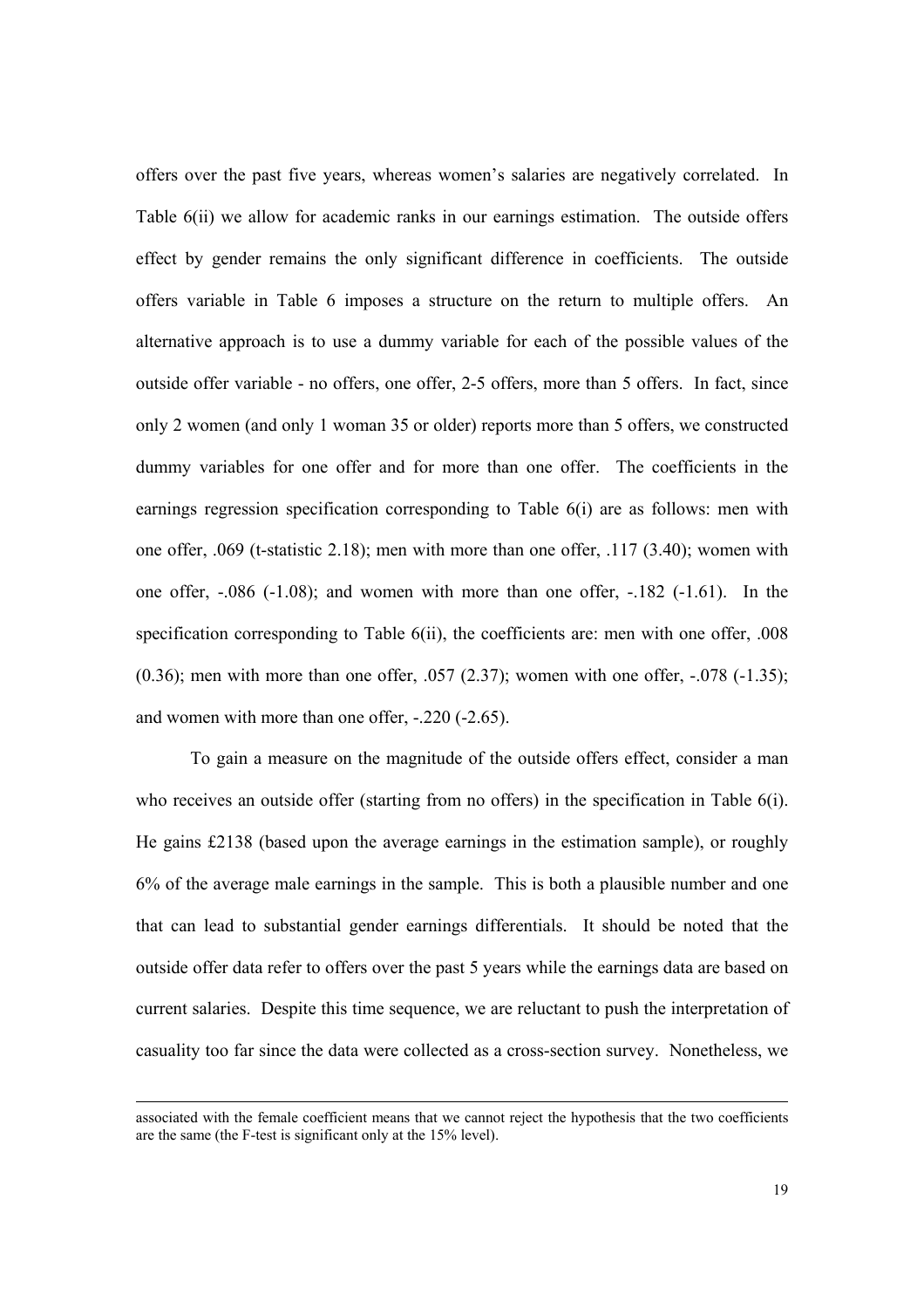would suggest that the positive correlation between male earnings and outside offers reflects not only the fact that universities are more willing to match men's outside offers but also that men are more likely to accept them. We would suggest that the negative correlation between female earnings and outside offers reflects the fact that some women are dissatisfied with their salary position and therefore seek outside offers – which are not matched or not taken  $up - as$  an attempt to rectify the position.

In fact, women in our sample not only get lower returns to outside offers, they are less likely - for given characteristics including productivity - to get outside offers. In the raw data over the entire sample, men have an average value of the outside offer variable of .78 and women .69. Restricting attention to academics age 35 and older, however, the offer disparity is greater; men have an average value of .63 (standard deviation .84) and women .41 (.69). In Table 6(iii), we estimate an ordered probit equation on the determinants of offers for academics 35 and older. In a marginal calculation, men are 18 percentage points more likely to receive any offers than comparable women. Interestingly, career breaks have a negative effect on receiving outside offers and, in this way, can impact negatively on a woman's career and earnings. This effect is in addition to any effect on the individual's career publication record, which is incorporated in our publications measure. The lower numbers of outside offers received by women would also be consistent with the existence of the 'old boys network' and the difficulty that women have experienced gaining access to male networks.

In summary, there is evidence that women receive fewer job offers than men with comparable characteristics (including productivity), that career breaks have an independent negative effect on receiving offers, and that men gain greater earnings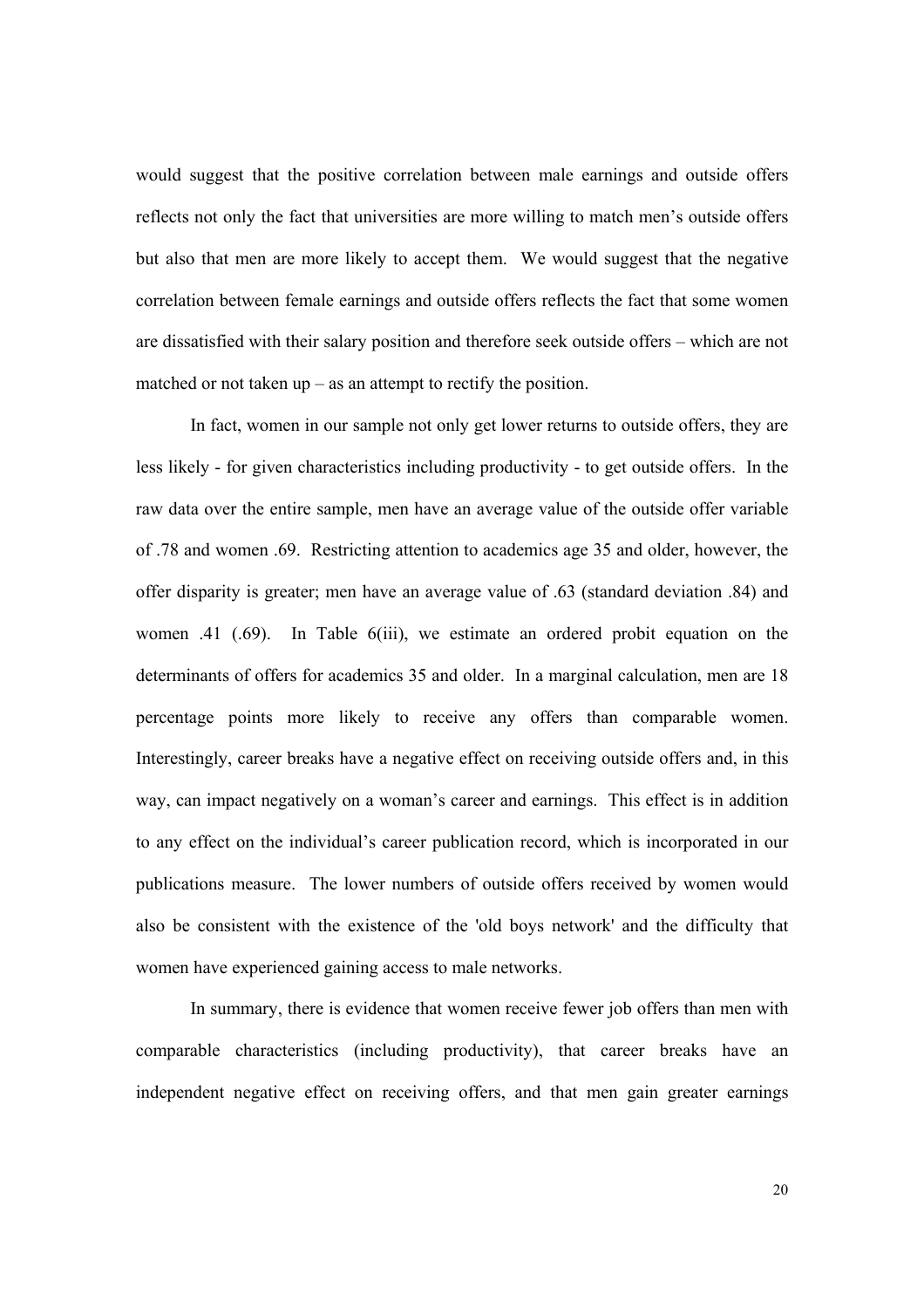returns to receiving outside offers. This pattern is consistent with the 'loyal servant' hypothesis that women, perhaps due to family responsibilities, are less mobile than comparable men. If other universities expect that women are less likely to accept offers, and if declined offers are costly to the reputation of the department making the offer or make second choice candidates less likely to accept, then women are less likely to receive offers. When offers are made, the current employer is less likely to match the outside offer because of a belief that the woman is a 'loyal servant' who is unlikely to accept the offer. If women take career breaks, both prospective and current employers can take this as a signal that the woman is less mobile.

Of course, women could gain a lower earnings response to outside offers due to the heterogeneity of outside offers. Women who receive offers may be obtaining them from lower-ranked departments, or from non-academic employers, compared to men with equivalent observable characteristics. The current employer would fail to match the outside offer not because the woman is less mobile in principle, but because the outside offer is unattractive. However, this does not contradict the loyal servant hypothesis. Just as women may receive fewer offers than comparable men because they are perceived to be less mobile, they may also receive less desirable offers. A lower ranked department may make an offer, even though it expects the woman to decline it, if she is sufficiently more qualified than male candidates.

Since outside offers are the only characteristic with a different return to men and women, and given the size of the sample, it is not meaningful to try and decompose the overall gender pay gap into components representing different characteristics and different returns to characteristics. However, it is interesting to examine whether women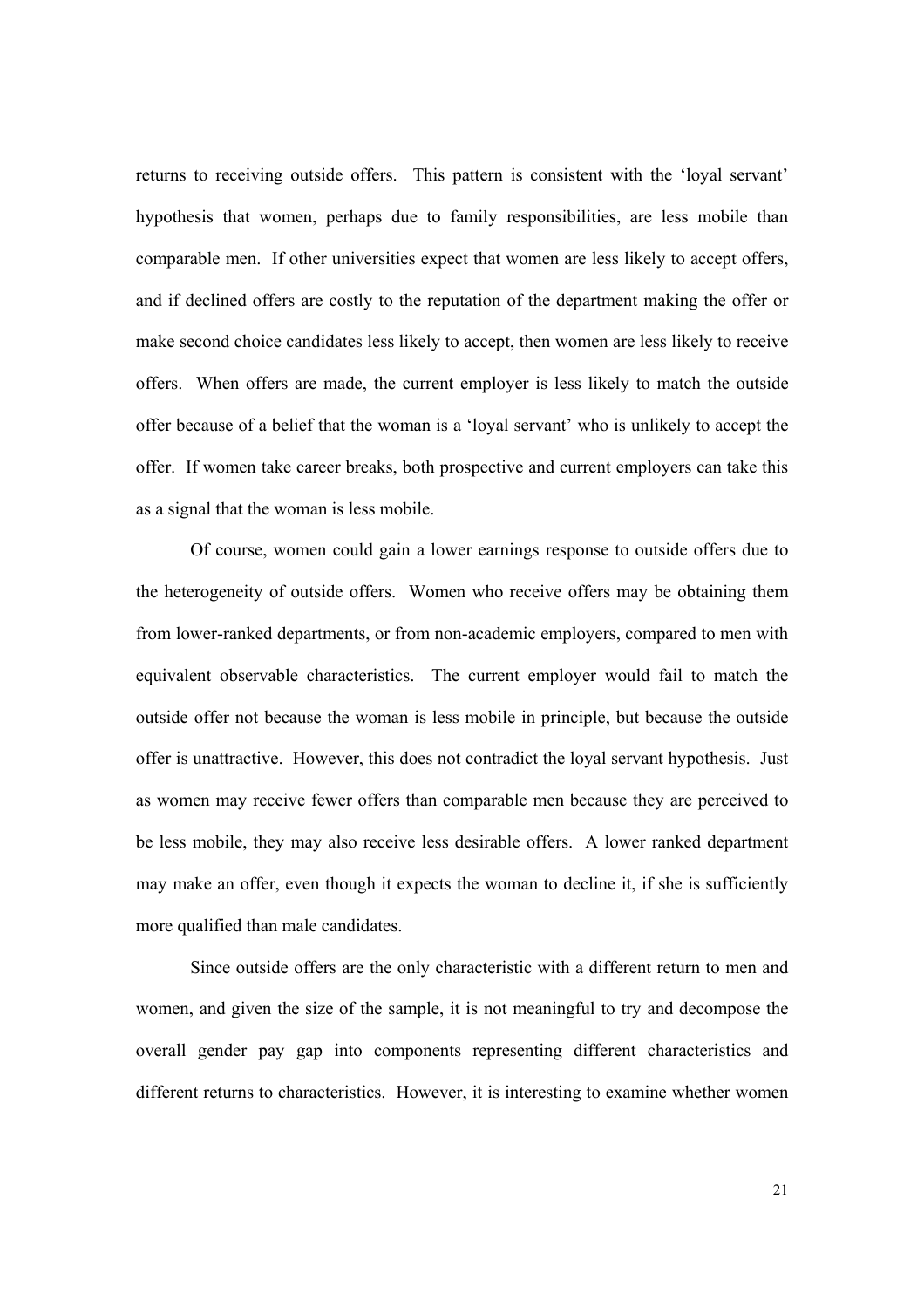in the sample do have significantly different average characteristics other than age. In fact, the difference in age explains many of the observed differences in variable means between men and women. For example, the difference in marriage rates between men and women is insignificant once we control for age. There is, however, an important variable where there is a gender difference, and that is in publication scores as shown in the tobit estimation in Table 7(i). Other things being equal, a male academic economist will have a higher publication score by 8.639. This translates into a gap of £555 on top of the £3144 gender gap based upon the gender regression coefficient in Table 1(iv). One hypothesis is that the lower measured publications productivity for women might arise if women are disproportionately located in fields of research that have lower publication rankings. In our data, economists specialising in econometrics, microeconomics and labour economics have the highest average publications score.<sup>26</sup> Women are in fact more highly represented in these three fields (53% vs 48% for men), so field of research is unable to explain the publications gap. The 'loyal servant' hypothesis provides a possible explanation in that women - who are less likely to leave their current employer - may devote more effort than men to other components of their job such as teaching and administration. Another possibility is that the effect reflects child-rearing responsibilities by women that affect their research productivity. Interestingly, though, there is no significant negative effect on obtaining research grants. It should be noted that research grants are typically awarded either by the Economic and Social Research Council, a government-funded agency, or by national private foundations**.** These institutions may well have adopted equal opportunities policies more effectively than universities.

<sup>&</sup>lt;sup>26</sup> Interestingly to the authors, labour economists have the highest average publications score by field in the UK.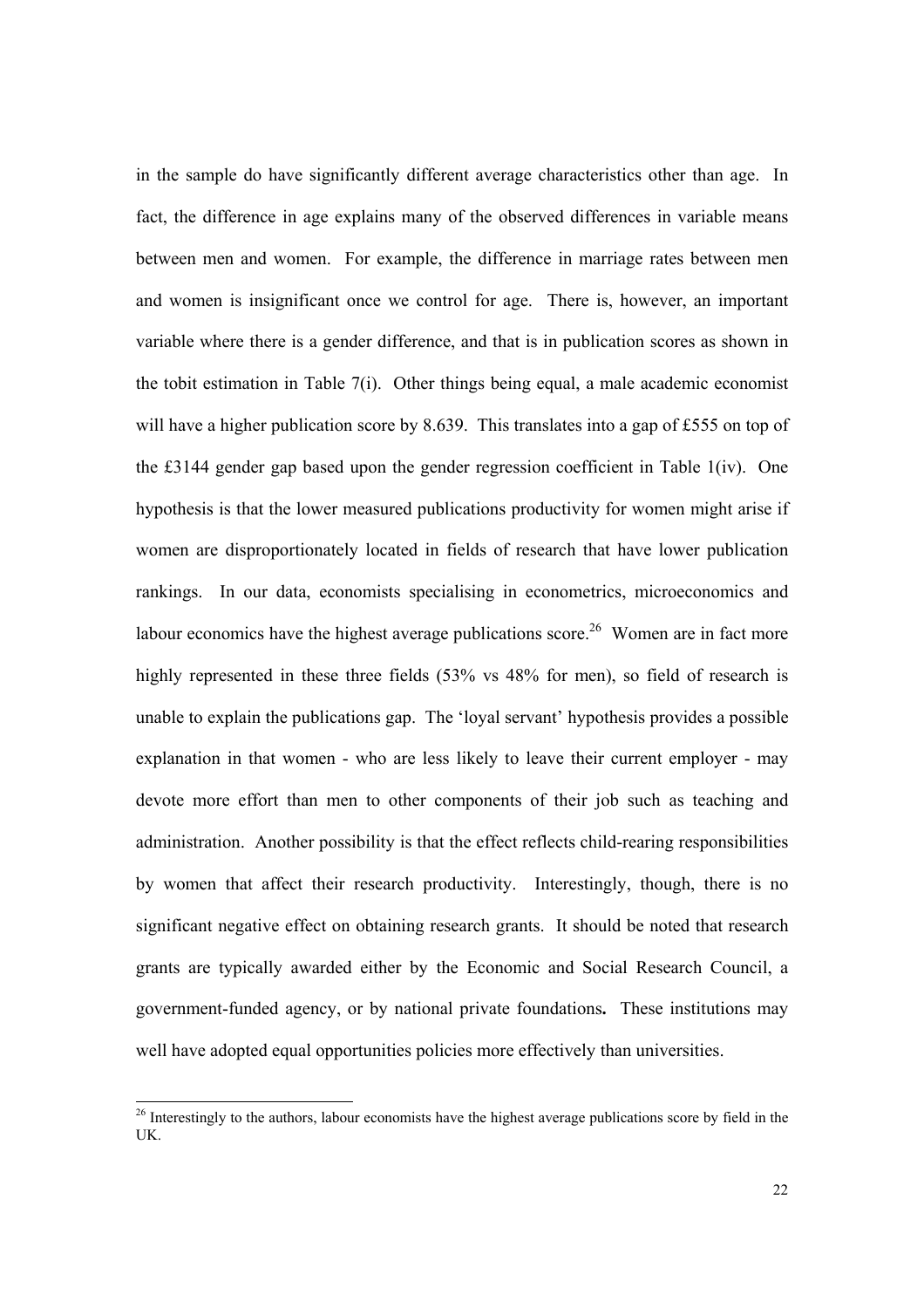#### 4. Perceptions of Discrimination

 The data also include interesting information about perceptions of discrimination. The survey asked: "Do you feel that you have suffered unfair discrimination in employment?" While 19.71% of men answered yes, 42.35% of women felt that they had suffered discrimination. For the women reporting discrimination, 72.73% felt that it was based upon gender. The survey also asked when the perceived discrimination occurred, and 25.88% of women felt that they had suffered discrimination within the last 5 years. In this section, we ask whether there is evidence that these perceptions are based upon reality, and whether they affect behaviour in a consistent manner.

There is evidence from our data that individuals with earnings below that predicted on the basis of their characteristics believe that the difference is in fact associated with discrimination. We estimated a probit equation on recent (within the last 5 years) perceived discrimination, reported in Table 7(ii). The estimation is over the full sample, including both men and women, since men also reported discrimination on the basis of, for example, age. We introduce into the analysis the 'unexplained earnings' of an individual, and allow for separate variables for men and women. These values are derived by taking the residuals of the regression specification in Table 1(iv). The regression shows that women are more likely to have perceived recent discrimination, as are those individuals with a degree from overseas (representing possible nationality and ethnicity discrimination), along with those in new (typically less prestigious) universities. Having received positive but modest grant income (up to £50,000) also enters positively in perceived discrimination, possibly because individuals overweight small grant income above universities' actual preferences. Importantly, there is a negative and significant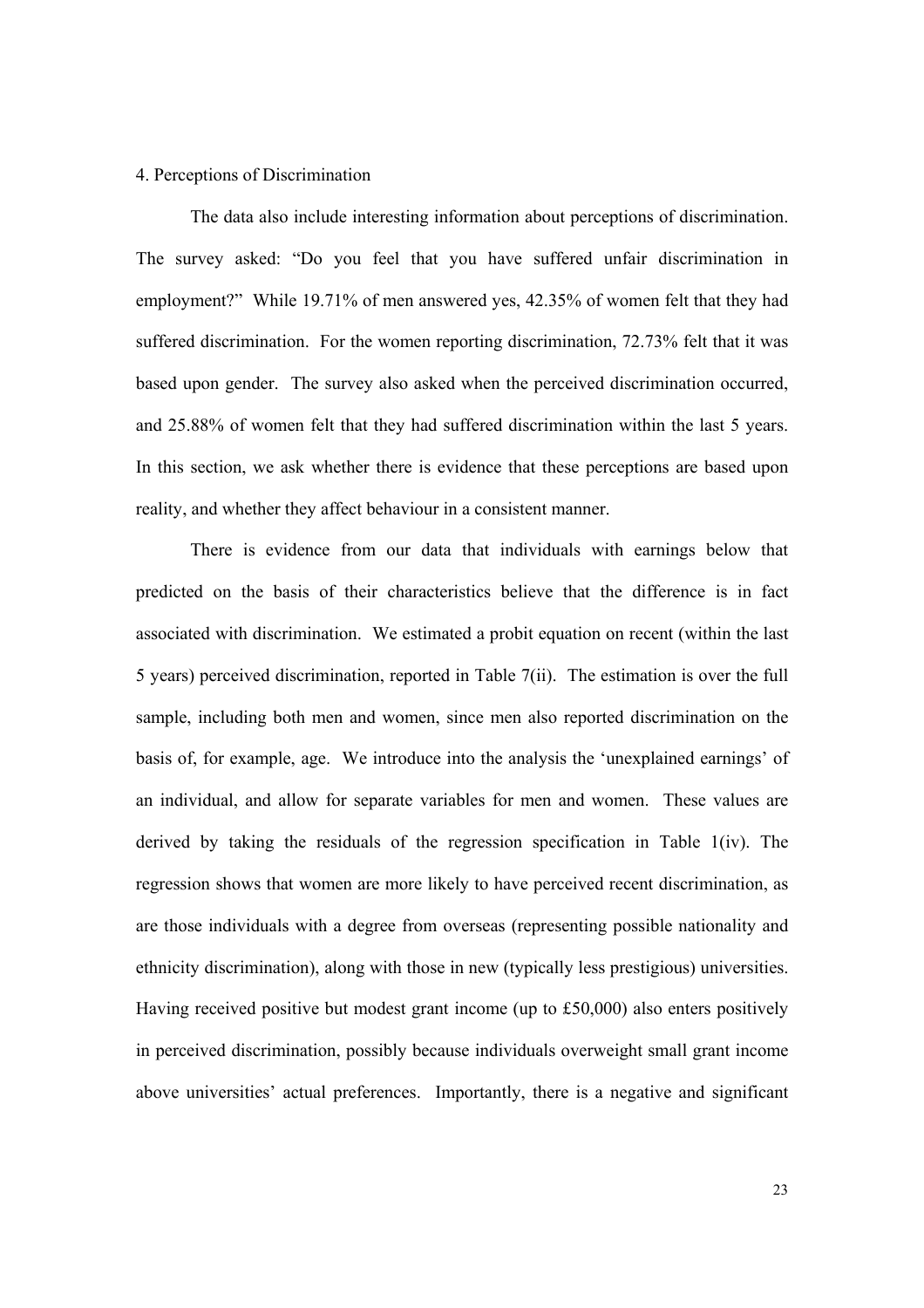coefficient on the unexplained part of the individual's earnings for women (significant at the 5.6% level). That is, a woman whose earnings are less than predicted by the observable characteristics is more likely to have perceived discrimination within the last five years.<sup>27</sup> This result suggests that women – rightly or wrongly – ascribe unexplained earnings differentials to discrimination.

Do individuals behave in a manner reflecting their belief that they are suffering from discrimination? In the UK, there is a formal system of applications for jobs, and even at the full professor level - individuals typically submit a formal application for the post. Individuals who believe they are suffering low incomes at their current institution due to discrimination might be expected to submit more applications for new jobs. We estimate the determinants of applications in Table 7(iii), restricting our attention to the sample of individuals aged 35 and over for the same reasons as in the previous section. The 'unexplained earnings' values are derived by taking the residual of the regression specification in Table 1(iv), re-estimated for the sample of individuals over the age of 34. In 7(iii), the gender coefficient is insignificant, but the unpredicted earnings coefficient for women is significantly negative and different from the (positive but insignificant) coefficient for men. The negative coefficient supports the hypothesis that women with low earnings (relative to the expected level for their characteristics, including gender) submit more job applications than other individuals. However, the analysis in Section 3 suggests that these women are unlikely to bridge the earnings gap since our results show that women are less likely to receive outside offers and gain lower earnings returns to

 $27$  As noted in the text, this experiment is conducted over all individuals, and therefore includes all forms of perceived discrimination. If we restrict attention to gender discrimination, and use as predicted earnings for women a figure not allowing for the average gender gap coefficient in Table  $1(iv)$  – that is, we add .094 to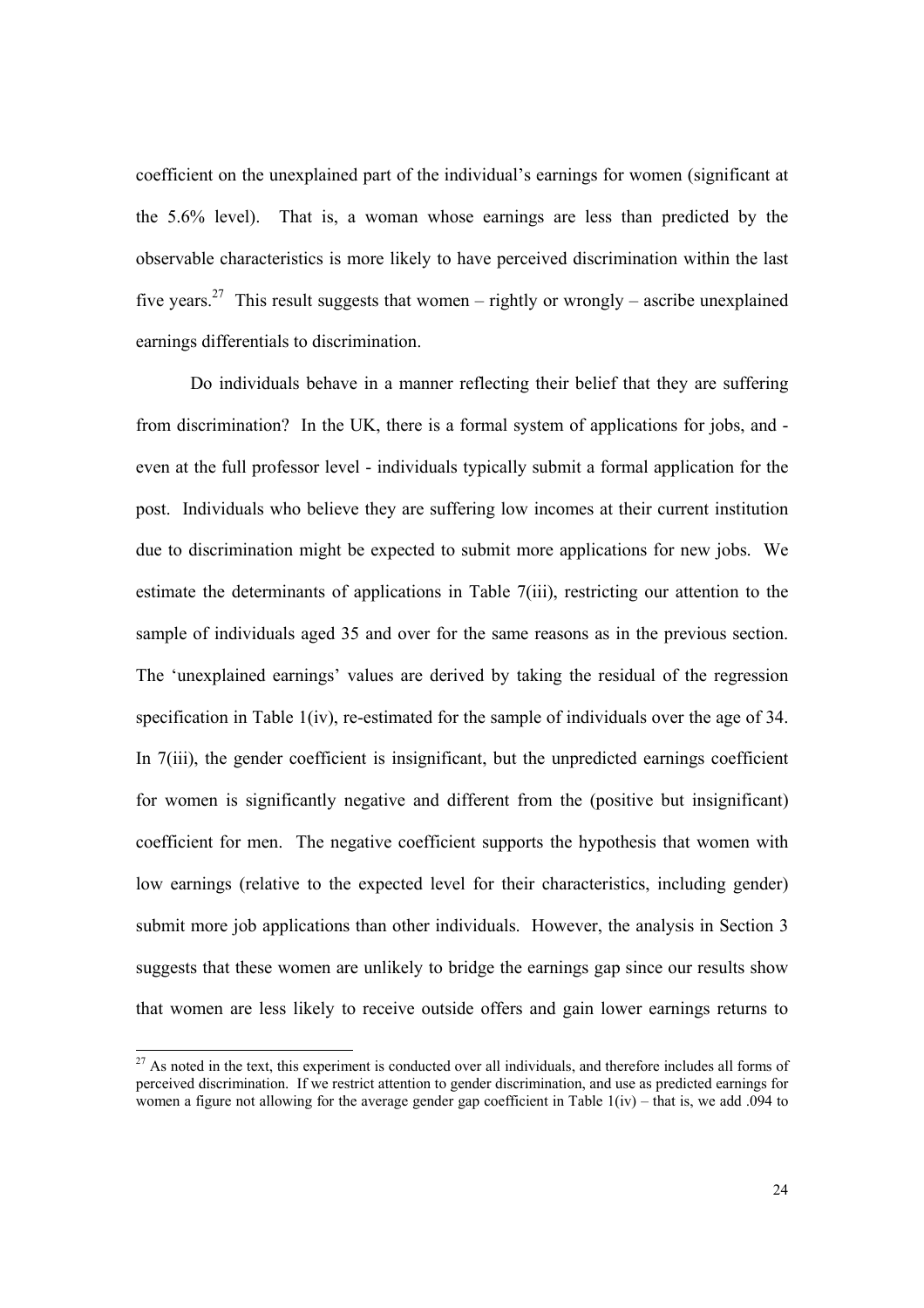outside offers. An additional effect arises when there is perceived recent discrimination. Individuals perceiving discrimination apply for new jobs, even if their pay is at the appropriate level predicted by the earnings regression for an individual of their characteristics.

the predicted log earnings for women – the coefficient on the unexplained component of an individual's earnings is larger and more significant.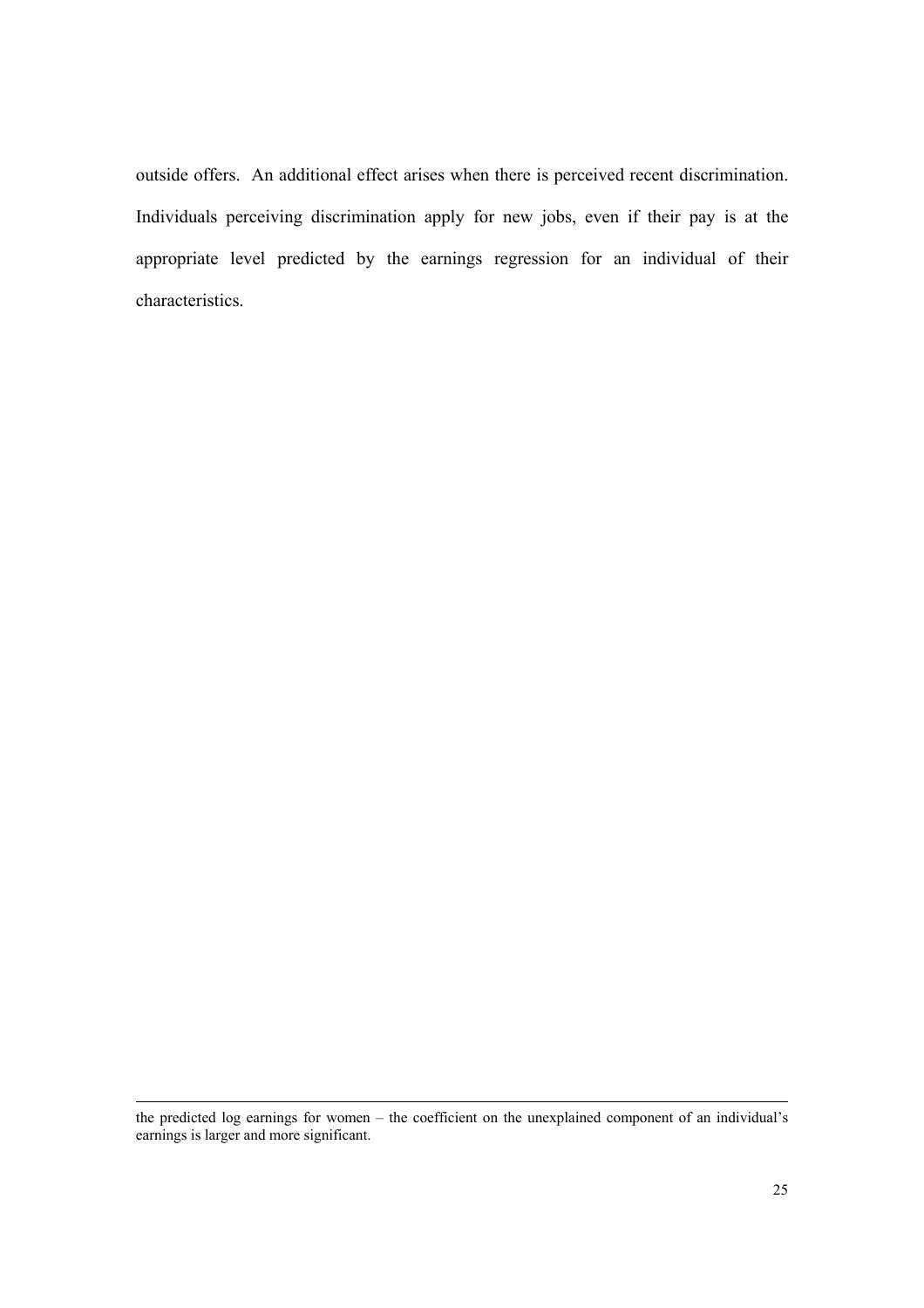#### 5. Conclusions

In our sample of academic economists in the UK, we find that there is a significant gender gap in pay after adjusting for productivity. Although there is evidence that women are disadvantaged in promotions, there is also a within-rank pay gap. Effective policies to remedy the pay gap must therefore look not only at promotions, but also at entry wages, accelerated increments and discretionary points at the top of Lecturer and Senior Lecturer scales. We confirm the findings in Booth *et al.* (2000) that females are disproportionately represented in temporary appointments, and that these posts are poorly remunerated compared to permanent appointments.

We find no evidence from the earnings regressions that the pay gap is directly due to career breaks or experience in the labour market outside the university sector. There is a possible indirect route since career breaks have a negative effect on outside offers, which in turn have a positive effect on earnings. More generally, the only variable that has a significantly different impact for men and women is outside offers. For men, but not for women, these have the expected positive impact on earnings. Further, men are more likely than comparable women to receive outside offers.

There is evidence that women have lower publications productivity than men with comparable characteristics. It is possible that this is an indirect effect of women devoting effort to child-raising. Alternatively, since there is no evidence that women are less productive in teaching and obtaining research grants, women may not be receiving the same advice on publications as new male entrants to the profession. This suggests an important role for mentoring for new female entrants to the profession. However, the lower publications score – given the high weightings on journal quality in our measure –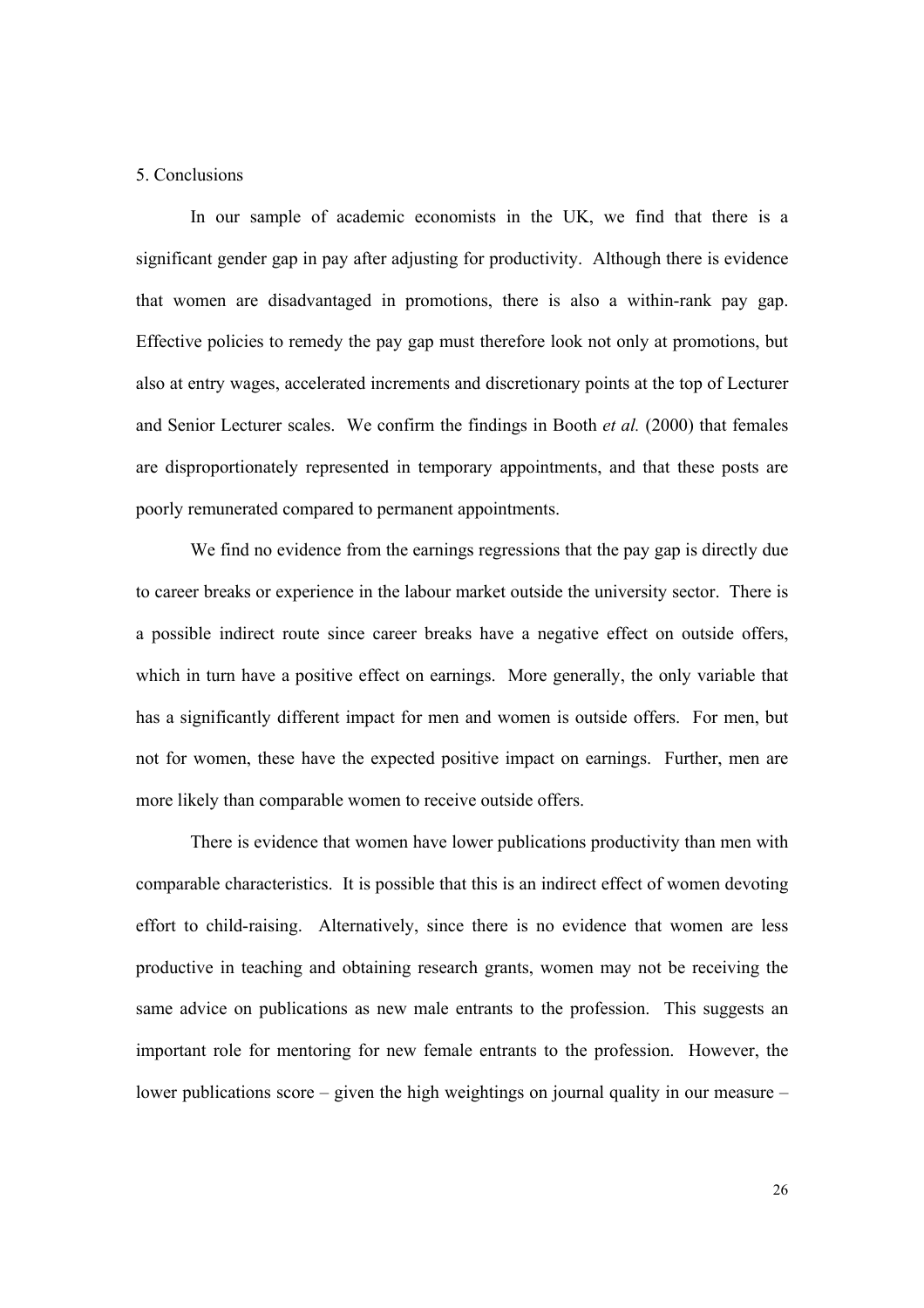may also reflect the disproportionate representation of women in temporary posts. Many economists get their best publications (as measured by journal quality) in the first years of their career. New entrants in temporary posts may not have the luxury to send their first articles to the very top journals, with high rejection rates, since they may need quick publications to gain a permanent post.

There is evidence in our data that individuals suffering from a pay gap – relative to their observable characteristics – attribute this to discrimination. We find that perceived discrimination is highly correlated with the unexplained component of earnings. It is not correlated with predicted earnings. Further, women (but not men) with earnings below the predicted level make a greater number of job applications. However, given the differential response to outside offers for men and women, women in this situation are unlikely to bridge the earnings gap.

Unlike previous studies (which show only a promotions gap), our analysis shows a consistent pattern of less favourable labour market experiences for women in academic economics. As argued by Lazear and Rosen (1990), it is hard to understand why women should be disadvantaged in promotions and not in other labour market experiences. In this sense, our results present a plausible combination of results. Women are less likely (for given observable characteristics) to be promoted, they receive lower wages in a given rank, they receive fewer job offers, gain lower financial rewards to outside offers, and they perceive gender discrimination.

To what extent are these results from the academic labour market applicable more generally in the economy? Non-profit institutions are isolated from the rigours of the market economy, and in that sense could more easily follow tastes for discrimination.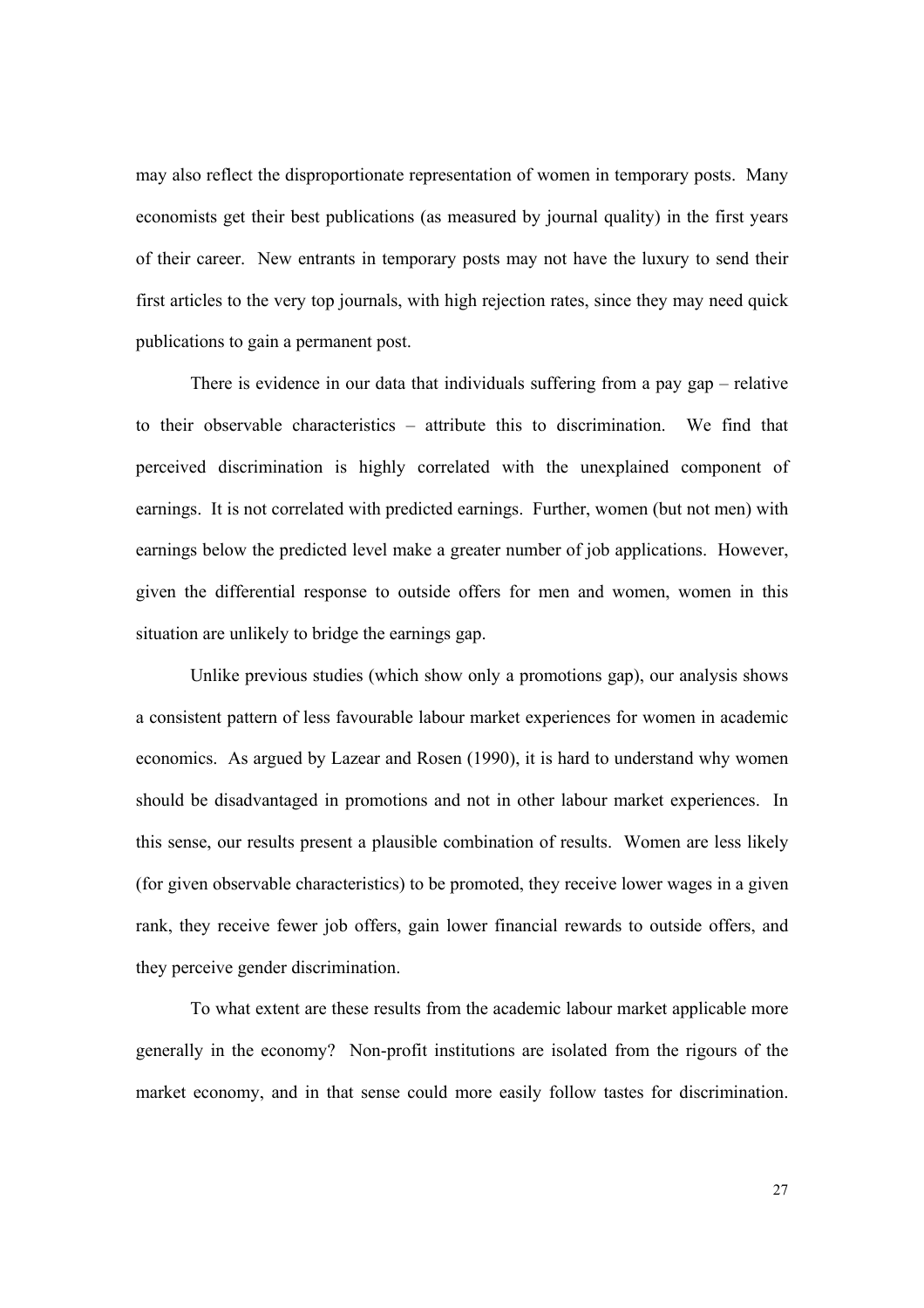However, they are subject to government objectives and policies, and the UK government and the European Union have adopted strong positions in favour of equal opportunities. Overall, though, our conclusion is that the data support the loyal servant hypothesis. The results are consistent with a model where universities are paying women less as an optimal cost-minimising strategy, rather than as a taste for discrimination. If that is the case, and if the results apply as well to the private sector, then the market economy will not eliminate these differentials without government intervention.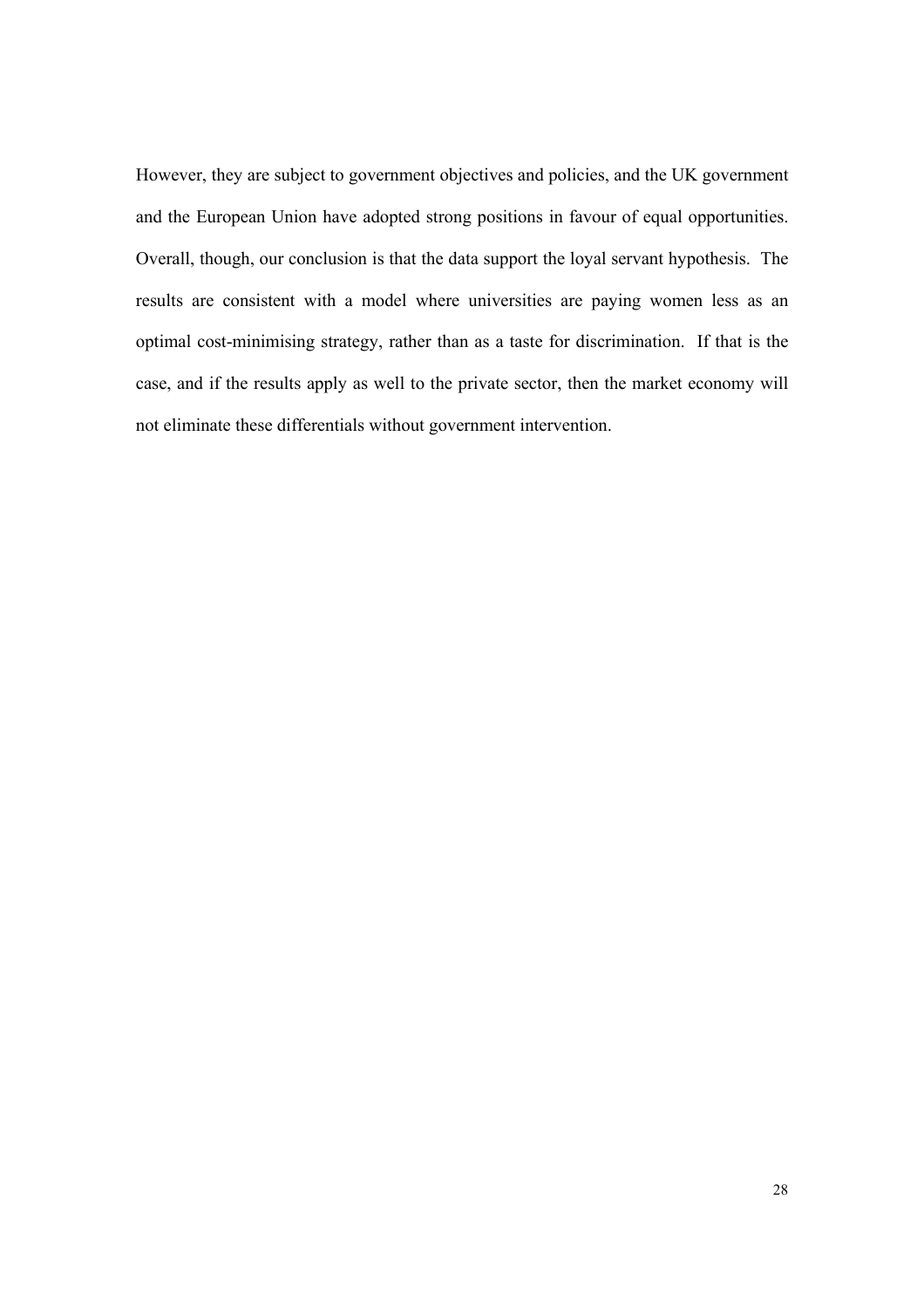#### **References**

- Baker, G, M Gibbs and B Holmstrom, 1994, 'The internal economics of the firm: evidence from personnel data', *Quarterly Journal of Economics*, 109, 881- 919.
- Bett, M., 1999, 'Independent review of higher education pay and conditions', HMSO London
- Blackaby, D and J Frank, 2000, 'Ethnic and other minority representation in UK academic economics', *The Economic Journal*, (110:June), F293-F311.
- Booth, A L and J Burton, with K Mumford, 2000, 'The Position of women in UK academic economics', *The Economic Journal*, (110:June), F312-F333.
- Booth, A L, M Francesconi and J Frank, 2002a, 'A sticky floors model of promotion, pay, and gender', *European Economics Review*, in press.
- Booth, A L, M Francesconi and J Frank, 2002b, 'Temporary jobs: stepping stones or dead ends?', *Economic Journal*, in press.
- Ginther, D and K J Hayes, 1999, 'Salary and promotion differentials by gender for faculty in the humanities', *American Economic Review Papers and Proceedings*, (89:2), 52-6.
- Ginther, D and K J Hayes, 2000, 'Changes in gender salary and promotion differentials 1977-1995 for faculty in the humanities', mimeo.
- Laband, D N and M J Piette, 1994, 'The relative impacts of economics journals: 1970 – 1990', *Journal of Economic Literature*, (32), 640-66.
- Lazear, E, 2000, 'Performance pay and productivity', *American Economic Review*, 90(5), 1346-1361.
- Lazear, E and S Rosen, 1990, 'Male-female wage differentials in job ladders', *Journal of Labor Economics*, (8:1, part 2), S106-23.
- MIT, 1999, 'A study on the status of women faculty in science at MIT', *MIT Faculty Newsletter*, 11(4), Special edition, March.
- MIT, 2002, 'Report of the committees on the status of women faculty at MIT', Office of the Provost.
- McDowell, J, L Singell and J Ziliak, 1999, 'Cracks in the glass ceiling: gender and promotion in the economics profession', *American Economic Review Papers and Proceedings*, (89:2), 397-402.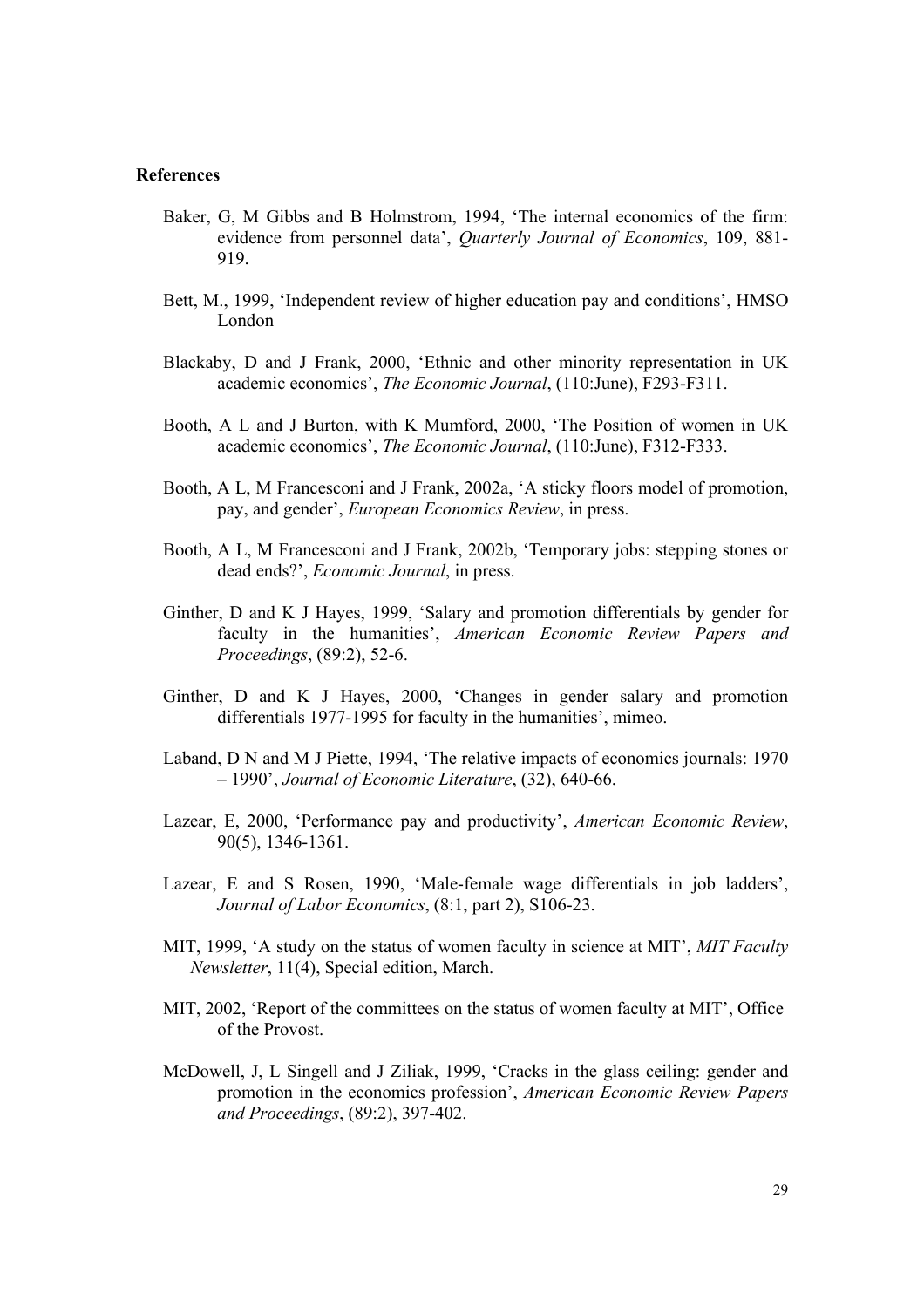- McDowell, J, L Singell and J Ziliak, 2001, 'Gender and promotion in the Economics profession', *Industrial and Labor Relations Review*, (54:2), 224-44.
- Swaffield, J, 2000, 'Gender, motivation, experience and wages', Centre for Economic Performance Discussion Paper #457, May.
- Ward, M., 2000, 'Salary determination and the gender salary gap in British academia', mimeo.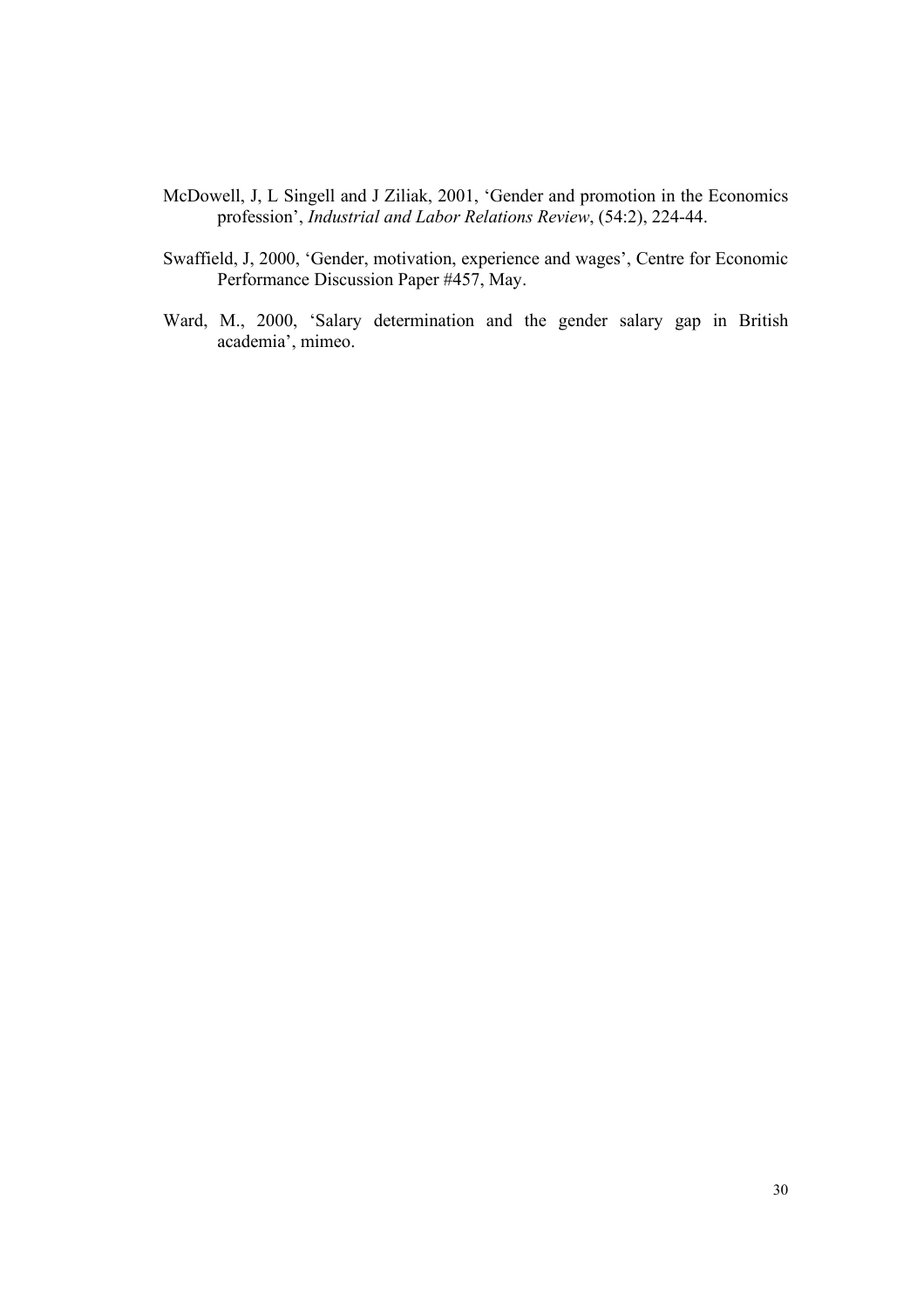|                                   |         | i       |          | <b>Ii</b> |         | <b>Iii</b> | iv      |         |
|-----------------------------------|---------|---------|----------|-----------|---------|------------|---------|---------|
| <b>Variables</b>                  | Coeff   | t-stat  | Coeff    | t-stat    | Coeff   | t-stat     | Coeff   | t-stat  |
| Constant                          | 10.232  | 273.284 | 8.614    | 37.93     | 8.43    | 41.31      | 8.483   | 40.38   |
| <b>Individual characteristics</b> |         |         |          |           |         |            |         |         |
| White                             |         |         |          |           |         |            |         |         |
| Black/Asian                       | $-.111$ | $-1.82$ | $-.065$  | $-1.40$   | $-.072$ | $-1.82$    | $-.066$ | $-1.65$ |
| Other ethnic                      | $-.044$ | $-0.57$ | $-0.016$ | $-0.27$   | $-.041$ | $-0.79$    | $-.041$ | $-0.80$ |
| Male                              | .177    | 4.41    | .110     | 3.54      | .098    | 3.75       | .094    | 3.58    |
| Married                           |         |         | .033     | 1.19      | .040    | 1.69       | .040    | 1.68    |
| Age                               |         |         | .058     | 5.49      | .058    | 6.16       | .057    | 5.88    |
| Age squared x 10                  |         |         | $-.004$  | $-3.88$   | $-.004$ | $-4.44$    | $-.004$ | $-4.23$ |
| Productivity                      |         |         |          |           |         |            |         |         |
| Degree: UK first class            |         |         |          |           | .044    | 1.83       | .046    | 1.90    |
| Degree: UK upper second           |         |         |          |           |         |            |         |         |
| Degree: other UK                  |         |         |          |           | $-.059$ | $-1.62$    | $-.061$ | $-1.67$ |
| Degree: overseas                  |         |         |          |           | .015    | 0.53       | .016    | 0.57    |
| PhD                               |         |         |          |           | .011    | 0.44       | .015    | 0.59    |
| Publications score x 10           |         |         |          |           | .021    | 6.20       | .020    | 6.17    |
| Research income: none             |         |         |          |           |         |            |         |         |
| Research income: up to 50 k       |         |         |          |           | $-.009$ | $-0.41$    | $-.007$ | $-0.32$ |
| Research income: $50 - 100$ k     |         |         |          |           | .100    | 0.44       | .106    | 2.48    |
| Research income: over 100 k       |         |         |          |           | .130    | 4.26       | .129    | 4.21    |
| Teaching score                    |         |         |          |           | .039    | 3.11       | .039    | 3.04    |
| <b>Workplace characteristics</b>  |         |         |          |           |         |            |         |         |
| RAE 5*                            |         |         |          |           | .014    | 0.29       | .007    | 0.14    |
| RAE <sub>5</sub>                  |         |         |          |           | .003    | 0.12       | .003    | 0.12    |
| RAE <sub>4</sub>                  |         |         |          |           |         |            |         |         |
| RAE <sub>3</sub>                  |         |         |          |           | $-.002$ | $-0.09$    | $-.000$ | $-0.02$ |
| RAE <sub>2</sub>                  |         |         |          |           | $-.002$ | $-0.04$    | .002    | 0.04    |
| RAE <sub>1</sub>                  |         |         |          |           | $-.058$ | $-1.24$    | $-.056$ | $-1.20$ |
| RAE N/A                           |         |         |          |           | .010    | 0.11       | .008    | 0.09    |
| Old university                    |         |         |          |           | $-.031$ | $-0.89$    | $-.028$ | $-0.80$ |
| London                            |         |         |          |           | .052    | 1.73       | .048    | 1.60    |
| London 5*                         |         |         |          |           | .208    | 3.36       | .215    | 3.44    |
| Other England                     |         |         |          |           |         |            |         |         |
| Wales/N. Ireland                  |         |         |          |           | $-.019$ | $-0.40$    | $-.024$ | $-0.48$ |
| Scotland                          |         |         |          |           | .025    | 0.74       | .021    | 0.63    |
| <b>Labour Market Experience</b>   |         |         |          |           |         |            |         |         |
| External                          |         |         |          |           |         |            | $-.013$ | $-0.63$ |
| Career break                      |         |         |          |           |         |            | $-.005$ | $-1.03$ |
| Non-academic experience           |         |         |          |           |         |            | .001    | 0.75    |
| Sample size                       | 351     |         | 351      |           | 351     |            | 351     |         |
| <b>Adjusted R-squared</b>         | .058    |         | .45      |           | .64     |            | .64     |         |
|                                   |         |         |          |           |         |            |         |         |

## **TABLE 1: The Determinants of Log Earnings (OLS Estimates)**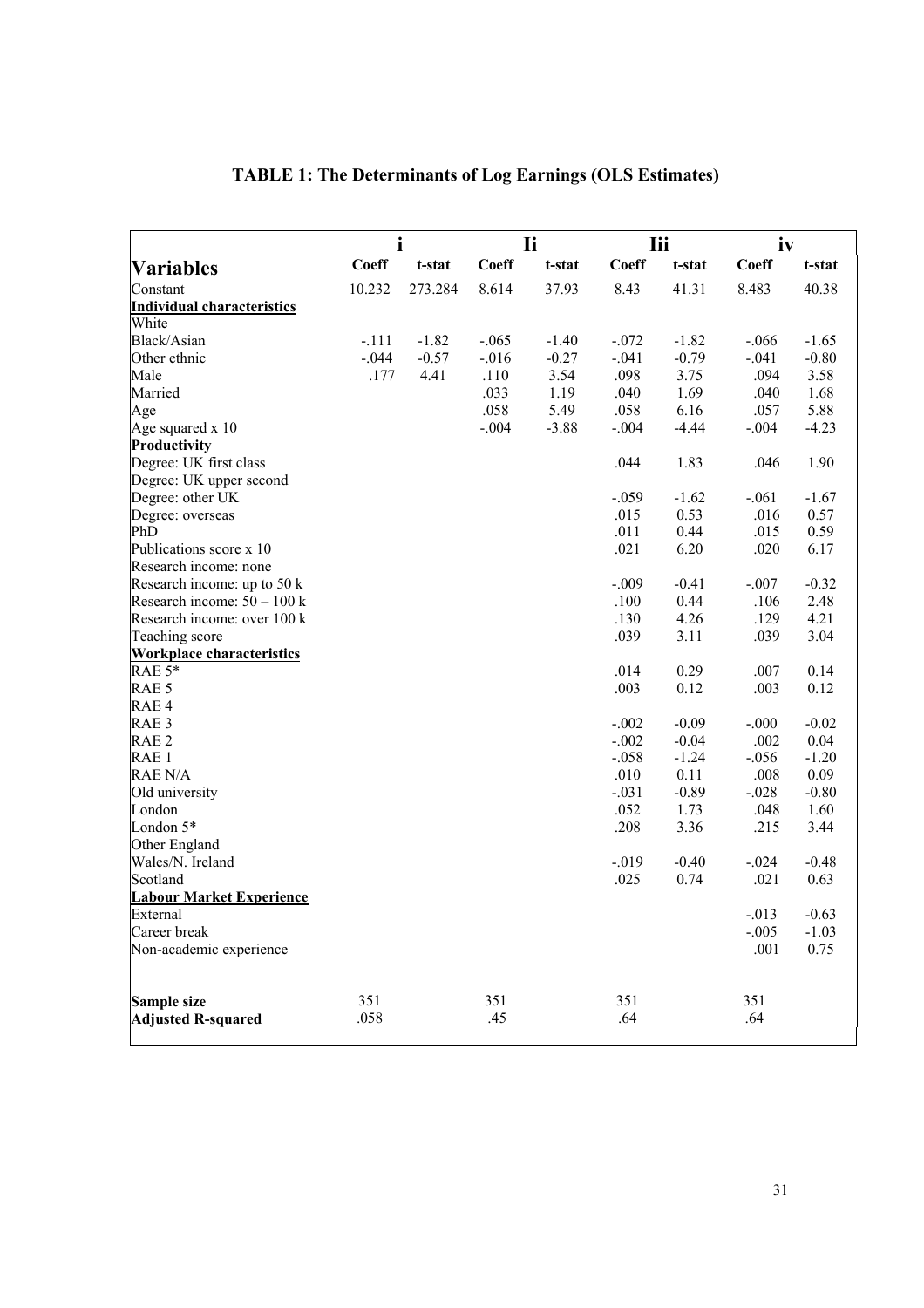| <b>Variable Means</b>             | Overall   | Men       | Women  | <b>Notes and Definitions</b>                                        |
|-----------------------------------|-----------|-----------|--------|---------------------------------------------------------------------|
| Earnings                          | 33,324    | 34,312    |        | 28,531 Self-reported annual gross university                        |
|                                   | (10, 415) | (10, 534) |        | $(8,364)$ salary in pounds sterling                                 |
| <b>Individual characteristics</b> |           |           |        |                                                                     |
| White                             | .89       | .91       | .83    |                                                                     |
| Black/Asian                       | .07       | .06       | .10    |                                                                     |
| Other ethnic                      | .04       | .03       | .07    |                                                                     |
| Male                              | .83       |           |        |                                                                     |
| Married                           | .74       | .77       | .62    | 'Married' is married and living together                            |
| Age                               | 44.14     | 44.78     | 41.05  |                                                                     |
|                                   | (9.77)    | (9.76)    | (9.32) |                                                                     |
| <b>Productivity</b>               |           |           |        |                                                                     |
| Degree: UK first class            | .28       | .30       | .22    |                                                                     |
| Degree: UK upper second           | .40       | .40       | .37    | Rank-ordering of UK undergraduate                                   |
| Degree: other UK                  | .09       | .09       | .08    | degree results                                                      |
| Degree: overseas                  | .23       | .21       | .33    | Overseas undergraduate degree                                       |
| PhD                               | .78       | .77       | .80    | Has a PhD                                                           |
| Publications score                | 27.33     | 29.10     | 18.73  | Citation-weighted (by journal) index of                             |
|                                   | (31.94)   | (32.40)   |        | $(28.33)$ top 3 career articles                                     |
| Research income: none             | .55       | .56       | .48    | External research grant funding in last                             |
| Research income: up to 50 k       | .26       | .25       | .30    | five years. In the UK, external funding                             |
| Research income: $50 - 100$ k     | .06       | .04       | .10    | rarely provides additional income to the                            |
| Research income: over 100 k       | .13       | .14       | .12    | academic, but covers research expenses,                             |
|                                   |           |           |        | research assistance and occasionally                                |
|                                   |           |           |        | teaching 'buy outs'.                                                |
| Teaching score                    | 2.58      | 2.59      | 2.57   | Self-assessed rating as a teacher from 0                            |
|                                   | (.78)     | (.78)     | (.79)  | (weak) to 4 (outstanding)                                           |
| <b>Workplace characteristics</b>  |           |           |        |                                                                     |
| RAE 5*                            | .13       | .12       | .18    | UK government agency ranking                                        |
| RAE 5                             | .23       | .24       | .15    | (Research Assessment Exercise) of all                               |
| RAE <sub>4</sub>                  | .31       | .31       | .29    | economics subject groups (departments                               |
| RAE <sub>3</sub>                  | .16       | .15       | .17    | or groups within other departments -                                |
| RAE <sub>2</sub>                  | .09       | $.08\,$   | .10    | such as economists in a management                                  |
| RAE <sub>1</sub>                  | .09       | .09       | .08    | school), going from 5* (best) down to 1                             |
| RAE N/A                           | .01       | .01       | .03    | (lowest). Based on 1996 results.                                    |
| Old university                    | .71       | .72       | .67    | Pre-1994 university (university status                              |
|                                   |           |           |        | was granted to polytechnics in 1994)                                |
| London                            | .23       | .22       | .27    | Including the category London 5*                                    |
| London 5*                         | .08       | .08       | .10    | London departments obtaining the top                                |
|                                   |           |           |        | $(5^*)$ ranking in the 1996 RAE                                     |
| Other England                     | .61       | .63       | .60    |                                                                     |
| Wales/N. Ireland                  | .05       | .04       | .05    |                                                                     |
| Scotland                          | .11       | .11       | .08    |                                                                     |
| <b>Labour Market Experience</b>   |           |           |        |                                                                     |
| External                          | .44       | .43       | .48    | Whether current rank was obtained as an<br>appointment from outside |
| Career break                      | 1.96      | 1.91      | 2.18   | Potential years in labour market                                    |
|                                   | (2.39)    | (2.33)    | (2.65) | (calculated from entry date) less years                             |
|                                   |           |           |        | reported as being in the labour market                              |
| Non-academic experience           | 4.05      | 4.32      | 2.77   | Reported years in labour market less                                |
|                                   | (6.55)    | (5.70)    | (9.63) | reported years in the university sector                             |

## **TABLE 2: Definitions and Means (Standard Deviations) of Variables**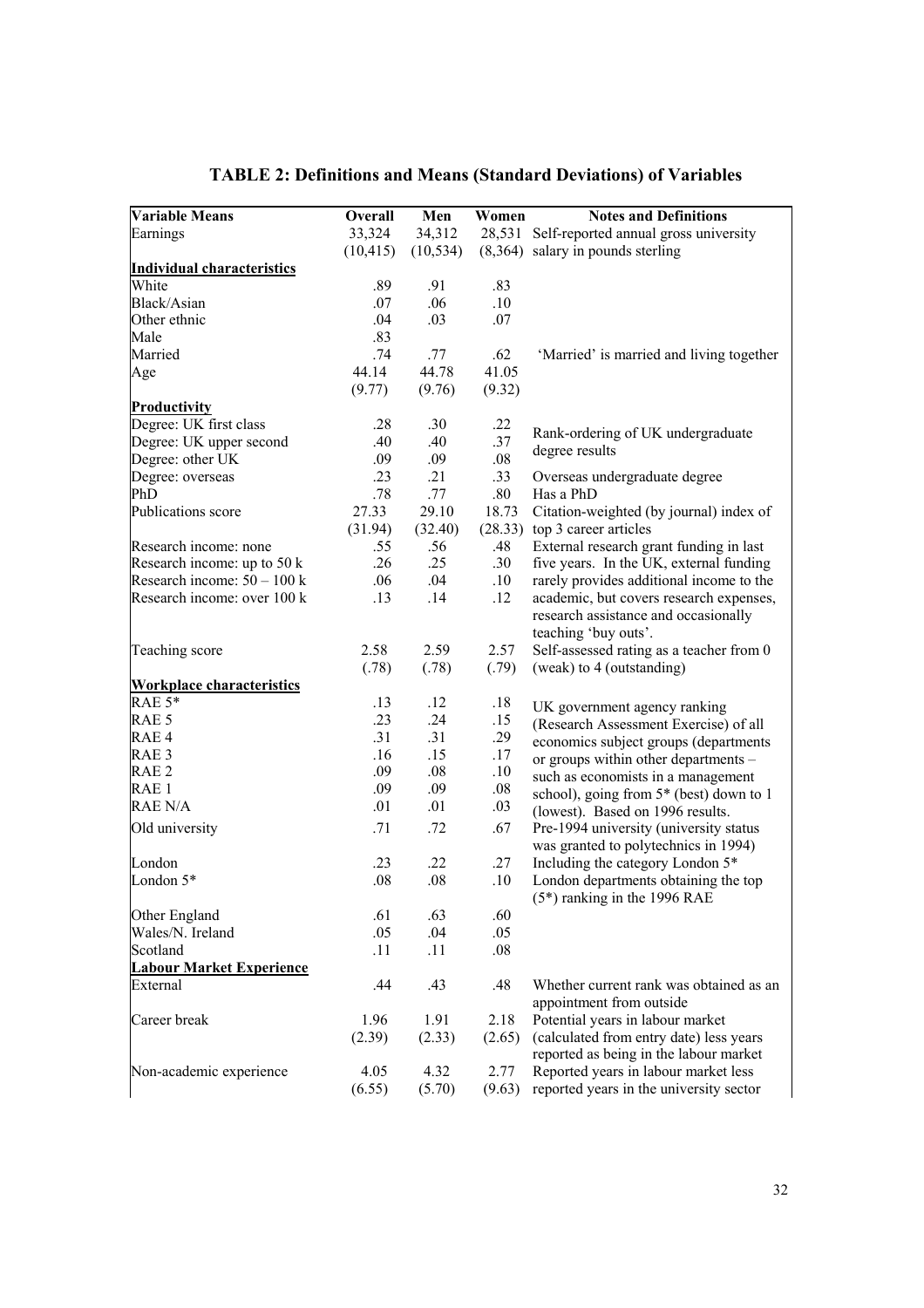| Outside offers<br>Applications | .76<br>(.89)<br>1.72 | .78<br>(.90)<br>1.73 | .69<br>(.89)<br>1.65 | Reported outside offers (other than<br>current post) in last five years with<br>values 0 (no offers), 1 (1 offer), 2 (2-5)<br>offers), 3 (more than 5 offers)<br>Reported applications submitted in last |
|--------------------------------|----------------------|----------------------|----------------------|----------------------------------------------------------------------------------------------------------------------------------------------------------------------------------------------------------|
|                                | (.85)                | (.85)                | (.84)                | five years with values 1 (no<br>applications), 2 (1-5 applications), 3<br>(more than 5 applications)                                                                                                     |
| Job Tenure                     | 7.41<br>(7.35)       | 7.76<br>(7.58)       | 5.63<br>(5.86)       | Years in current post                                                                                                                                                                                    |
| <b>Employer Tenure</b>         | 11.52<br>(9.83)      | 12.12<br>(10.08)     | 8.67<br>(7.98)       | Years with current employer                                                                                                                                                                              |
| <b>Academic Rank</b>           |                      |                      |                      |                                                                                                                                                                                                          |
| Professor                      | .25                  | .28                  | .12                  | US Full professor                                                                                                                                                                                        |
| Reader/Senior Lecturer         | .23                  | .24                  | .13                  | US Associate professor                                                                                                                                                                                   |
| Lecturer                       | .38                  | .36                  | .47                  | US tenure-track Assistant professor                                                                                                                                                                      |
| <b>Temporary Lecturer</b>      | .09                  | .07                  | .20                  | Fixed-term contract lecturer                                                                                                                                                                             |
| Research Officer               | .05                  | .05                  | $.08\,$              | Senior or junior researcher                                                                                                                                                                              |
| Sample size                    | 351                  | 291                  | 60                   | sample size is 341 for outside offers, 334<br>for job applications, 348 for job tenure<br>and employer tenure, 347 for perceived<br>discrimination and 349 for rank                                      |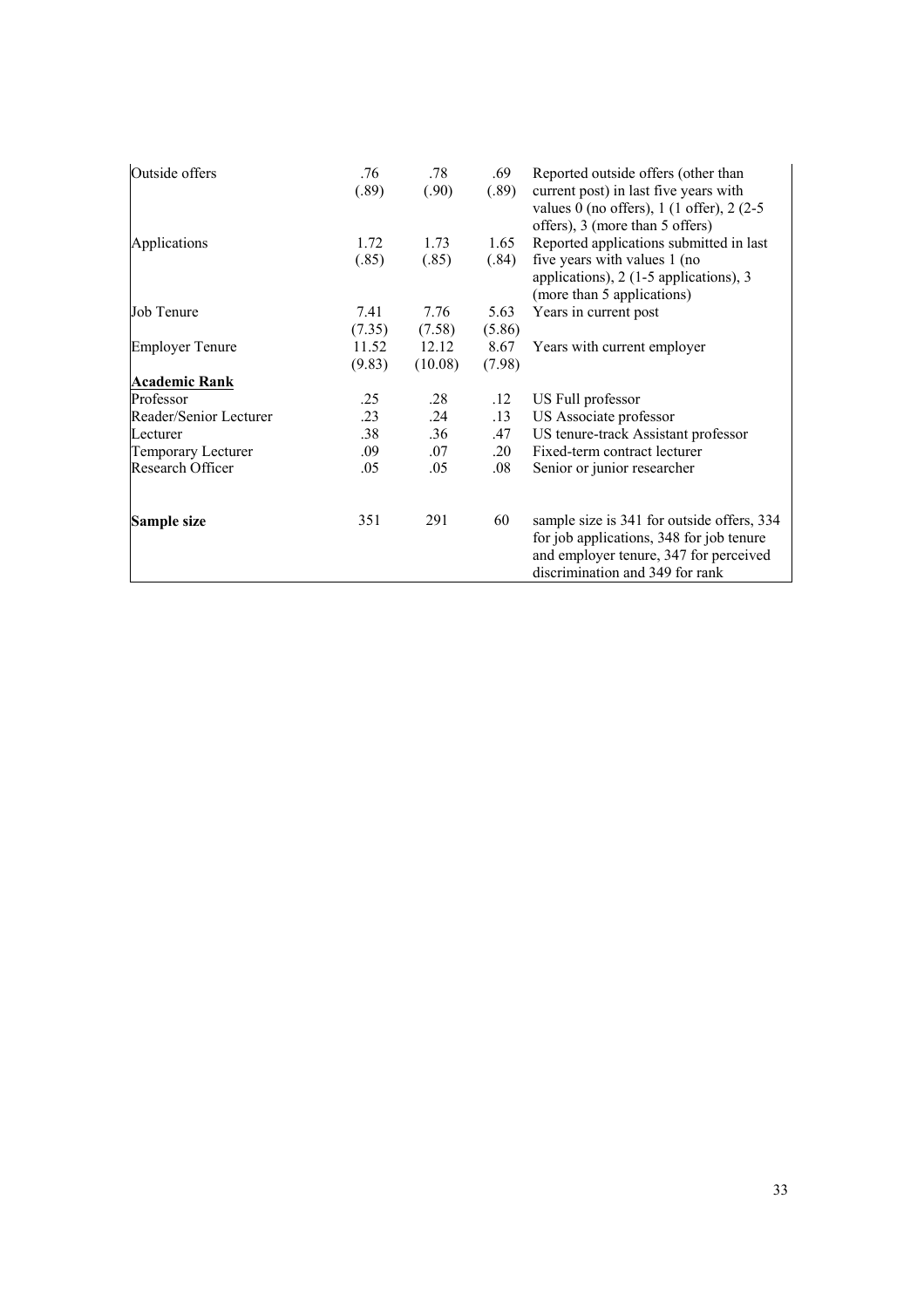|                                   |              | $\mathbf{i}$         |              | ii                      |
|-----------------------------------|--------------|----------------------|--------------|-------------------------|
| <b>Variables</b>                  | <b>Coeff</b> | z-stat               | <b>Coeff</b> | t-stat                  |
| <b>Estimation Method and</b>      |              | Ordered Probit on    |              | <b>OLS</b> Log Earnings |
| Dependent variable                |              | Rank                 |              |                         |
| Constant                          |              |                      | 9.028        | 55.56                   |
| <b>Individual characteristics</b> |              |                      |              |                         |
| White                             |              |                      |              |                         |
| Black/Asian                       | $-147$       | $-0.58$              | $-.053$      | $-1.77$                 |
| Other ethnic                      | $-.297$      | $-0.85$              | $-.007$      | $-0.18$                 |
| Male                              | .464         | 2.66                 | .055         | 2.76                    |
| Married                           | .361         | 2.26                 | .022         | 1.20                    |
| Age                               | .298         | 4.19                 | .035         | 4.73                    |
| Age squared x 10                  | $-.023$      | $-2.98$              | $-.003$      | $-3.71$                 |
| <b>Productivity</b>               |              |                      |              |                         |
| Degree: UK first class            | .489         | 3.00                 | $-.008$      | $-0.45$                 |
| Degree: UK upper second           |              |                      |              |                         |
| Degree: other UK                  | $-.278$      | $-1.16$              | $-.037$      | $-1.35$                 |
| Degree: overseas                  | .354         | 1.86                 | $-.011$      | $-0.54$                 |
| PhD                               | .409         | 2.37                 | $-.020$      | $-1.03$                 |
| Publications score x 10           | .165         | 6.48                 | .005         | 1.85                    |
| Research income: none             |              |                      |              |                         |
| Research income: up to 50 k       | .022         | 0.14                 | $-.004$      | $-0.27$                 |
| Research income: $50 - 100$ k     | .584         | 1.93                 | .039         | 1.21                    |
| Research income: over 100 k       | .790         | 3.70                 | .055         | 2.36                    |
| Teaching score                    | .106         | 1.25                 | .033         | 3.48                    |
| <b>Workplace characteristics</b>  |              |                      |              |                         |
| RAE 5*                            | $-.304$      | $-0.93$              | .029         | 0.79                    |
| RAE 5                             | $-.104$      | $-0.54$              | .000         | 0.02                    |
| RAE <sub>4</sub>                  |              |                      |              |                         |
| RAE <sub>3</sub>                  | $-.018$      | $-0.08$              | $-.011$      | $-0.45$                 |
| RAE <sub>2</sub>                  | $-.085$      | $-0.27$              | .014         | 0.41                    |
| RAE 1                             | $-.285$      | $-0.91$              | $-0.018$     | $-0.52$                 |
| RAE N/A                           | $-.642$      | $-0.97$              | .078         | 1.07                    |
| Old university                    | $-.105$      | $-0.45$              | $-.009$      | $-0.36$                 |
| London                            | .005         | 0.03                 | .058         | 2.56                    |
| London 5*                         | .419         | 1.02                 | .174         | 3.69                    |
| Other England                     |              |                      |              |                         |
| Wales/N. Ireland                  | $-.282$      | $-0.88$              | .003         | 0.08                    |
| Scotland                          | .225         | 0.99                 | .001         | 0.06                    |
| <b>Labour Market Experience</b>   |              |                      |              |                         |
| External                          | $-.479$      | $-3.29$              | .020         | 1.22                    |
| Career break                      | $-.040$      | $-1.26$              | .000         | 0.21                    |
| Non-academic experience           | .004         | 0.39                 | .000         | 0.00                    |
| <u>Rank</u>                       |              |                      |              |                         |
| Professor                         |              |                      | .447         | 9.72                    |
| Reader/Senior Lecturer            |              |                      | .215         | 4.76                    |
| Lecturer                          |              |                      | .095         | 2.43                    |
| Temporary Lecturer                |              |                      | $-0.055$     | $-1.59$                 |
| Research Officer                  |              |                      |              |                         |
| <b>Sample size</b>                | 349          |                      | 349          |                         |
| Log likelihood                    | $-341.125$   |                      |              |                         |
| <b>Adjusted R-squared</b>         |              | $0.30$ (pseudo R-sq) | 0.79         |                         |
|                                   |              |                      |              |                         |

## **TABLE 3: The Determinants of Rank and In-rank Earnings**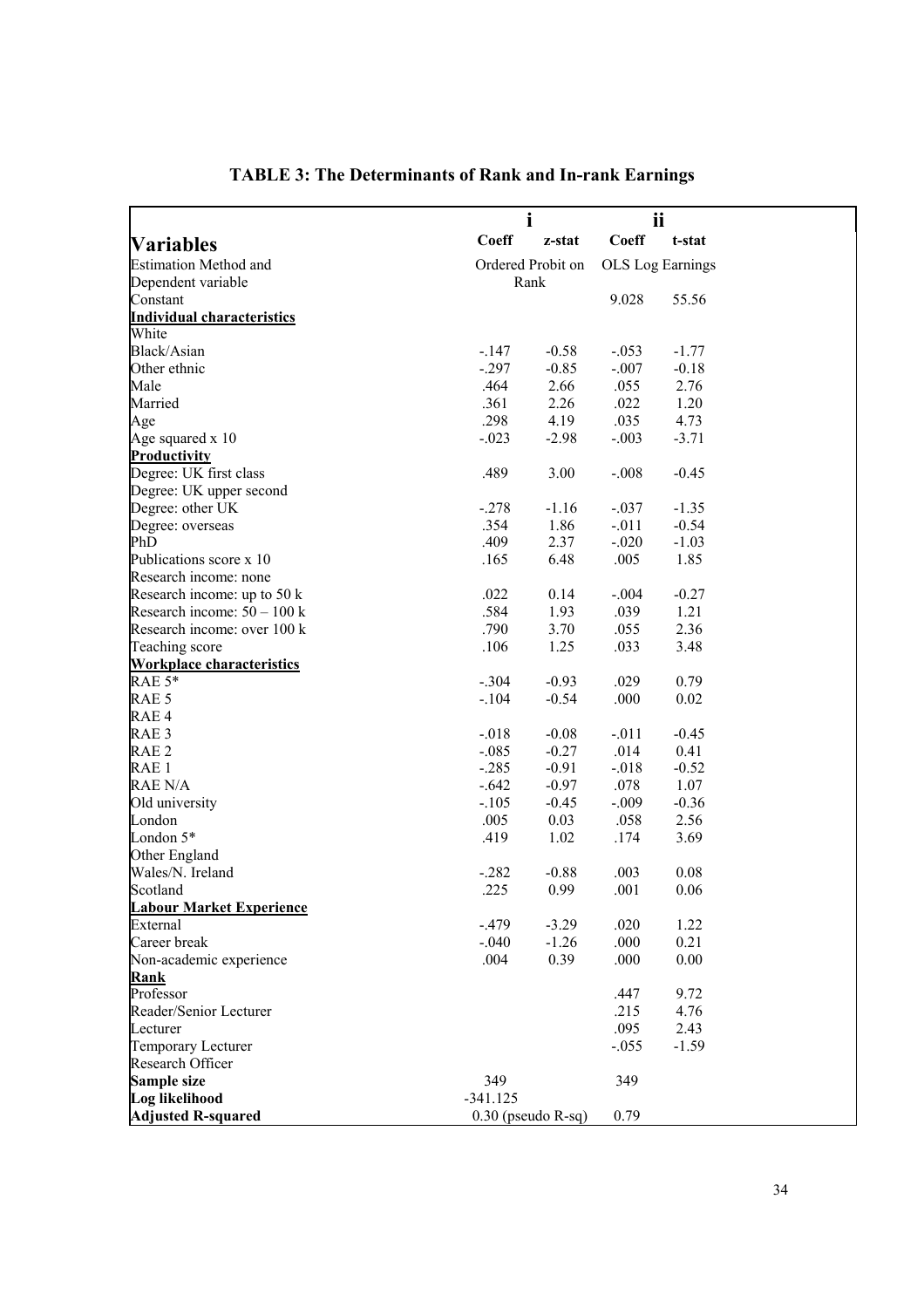|                                      | i                 |                    |                    | ii                   | iii                |                    | iv                      |                    |
|--------------------------------------|-------------------|--------------------|--------------------|----------------------|--------------------|--------------------|-------------------------|--------------------|
| <b>Variables</b>                     | Coeff             | t-stat             | <b>Coeff</b>       | t-stat               | <b>Coeff</b>       | t-stat             | Coeff                   | t-stat             |
| <b>Estimation Method and</b>         | OLS Professor Log |                    |                    | <b>OLS</b> Permanent | OLS All Lecturer   |                    | OLS Lecturer            |                    |
| Dependent Variable                   | Earnings          |                    |                    | Lecturer Log         | Log Earnings       |                    | Earnings                |                    |
|                                      |                   |                    |                    | Earnings             |                    |                    |                         |                    |
| Constant                             | 11.480            | 14.78              | 8.79               | 28.23                | 8.562889           | 32.942             | 3172.33                 | 0.82               |
| <b>Individual characteristics</b>    |                   |                    |                    |                      |                    |                    |                         |                    |
| White                                |                   |                    |                    |                      |                    |                    |                         |                    |
| Black/Asian                          | $-.094$           | $-1.00$            | $-.006$            | $-0.15$              | $-.010$            | $-0.14$            | $-434.31$               | $-0.39$            |
| Other ethnic                         | .328              | 1.80               | $-.025$            | $-0.55$              | $-.016$            | $-0.34$            | $-1313.17$              | $-1.03$            |
| Male                                 | .034              | 0.44               | .051               | 1.88                 | .063               | 2.63               | 1554.50                 | 2.06               |
| Married                              | .030              | 0.62               | $-.000$            | $-0.01$              | .006               | 0.26               | $-205.00$               | $-0.28$            |
| Age                                  | $-.049$           | $-1.66$            | .058               | 3.81                 | .061               | 4.29               |                         |                    |
| Age squared x 10                     | .005              | 1.91               | $-.005$            | $-3.00$              | $-.005$            | $-3.45$            |                         |                    |
| Age up to 40                         |                   |                    |                    |                      |                    |                    | 688.80                  | 6.16               |
| Productivity                         |                   |                    |                    |                      |                    |                    |                         |                    |
| Degree: UK first class               | $-.026$           | $-0.61$            | $-.022$            | $-0.74$              | $-.026$            | $-0.93$            | $-894.52$               | $-1.10$            |
| Degree: UK upper second              |                   |                    |                    |                      |                    |                    |                         |                    |
| Degree: other UK                     | $-.019$           | $-0.24$            | $-.093$            | $-2.46$              | $-.096$            | $-2.54$            | $-2526.38$              | $-2.46$            |
| Degree: overseas                     | .002              | 0.04               | $-.025$            | $-0.70$              | $-.007$            | $-0.23$            | $-489.15$               | $-0.50$            |
| PhD                                  | $-.028$           | $-0.56$            | $-.004$            | $-0.16$              | $-.009$            | $-0.30$            | 101.80                  | 0.12               |
| Publications score x 10              | .007              | 1.41               | .005               | 0.67                 | .004               | $0.80\,$           | 175.22                  | 1.06               |
| Research income: none                |                   |                    |                    |                      |                    |                    |                         |                    |
| Research income: up to 100 k         | .038              | 0.89               | $-.038$            | $-1.48$              | .001               | 0.07               | $-1245.34$              | $-1.75$            |
| Research income: over 100 k          | .075              | 1.58               | .062               | 1.47                 | .095               | 2.30               | 1620.47                 | 1.38               |
| Teaching score                       | .059              | 2.59               | $-.004$            | $-0.30$              | $-.006$            | $-0.47$            | $-121.85$               | $-0.29$            |
| <b>Workplace characteristics</b>     |                   |                    |                    |                      |                    |                    |                         |                    |
| RAE $5^*$                            | $-.226$           | $-1.91$            | .037               | 0.67                 | .028               | 0.52               | 1371.74                 | 0.90               |
| RAE <sub>5</sub>                     | $-.031$           | $-0.62$            | $-.036$            | $-0.88$              | $-.063$            | $-1.88$            | $-1421.33$              | $-1.28$            |
| RAE <sub>4</sub><br>RAE <sub>3</sub> |                   |                    |                    |                      |                    |                    |                         | 0.5                |
|                                      | .064<br>$-.185$   | 0.63               | .028               | 0.82                 | $-.005$            | $-0.16$            | 529.50                  |                    |
| RAE 2 or below                       |                   | $-1.51$<br>$-0.13$ | $-.033$<br>$-.035$ | $-0.82$<br>$-1.05$   | $-.044$<br>$-.049$ | $-1.08$<br>$-1.49$ | $-758.87$<br>$-1522.21$ | $-0.69$<br>$-1.68$ |
| Old university<br>London             | $-.010$<br>.045   | 0.54               | .088               | 2.91                 | .090               | 3.12               | 2219.84                 | 2.68               |
| London 5*                            | .409              | 2.67               | .266               | 2.90                 | .130               | 1.89               | 7163.32                 | 2.87               |
| Other England                        |                   |                    |                    |                      |                    |                    |                         |                    |
| Wales/N. Ireland                     | .045              | 0.54               | .031               | $-0.55$              | $-.011$            | $-0.19$            | $-1000.29$              | $-0.65$            |
| Scotland                             | $-.026$           | $-0.36$            | $-.033$            | $-0.87$              | $-.030$            | $-0.83$            | $-1191.74$              | $-1.13$            |
| <b>Labour Market Experience</b>      |                   |                    |                    |                      |                    |                    |                         |                    |
| External                             | .121              | 3.17               | $-.003$            | $-0.14$              | $-0.015$           | $-0.58$            | $-341.85$               | $-0.45$            |
| Career break                         | $-.002$           | $-0.20$            | $-.006$            | $-1.27$              | $-.005$            | $-0.97$            | $-139.42$               | $-0.97$            |
| Non-academic experience              | .002              | 0.56               | .001               | 0.52                 | .001               | 0.79               | 26.95                   | 0.41               |
| Job tenure                           | $-.004$           | $-0.50$            | .002               | 0.42                 | .010               | 1.56               | 78.84                   | 0.44               |
| Job tenure squared x 10              | .000              | 0.38               | $-.001$            | $-0.55$              | $-.003$            | $-1.37$            | $-17.65$                | $-0.30$            |
| Sample size                          | 88                |                    | 133                |                      | 166                |                    | 133                     |                    |
| <b>Adjusted R-squared</b>            | 0.41              |                    | 0.46               |                      | 0.56               |                    | 0.44                    |                    |

## **TABLE 4: The Determinants of Earnings by Rank**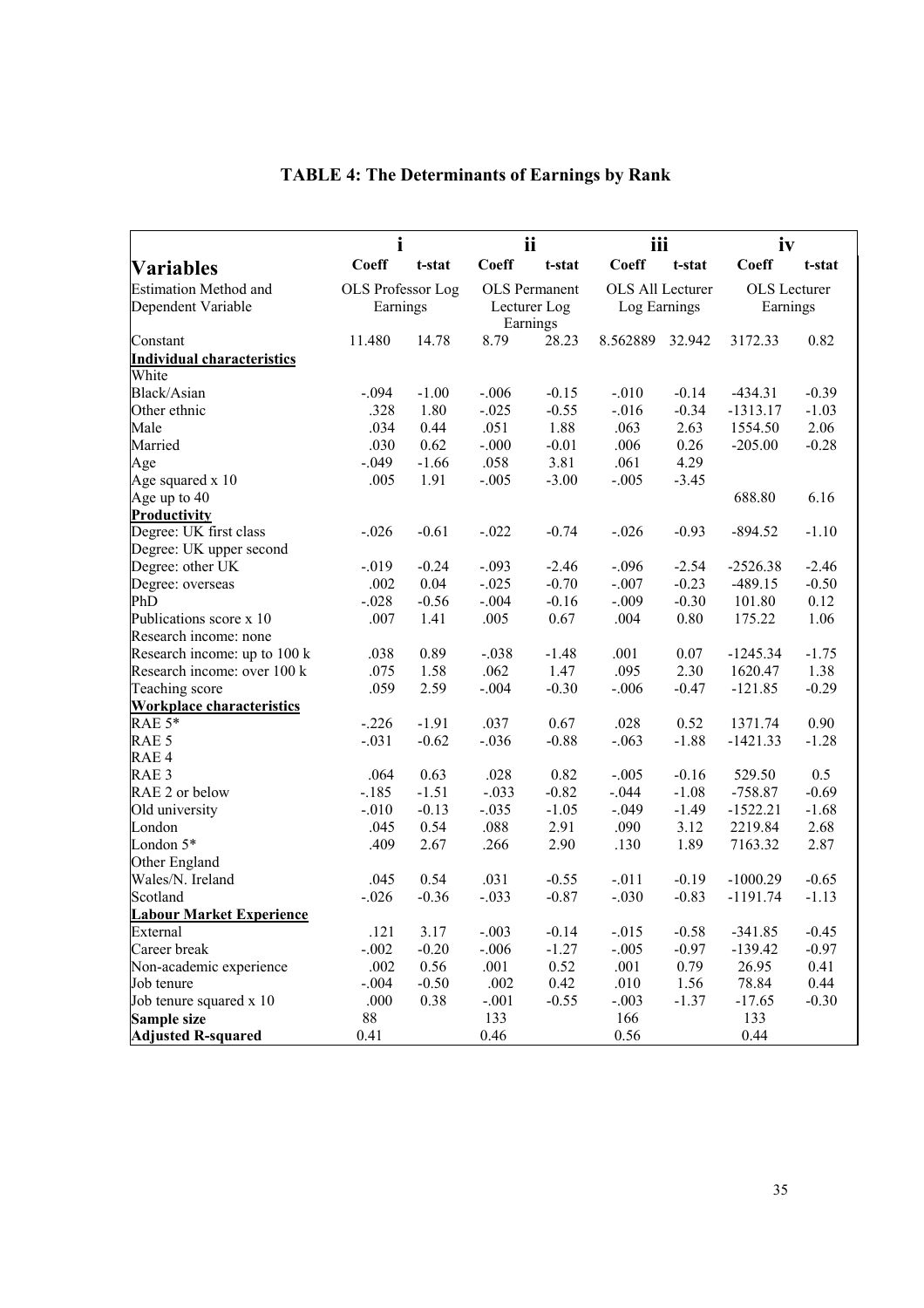### **TABLE 5: Fixed-term Contracts**

|                                   | $\mathbf i$             |         |         | ii                   |
|-----------------------------------|-------------------------|---------|---------|----------------------|
| <b>Variables</b>                  | <b>Coeff</b>            | t-stat  | Coeff   | z-stat               |
| <b>Estimation Method and</b>      | <b>OLS</b> Log Earnings |         |         | Probit Fixed-term    |
| Dependent Variable                |                         |         |         | Contract             |
| Constant                          | 8.820                   | 40.84   | 6.458   | 1.70                 |
| <b>Individual characteristics</b> |                         |         |         |                      |
| White                             |                         |         |         |                      |
| Black/Asian                       | $-.067$                 | $-1.73$ | $-.266$ | $-0.55$              |
| Other ethnic                      | $-.049$                 | $-.996$ | $-.388$ | $-0.51$              |
| Male                              | .074                    | 2.85    | $-911$  | $-2.80$              |
| Married                           | .031                    | 1.33    | $-.538$ | $-1.74$              |
| Age                               | .045                    | 4.65    | $-.230$ | $-1.14$              |
| Age squared x 10                  | $-.000$                 | $-3.21$ | .001    | 0.56                 |
|                                   |                         |         |         |                      |
| <b>Productivity</b>               |                         |         |         |                      |
| Degree: UK first class            | .042                    | 1.82    | .208    | 0.55                 |
| Degree: UK upper second           |                         |         |         |                      |
| Degree: other UK                  | $-.059$                 | $-1.66$ | $-144$  | $-0.17$              |
| Degree: overseas                  | .012                    | 0.44    | $-.218$ | $-0.51$              |
| PhD                               | .008                    | 0.34    | $-.598$ | $-1.15$              |
| Publications score x 10           | .018                    | 5.69    | $-.231$ | $-2.80$              |
| Research income: none             |                         |         |         |                      |
| Research income: up to 50 k       | $-.017$                 | $-0.75$ | $-.369$ | $-0.96$              |
| Research income: $50 - 100$ k     | .105                    | 2.56    | .692    | 1.14                 |
| Research income: over 100 k       | .115                    | 3.83    | $-1.48$ | $-2.03$              |
| Teaching score                    | .039                    | 3.20    | .070    | 0.35                 |
| <b>Workplace characteristics</b>  |                         |         |         |                      |
| RAE 5*                            | $-.000$                 | $-0.01$ | .251    | 0.39                 |
| RAE <sub>5</sub>                  | .017                    | 0.62    | 1.12    | 2.58                 |
| RAE <sub>4</sub>                  |                         |         |         |                      |
| RAE <sub>3</sub>                  | $-.004$                 | $-0.14$ | $-.146$ | $-0.27$              |
| RAE <sub>2</sub>                  | $-.000$                 | 0.00    | $-.924$ | $-0.97$              |
| RAE <sub>1</sub>                  | $-.067$                 | $-1.47$ |         | Dropped              |
| RAE N/A                           | $-.007$                 | $-0.08$ |         | Dropped              |
| Old university                    | $-.023$                 | $-0.67$ | $-.382$ | $-0.75$              |
| London                            | .046                    | 1.58    | $-.241$ | $-0.50$              |
| London 5*                         | .243                    | 4.00    | .846    | 1.00                 |
| Other England                     |                         |         |         |                      |
| Wales/N. Ireland                  | $-.025$                 | $-0.52$ | .399    | 0.44                 |
| Scotland                          | .019                    | 0.59    | .041    | 0.07                 |
| <b>Labour Market Experience</b>   |                         |         |         |                      |
| External                          | .005                    | 0.27    | 1.15    | 3.26                 |
| Career break                      | $-.005$                 | $-1.11$ | .015    | 0.12                 |
| Non-academic experience           | .001                    | 0.89    | .020    | 0.55                 |
| <b>Fixed-term Contract</b>        | $-.165$                 | $-4.68$ |         |                      |
|                                   |                         |         |         |                      |
| Sample size                       | 351                     |         | 316     |                      |
| <b>Adjusted R-squared</b>         | 0.65                    |         |         | $0.55$ (pseudo R-sq) |
|                                   |                         |         |         |                      |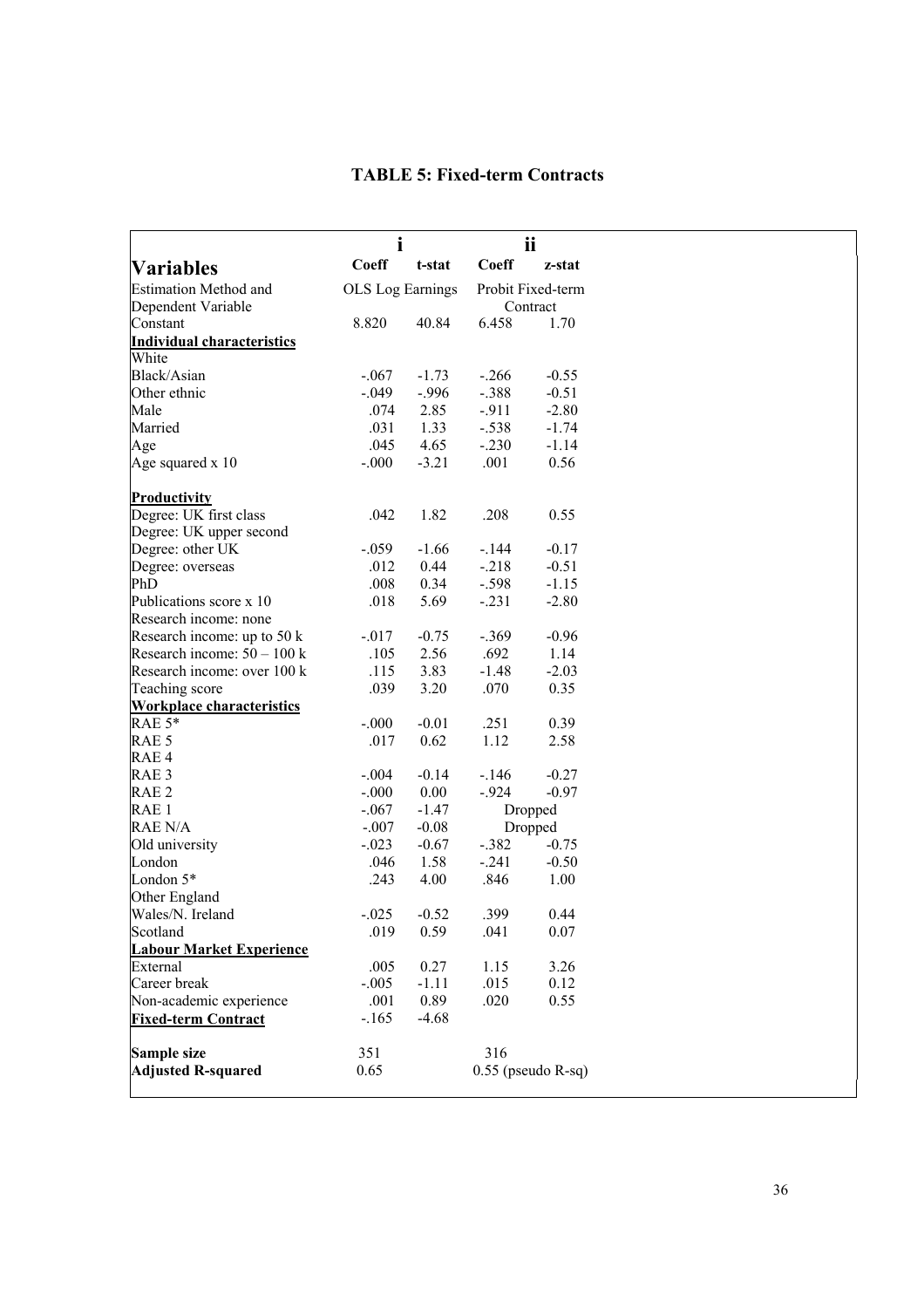| <b>Coeff</b><br>Coeff<br>t-stat<br><b>Coeff</b><br>t-stat<br><b>F-test</b><br>F-test<br><b>Variables</b><br><b>Estimation Method and</b><br>Ordered Probit<br><b>OLS</b> Log Earnings<br><b>OLS</b> Log Earnings<br>Offers<br>Dependent Variable<br>Constant<br>8.953<br>18.62<br>9.788<br>27.91<br><b>Individual characteristics</b><br>White<br>Black/Asian<br>$-0.086$<br>$-.118$<br>$-2.14$<br>$-2.17$<br>$-.326$<br>$-0.57$<br>Other ethnic<br>$-.036$<br>.005<br>0.11<br>.045<br>.523<br>.073<br>0.47<br>.063<br>0.55<br>Male<br>.034<br>1.01<br>0.93<br>.018<br>0.76<br>1.44<br>.096<br>Male married<br>.086<br>.110<br>1.57<br>(0.33)<br>1.70<br>(0.23)<br>Female married<br>.035<br>1.83<br>.006<br>0.47<br>.226<br>Age<br>Age squared x 10<br>$-.002$<br>$-1.14$<br>$-.000$<br>$-0.03$<br>$-.026$<br><b>Productivity</b><br>Degree: UK first class<br>.044<br>1.57<br>$-0.012$<br>$-0.61$<br>$-.044$<br>Degree: UK upper second<br>Degree: other UK<br>$-1.49$<br>$-.059$<br>$-.051$<br>$-1.77$<br>$-.356$<br>.028<br>0.75<br>.000<br>0.00<br>.323<br>Degree: overseas<br>PhD<br>.021<br>0.77<br>$-.014$<br>$-0.68$<br>$-.341$<br>.020<br>0.98<br>3.94<br>.004<br>1.56<br>2.17<br>.004<br>Male publications score x 10<br>.030<br>3.03<br>.016<br>2.17<br>Female publications score x 10<br>(0.32)<br>(0.14)<br>Research income: none<br>$-.020$<br>$-0.73$<br>$-0.85$<br>Research income: up to 50 k<br>$-.017$<br>.058<br>.055<br>0.98<br>0.45<br>$-.032$<br>$-0.78$<br>0.72<br>.254<br>Male res. income: $50 - 100$ k<br>1.38<br>Female res. income: 50 - 100k<br>.126<br>.032<br>(0.50)<br>0.48<br>(0.39)<br>.029<br>0.48<br>0.00<br>.059<br>1.35<br>0.92<br>.392<br>Male res. income: over 100 k<br>.025<br>0.28<br>(0.97)<br>$-.007$<br>$-0.11$<br>(0.39)<br>Female res. income: over 100 k<br>.027<br>1.72<br>1.29<br>.025<br>2.21<br>2.15<br>.007<br>Male teaching score<br>.076<br>Female teaching score<br>1.92<br>(0.25)<br>.071<br>2.46<br>(0.14)<br><b>Workplace characteristics</b><br>London<br>.040<br>1.07<br>.035<br>.550<br>1.31<br>.307<br>.246<br>London 5*<br>3.79<br>4.24<br>$-.071$<br><b>Labour Market Experience</b><br>External<br>$-.009$<br>$-0.37$<br>.012<br>0.65<br>.345<br>.001<br>$-.004$<br>$-0.91$<br>0.31<br>$-.103$<br>Career break<br>Non-academic experience<br>$-0.77$<br>.007<br>.000<br>0.45<br>$-.001$<br>.029<br>Male outside offers<br>.060<br>3.94<br>8.48<br>2.62<br>12.20<br>$-.089$<br>$-1.80$<br>$-.101$<br>$-2.82$<br>(0.00)<br>Female outside offers<br>(0.00)<br>Rank<br>Professor<br>.374<br>6.49<br>Reader/Senior Lecturer<br>2.33<br>.133<br>.021<br>0.39<br>Lecturer<br>$-.072$<br>$-0.93$<br><b>Temporary Lecturer</b> |                  | i |  |  | ii | iii |  |          |
|---------------------------------------------------------------------------------------------------------------------------------------------------------------------------------------------------------------------------------------------------------------------------------------------------------------------------------------------------------------------------------------------------------------------------------------------------------------------------------------------------------------------------------------------------------------------------------------------------------------------------------------------------------------------------------------------------------------------------------------------------------------------------------------------------------------------------------------------------------------------------------------------------------------------------------------------------------------------------------------------------------------------------------------------------------------------------------------------------------------------------------------------------------------------------------------------------------------------------------------------------------------------------------------------------------------------------------------------------------------------------------------------------------------------------------------------------------------------------------------------------------------------------------------------------------------------------------------------------------------------------------------------------------------------------------------------------------------------------------------------------------------------------------------------------------------------------------------------------------------------------------------------------------------------------------------------------------------------------------------------------------------------------------------------------------------------------------------------------------------------------------------------------------------------------------------------------------------------------------------------------------------------------------------------------------------------------------------------------------------------------------------------------------------------------------------------------------------------------------------------------------------------------------------------------------------------------------------------------------------------------------------------------------------------------------------------|------------------|---|--|--|----|-----|--|----------|
|                                                                                                                                                                                                                                                                                                                                                                                                                                                                                                                                                                                                                                                                                                                                                                                                                                                                                                                                                                                                                                                                                                                                                                                                                                                                                                                                                                                                                                                                                                                                                                                                                                                                                                                                                                                                                                                                                                                                                                                                                                                                                                                                                                                                                                                                                                                                                                                                                                                                                                                                                                                                                                                                                             |                  |   |  |  |    |     |  | z-stat   |
|                                                                                                                                                                                                                                                                                                                                                                                                                                                                                                                                                                                                                                                                                                                                                                                                                                                                                                                                                                                                                                                                                                                                                                                                                                                                                                                                                                                                                                                                                                                                                                                                                                                                                                                                                                                                                                                                                                                                                                                                                                                                                                                                                                                                                                                                                                                                                                                                                                                                                                                                                                                                                                                                                             |                  |   |  |  |    |     |  |          |
|                                                                                                                                                                                                                                                                                                                                                                                                                                                                                                                                                                                                                                                                                                                                                                                                                                                                                                                                                                                                                                                                                                                                                                                                                                                                                                                                                                                                                                                                                                                                                                                                                                                                                                                                                                                                                                                                                                                                                                                                                                                                                                                                                                                                                                                                                                                                                                                                                                                                                                                                                                                                                                                                                             |                  |   |  |  |    |     |  |          |
|                                                                                                                                                                                                                                                                                                                                                                                                                                                                                                                                                                                                                                                                                                                                                                                                                                                                                                                                                                                                                                                                                                                                                                                                                                                                                                                                                                                                                                                                                                                                                                                                                                                                                                                                                                                                                                                                                                                                                                                                                                                                                                                                                                                                                                                                                                                                                                                                                                                                                                                                                                                                                                                                                             |                  |   |  |  |    |     |  |          |
|                                                                                                                                                                                                                                                                                                                                                                                                                                                                                                                                                                                                                                                                                                                                                                                                                                                                                                                                                                                                                                                                                                                                                                                                                                                                                                                                                                                                                                                                                                                                                                                                                                                                                                                                                                                                                                                                                                                                                                                                                                                                                                                                                                                                                                                                                                                                                                                                                                                                                                                                                                                                                                                                                             |                  |   |  |  |    |     |  |          |
|                                                                                                                                                                                                                                                                                                                                                                                                                                                                                                                                                                                                                                                                                                                                                                                                                                                                                                                                                                                                                                                                                                                                                                                                                                                                                                                                                                                                                                                                                                                                                                                                                                                                                                                                                                                                                                                                                                                                                                                                                                                                                                                                                                                                                                                                                                                                                                                                                                                                                                                                                                                                                                                                                             |                  |   |  |  |    |     |  |          |
|                                                                                                                                                                                                                                                                                                                                                                                                                                                                                                                                                                                                                                                                                                                                                                                                                                                                                                                                                                                                                                                                                                                                                                                                                                                                                                                                                                                                                                                                                                                                                                                                                                                                                                                                                                                                                                                                                                                                                                                                                                                                                                                                                                                                                                                                                                                                                                                                                                                                                                                                                                                                                                                                                             |                  |   |  |  |    |     |  | $-0.77$  |
|                                                                                                                                                                                                                                                                                                                                                                                                                                                                                                                                                                                                                                                                                                                                                                                                                                                                                                                                                                                                                                                                                                                                                                                                                                                                                                                                                                                                                                                                                                                                                                                                                                                                                                                                                                                                                                                                                                                                                                                                                                                                                                                                                                                                                                                                                                                                                                                                                                                                                                                                                                                                                                                                                             |                  |   |  |  |    |     |  | $0.10\,$ |
|                                                                                                                                                                                                                                                                                                                                                                                                                                                                                                                                                                                                                                                                                                                                                                                                                                                                                                                                                                                                                                                                                                                                                                                                                                                                                                                                                                                                                                                                                                                                                                                                                                                                                                                                                                                                                                                                                                                                                                                                                                                                                                                                                                                                                                                                                                                                                                                                                                                                                                                                                                                                                                                                                             |                  |   |  |  |    |     |  | 2.00     |
|                                                                                                                                                                                                                                                                                                                                                                                                                                                                                                                                                                                                                                                                                                                                                                                                                                                                                                                                                                                                                                                                                                                                                                                                                                                                                                                                                                                                                                                                                                                                                                                                                                                                                                                                                                                                                                                                                                                                                                                                                                                                                                                                                                                                                                                                                                                                                                                                                                                                                                                                                                                                                                                                                             |                  |   |  |  |    |     |  | 0.43     |
|                                                                                                                                                                                                                                                                                                                                                                                                                                                                                                                                                                                                                                                                                                                                                                                                                                                                                                                                                                                                                                                                                                                                                                                                                                                                                                                                                                                                                                                                                                                                                                                                                                                                                                                                                                                                                                                                                                                                                                                                                                                                                                                                                                                                                                                                                                                                                                                                                                                                                                                                                                                                                                                                                             |                  |   |  |  |    |     |  |          |
|                                                                                                                                                                                                                                                                                                                                                                                                                                                                                                                                                                                                                                                                                                                                                                                                                                                                                                                                                                                                                                                                                                                                                                                                                                                                                                                                                                                                                                                                                                                                                                                                                                                                                                                                                                                                                                                                                                                                                                                                                                                                                                                                                                                                                                                                                                                                                                                                                                                                                                                                                                                                                                                                                             |                  |   |  |  |    |     |  | 1.55     |
|                                                                                                                                                                                                                                                                                                                                                                                                                                                                                                                                                                                                                                                                                                                                                                                                                                                                                                                                                                                                                                                                                                                                                                                                                                                                                                                                                                                                                                                                                                                                                                                                                                                                                                                                                                                                                                                                                                                                                                                                                                                                                                                                                                                                                                                                                                                                                                                                                                                                                                                                                                                                                                                                                             |                  |   |  |  |    |     |  | $-1.76$  |
|                                                                                                                                                                                                                                                                                                                                                                                                                                                                                                                                                                                                                                                                                                                                                                                                                                                                                                                                                                                                                                                                                                                                                                                                                                                                                                                                                                                                                                                                                                                                                                                                                                                                                                                                                                                                                                                                                                                                                                                                                                                                                                                                                                                                                                                                                                                                                                                                                                                                                                                                                                                                                                                                                             |                  |   |  |  |    |     |  |          |
|                                                                                                                                                                                                                                                                                                                                                                                                                                                                                                                                                                                                                                                                                                                                                                                                                                                                                                                                                                                                                                                                                                                                                                                                                                                                                                                                                                                                                                                                                                                                                                                                                                                                                                                                                                                                                                                                                                                                                                                                                                                                                                                                                                                                                                                                                                                                                                                                                                                                                                                                                                                                                                                                                             |                  |   |  |  |    |     |  | $-0.22$  |
|                                                                                                                                                                                                                                                                                                                                                                                                                                                                                                                                                                                                                                                                                                                                                                                                                                                                                                                                                                                                                                                                                                                                                                                                                                                                                                                                                                                                                                                                                                                                                                                                                                                                                                                                                                                                                                                                                                                                                                                                                                                                                                                                                                                                                                                                                                                                                                                                                                                                                                                                                                                                                                                                                             |                  |   |  |  |    |     |  |          |
|                                                                                                                                                                                                                                                                                                                                                                                                                                                                                                                                                                                                                                                                                                                                                                                                                                                                                                                                                                                                                                                                                                                                                                                                                                                                                                                                                                                                                                                                                                                                                                                                                                                                                                                                                                                                                                                                                                                                                                                                                                                                                                                                                                                                                                                                                                                                                                                                                                                                                                                                                                                                                                                                                             |                  |   |  |  |    |     |  | $-1.14$  |
|                                                                                                                                                                                                                                                                                                                                                                                                                                                                                                                                                                                                                                                                                                                                                                                                                                                                                                                                                                                                                                                                                                                                                                                                                                                                                                                                                                                                                                                                                                                                                                                                                                                                                                                                                                                                                                                                                                                                                                                                                                                                                                                                                                                                                                                                                                                                                                                                                                                                                                                                                                                                                                                                                             |                  |   |  |  |    |     |  | 1.28     |
|                                                                                                                                                                                                                                                                                                                                                                                                                                                                                                                                                                                                                                                                                                                                                                                                                                                                                                                                                                                                                                                                                                                                                                                                                                                                                                                                                                                                                                                                                                                                                                                                                                                                                                                                                                                                                                                                                                                                                                                                                                                                                                                                                                                                                                                                                                                                                                                                                                                                                                                                                                                                                                                                                             |                  |   |  |  |    |     |  | $-1.71$  |
|                                                                                                                                                                                                                                                                                                                                                                                                                                                                                                                                                                                                                                                                                                                                                                                                                                                                                                                                                                                                                                                                                                                                                                                                                                                                                                                                                                                                                                                                                                                                                                                                                                                                                                                                                                                                                                                                                                                                                                                                                                                                                                                                                                                                                                                                                                                                                                                                                                                                                                                                                                                                                                                                                             |                  |   |  |  |    |     |  | 0.15     |
|                                                                                                                                                                                                                                                                                                                                                                                                                                                                                                                                                                                                                                                                                                                                                                                                                                                                                                                                                                                                                                                                                                                                                                                                                                                                                                                                                                                                                                                                                                                                                                                                                                                                                                                                                                                                                                                                                                                                                                                                                                                                                                                                                                                                                                                                                                                                                                                                                                                                                                                                                                                                                                                                                             |                  |   |  |  |    |     |  |          |
|                                                                                                                                                                                                                                                                                                                                                                                                                                                                                                                                                                                                                                                                                                                                                                                                                                                                                                                                                                                                                                                                                                                                                                                                                                                                                                                                                                                                                                                                                                                                                                                                                                                                                                                                                                                                                                                                                                                                                                                                                                                                                                                                                                                                                                                                                                                                                                                                                                                                                                                                                                                                                                                                                             |                  |   |  |  |    |     |  |          |
|                                                                                                                                                                                                                                                                                                                                                                                                                                                                                                                                                                                                                                                                                                                                                                                                                                                                                                                                                                                                                                                                                                                                                                                                                                                                                                                                                                                                                                                                                                                                                                                                                                                                                                                                                                                                                                                                                                                                                                                                                                                                                                                                                                                                                                                                                                                                                                                                                                                                                                                                                                                                                                                                                             |                  |   |  |  |    |     |  | 0.28     |
|                                                                                                                                                                                                                                                                                                                                                                                                                                                                                                                                                                                                                                                                                                                                                                                                                                                                                                                                                                                                                                                                                                                                                                                                                                                                                                                                                                                                                                                                                                                                                                                                                                                                                                                                                                                                                                                                                                                                                                                                                                                                                                                                                                                                                                                                                                                                                                                                                                                                                                                                                                                                                                                                                             |                  |   |  |  |    |     |  | 0.76     |
|                                                                                                                                                                                                                                                                                                                                                                                                                                                                                                                                                                                                                                                                                                                                                                                                                                                                                                                                                                                                                                                                                                                                                                                                                                                                                                                                                                                                                                                                                                                                                                                                                                                                                                                                                                                                                                                                                                                                                                                                                                                                                                                                                                                                                                                                                                                                                                                                                                                                                                                                                                                                                                                                                             |                  |   |  |  |    |     |  |          |
|                                                                                                                                                                                                                                                                                                                                                                                                                                                                                                                                                                                                                                                                                                                                                                                                                                                                                                                                                                                                                                                                                                                                                                                                                                                                                                                                                                                                                                                                                                                                                                                                                                                                                                                                                                                                                                                                                                                                                                                                                                                                                                                                                                                                                                                                                                                                                                                                                                                                                                                                                                                                                                                                                             |                  |   |  |  |    |     |  | 1.72     |
|                                                                                                                                                                                                                                                                                                                                                                                                                                                                                                                                                                                                                                                                                                                                                                                                                                                                                                                                                                                                                                                                                                                                                                                                                                                                                                                                                                                                                                                                                                                                                                                                                                                                                                                                                                                                                                                                                                                                                                                                                                                                                                                                                                                                                                                                                                                                                                                                                                                                                                                                                                                                                                                                                             |                  |   |  |  |    |     |  |          |
|                                                                                                                                                                                                                                                                                                                                                                                                                                                                                                                                                                                                                                                                                                                                                                                                                                                                                                                                                                                                                                                                                                                                                                                                                                                                                                                                                                                                                                                                                                                                                                                                                                                                                                                                                                                                                                                                                                                                                                                                                                                                                                                                                                                                                                                                                                                                                                                                                                                                                                                                                                                                                                                                                             |                  |   |  |  |    |     |  | 0.06     |
|                                                                                                                                                                                                                                                                                                                                                                                                                                                                                                                                                                                                                                                                                                                                                                                                                                                                                                                                                                                                                                                                                                                                                                                                                                                                                                                                                                                                                                                                                                                                                                                                                                                                                                                                                                                                                                                                                                                                                                                                                                                                                                                                                                                                                                                                                                                                                                                                                                                                                                                                                                                                                                                                                             |                  |   |  |  |    |     |  |          |
|                                                                                                                                                                                                                                                                                                                                                                                                                                                                                                                                                                                                                                                                                                                                                                                                                                                                                                                                                                                                                                                                                                                                                                                                                                                                                                                                                                                                                                                                                                                                                                                                                                                                                                                                                                                                                                                                                                                                                                                                                                                                                                                                                                                                                                                                                                                                                                                                                                                                                                                                                                                                                                                                                             |                  |   |  |  |    |     |  |          |
|                                                                                                                                                                                                                                                                                                                                                                                                                                                                                                                                                                                                                                                                                                                                                                                                                                                                                                                                                                                                                                                                                                                                                                                                                                                                                                                                                                                                                                                                                                                                                                                                                                                                                                                                                                                                                                                                                                                                                                                                                                                                                                                                                                                                                                                                                                                                                                                                                                                                                                                                                                                                                                                                                             |                  |   |  |  |    |     |  | 2.00     |
|                                                                                                                                                                                                                                                                                                                                                                                                                                                                                                                                                                                                                                                                                                                                                                                                                                                                                                                                                                                                                                                                                                                                                                                                                                                                                                                                                                                                                                                                                                                                                                                                                                                                                                                                                                                                                                                                                                                                                                                                                                                                                                                                                                                                                                                                                                                                                                                                                                                                                                                                                                                                                                                                                             |                  |   |  |  |    |     |  | $-0.13$  |
|                                                                                                                                                                                                                                                                                                                                                                                                                                                                                                                                                                                                                                                                                                                                                                                                                                                                                                                                                                                                                                                                                                                                                                                                                                                                                                                                                                                                                                                                                                                                                                                                                                                                                                                                                                                                                                                                                                                                                                                                                                                                                                                                                                                                                                                                                                                                                                                                                                                                                                                                                                                                                                                                                             |                  |   |  |  |    |     |  |          |
|                                                                                                                                                                                                                                                                                                                                                                                                                                                                                                                                                                                                                                                                                                                                                                                                                                                                                                                                                                                                                                                                                                                                                                                                                                                                                                                                                                                                                                                                                                                                                                                                                                                                                                                                                                                                                                                                                                                                                                                                                                                                                                                                                                                                                                                                                                                                                                                                                                                                                                                                                                                                                                                                                             |                  |   |  |  |    |     |  | 2.03     |
|                                                                                                                                                                                                                                                                                                                                                                                                                                                                                                                                                                                                                                                                                                                                                                                                                                                                                                                                                                                                                                                                                                                                                                                                                                                                                                                                                                                                                                                                                                                                                                                                                                                                                                                                                                                                                                                                                                                                                                                                                                                                                                                                                                                                                                                                                                                                                                                                                                                                                                                                                                                                                                                                                             |                  |   |  |  |    |     |  | $-2.06$  |
|                                                                                                                                                                                                                                                                                                                                                                                                                                                                                                                                                                                                                                                                                                                                                                                                                                                                                                                                                                                                                                                                                                                                                                                                                                                                                                                                                                                                                                                                                                                                                                                                                                                                                                                                                                                                                                                                                                                                                                                                                                                                                                                                                                                                                                                                                                                                                                                                                                                                                                                                                                                                                                                                                             |                  |   |  |  |    |     |  | 0.49     |
|                                                                                                                                                                                                                                                                                                                                                                                                                                                                                                                                                                                                                                                                                                                                                                                                                                                                                                                                                                                                                                                                                                                                                                                                                                                                                                                                                                                                                                                                                                                                                                                                                                                                                                                                                                                                                                                                                                                                                                                                                                                                                                                                                                                                                                                                                                                                                                                                                                                                                                                                                                                                                                                                                             |                  |   |  |  |    |     |  |          |
|                                                                                                                                                                                                                                                                                                                                                                                                                                                                                                                                                                                                                                                                                                                                                                                                                                                                                                                                                                                                                                                                                                                                                                                                                                                                                                                                                                                                                                                                                                                                                                                                                                                                                                                                                                                                                                                                                                                                                                                                                                                                                                                                                                                                                                                                                                                                                                                                                                                                                                                                                                                                                                                                                             |                  |   |  |  |    |     |  |          |
|                                                                                                                                                                                                                                                                                                                                                                                                                                                                                                                                                                                                                                                                                                                                                                                                                                                                                                                                                                                                                                                                                                                                                                                                                                                                                                                                                                                                                                                                                                                                                                                                                                                                                                                                                                                                                                                                                                                                                                                                                                                                                                                                                                                                                                                                                                                                                                                                                                                                                                                                                                                                                                                                                             |                  |   |  |  |    |     |  |          |
|                                                                                                                                                                                                                                                                                                                                                                                                                                                                                                                                                                                                                                                                                                                                                                                                                                                                                                                                                                                                                                                                                                                                                                                                                                                                                                                                                                                                                                                                                                                                                                                                                                                                                                                                                                                                                                                                                                                                                                                                                                                                                                                                                                                                                                                                                                                                                                                                                                                                                                                                                                                                                                                                                             |                  |   |  |  |    |     |  |          |
|                                                                                                                                                                                                                                                                                                                                                                                                                                                                                                                                                                                                                                                                                                                                                                                                                                                                                                                                                                                                                                                                                                                                                                                                                                                                                                                                                                                                                                                                                                                                                                                                                                                                                                                                                                                                                                                                                                                                                                                                                                                                                                                                                                                                                                                                                                                                                                                                                                                                                                                                                                                                                                                                                             |                  |   |  |  |    |     |  |          |
|                                                                                                                                                                                                                                                                                                                                                                                                                                                                                                                                                                                                                                                                                                                                                                                                                                                                                                                                                                                                                                                                                                                                                                                                                                                                                                                                                                                                                                                                                                                                                                                                                                                                                                                                                                                                                                                                                                                                                                                                                                                                                                                                                                                                                                                                                                                                                                                                                                                                                                                                                                                                                                                                                             |                  |   |  |  |    |     |  |          |
|                                                                                                                                                                                                                                                                                                                                                                                                                                                                                                                                                                                                                                                                                                                                                                                                                                                                                                                                                                                                                                                                                                                                                                                                                                                                                                                                                                                                                                                                                                                                                                                                                                                                                                                                                                                                                                                                                                                                                                                                                                                                                                                                                                                                                                                                                                                                                                                                                                                                                                                                                                                                                                                                                             |                  |   |  |  |    |     |  |          |
|                                                                                                                                                                                                                                                                                                                                                                                                                                                                                                                                                                                                                                                                                                                                                                                                                                                                                                                                                                                                                                                                                                                                                                                                                                                                                                                                                                                                                                                                                                                                                                                                                                                                                                                                                                                                                                                                                                                                                                                                                                                                                                                                                                                                                                                                                                                                                                                                                                                                                                                                                                                                                                                                                             | Research Officer |   |  |  |    |     |  |          |
| <b>Sample size</b><br>262<br>262<br>262                                                                                                                                                                                                                                                                                                                                                                                                                                                                                                                                                                                                                                                                                                                                                                                                                                                                                                                                                                                                                                                                                                                                                                                                                                                                                                                                                                                                                                                                                                                                                                                                                                                                                                                                                                                                                                                                                                                                                                                                                                                                                                                                                                                                                                                                                                                                                                                                                                                                                                                                                                                                                                                     |                  |   |  |  |    |     |  |          |
| <b>Adjusted R-squared</b><br>0.48<br>0.73<br>$0.12$ (pseudo)                                                                                                                                                                                                                                                                                                                                                                                                                                                                                                                                                                                                                                                                                                                                                                                                                                                                                                                                                                                                                                                                                                                                                                                                                                                                                                                                                                                                                                                                                                                                                                                                                                                                                                                                                                                                                                                                                                                                                                                                                                                                                                                                                                                                                                                                                                                                                                                                                                                                                                                                                                                                                                |                  |   |  |  |    |     |  |          |

### **TABLE 6: The Determinants of Earnings by Gender – Academics Aged 35+**

Notes: The F-test compares the male and female coefficients, with the bracketed figure the probability that the two are equal. RAE scores, old university, and region other than London are estimated but not reported.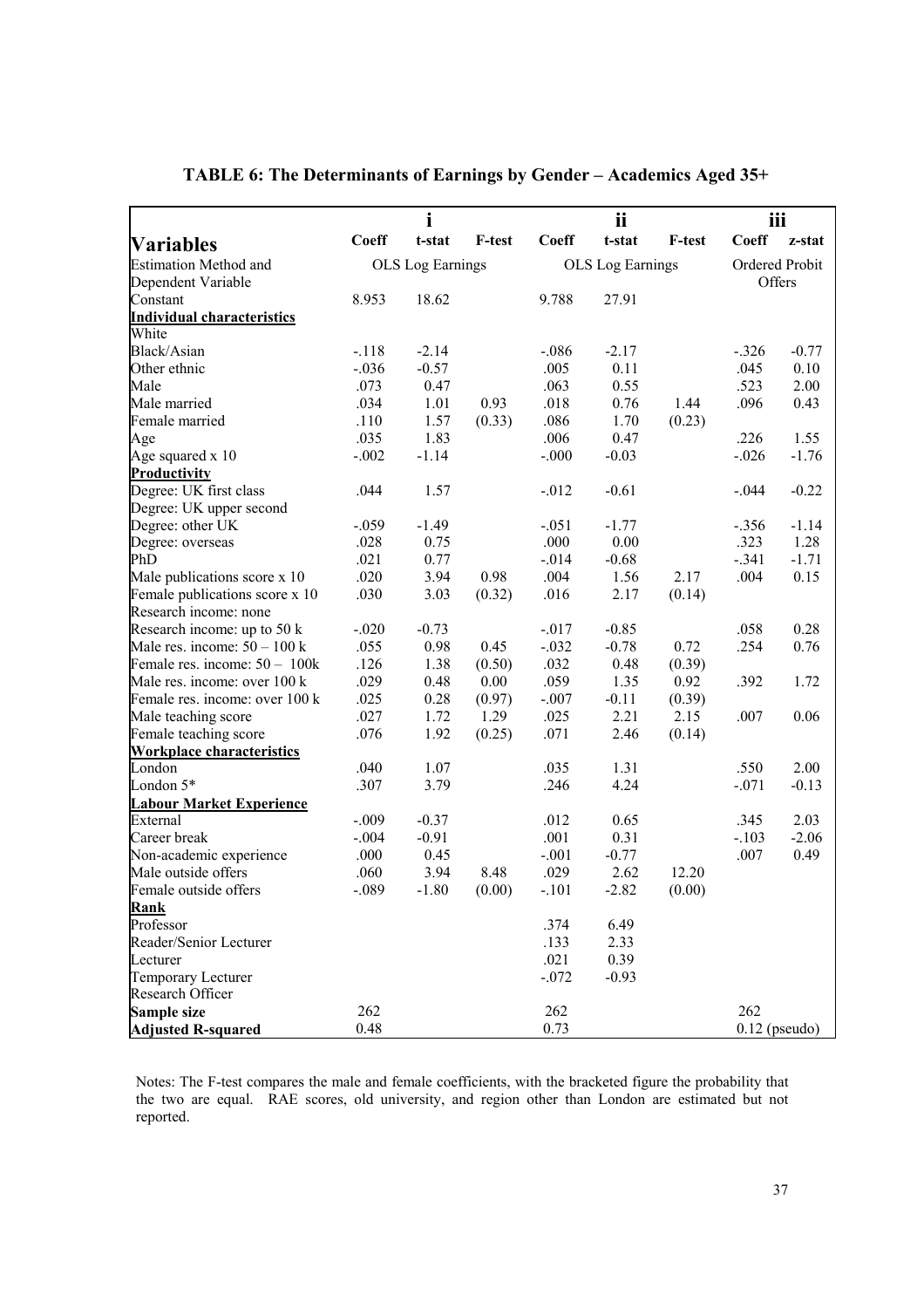|                                            | i                         |         |         | ii               |          | iii            |
|--------------------------------------------|---------------------------|---------|---------|------------------|----------|----------------|
| <b>Estimation Method and</b>               | <b>Tobit Publications</b> |         |         | Probit Perceived |          | Ordered Probit |
| Dependent Variable                         | Score                     |         |         | Discrimination   |          | Applications   |
| <b>Variables</b>                           | Coeff                     | t-stat  | Coeff   | z-stat           | Coeff    | z-stat         |
| Constant                                   |                           | $-3.51$ | .424    | 0.19             |          |                |
|                                            | $-162.171$                |         |         |                  |          |                |
| <b>Individual characteristics</b><br>White |                           |         |         |                  |          |                |
| Black/Asian                                | $-6.764$                  | $-0.75$ | .365    | 1.01             | $-.188$  | $-0.47$        |
| Other ethnic                               | $-3.721$                  | $-0.31$ | .085    | 0.18             | $-.434$  | $-0.95$        |
| Male                                       | 15.871                    | 2.57    | $-.700$ | $-2.87$          | .374     | 1.40           |
| Married                                    | 2.761                     | 0.51    | $-.312$ | $-1.32$          | $-.221$  | $-1.02$        |
| Age                                        | 5.965                     | 2.79    | $-.061$ | $-0.61$          | $-.028$  | $-0.19$        |
| Age squared x 10                           | $-.060$                   | $-2.55$ | .008    | 0.78             | $-.004$  | $-0.26$        |
|                                            |                           |         |         |                  |          |                |
| <b>Productivity</b>                        |                           |         |         |                  |          |                |
| Degree: UK first class                     | 9.251                     | 1.73    | $-.131$ | $-0.48$          | $-.132$  | $-0.62$        |
| Degree: UK upper second                    |                           |         |         |                  |          |                |
| Degree: other UK                           | $-6.657$                  | $-0.77$ | $-.039$ | $-0.10$          | .298     | 1.09           |
| Degree: overseas                           | 6.929                     | 1.05    | .634    | 2.30             | .703     | 2.59           |
| PhD                                        | 6.135                     | 1.06    | $-.015$ | $-0.05$          | .332     | 1.61           |
| Publications score x 10                    |                           |         | .028    | 0.79             | .029     | 1.07           |
| Research income: none                      |                           |         |         |                  |          |                |
| Research income: up to 50 k                | 6.953                     | 1.30    | .780    | 3.37             | .121     | 0.59           |
| Research income: $50 - 100$ k              | 16.176                    | 1.72    | .336    | 0.81             | .254     | 0.74           |
| Research income: over 100 k                | 20.109                    | 3.01    | $-.127$ | $-0.34$          | $-.048$  | $-0.19$        |
| Teaching score                             | .921                      | 0.32    | .033    | 0.24             | $-.021$  | $-0.19$        |
| <b>Workplace characteristics</b>           |                           |         |         |                  |          |                |
| $RAE 5*$                                   | 2.991                     | 0.26    | $-.468$ | $-0.79$          | $-1.520$ | $-2.62$        |
| RAE <sub>5</sub>                           | 13.328                    | 2.12    | .249    | 0.85             | $-.566$  | $-2.33$        |
| RAE 4                                      |                           |         |         |                  |          |                |
| RAE <sub>3</sub>                           | 4.680                     | 0.64    | $-.120$ | $-0.35$          | $-1.835$ | $-0.68$        |
| RAE <sub>2</sub>                           | $-8.520$                  | $-0.75$ | $-.046$ | $-0.10$          | $-152$   | $-0.39$        |
| RAE <sub>1</sub>                           | $-11.591$                 | $-1.04$ | $-.581$ | $-1.26$          | $-.517$  | $-1.38$        |
| RAE N/A                                    | $-17.390$                 | $-0.67$ | $-.167$ | $-0.20$          | $-1.08$  | $-1.40$        |
| Old university                             | 13.827                    | 1.758   | $-.847$ | $-2.55$          | $-.344$  | $-1.21$        |
| London                                     | $-3.342$                  | $-0.47$ | .114    | 0.41             | $-.656$  | $-2.43$        |
| London 5*                                  | 16.882                    | 1.19    | $-.646$ | $-0.82$          | .535     | 0.79           |
| Other England                              |                           |         |         |                  |          |                |
| Wales/N. Ireland                           | 13.242                    | 1.22    | .288    | 0.60             | $-.234$  | $-0.62$        |
| Scotland                                   | 2.433                     | 0.31    | .022    | 0.06             | $-.252$  | $-0.87$        |
| <b>Labour Market Experience</b>            |                           |         |         |                  |          |                |
| External                                   | $-5.656$                  | $-1.18$ | .014    | 0.06             | .350     | 1.99           |
| Career break                               | 1.081                     | 0.96    | .005    | 0.11             | $-.020$  | $-0.48$        |
| Non-academic experience                    | $-.647$                   | $-1.55$ | .007    | 0.45             | $-.036$  | $-2.56$        |
| <b>Unexplained Earnings</b>                |                           |         |         |                  |          |                |
| Male                                       |                           |         | $-1.03$ | $-1.45$          | .667     | 1.28           |
| Female                                     |                           |         | $-2.76$ | $-1.89$          | $-3.384$ | $-2.11$        |

## **TABLE 7: Publications, Perceived Discrimination and Applications**